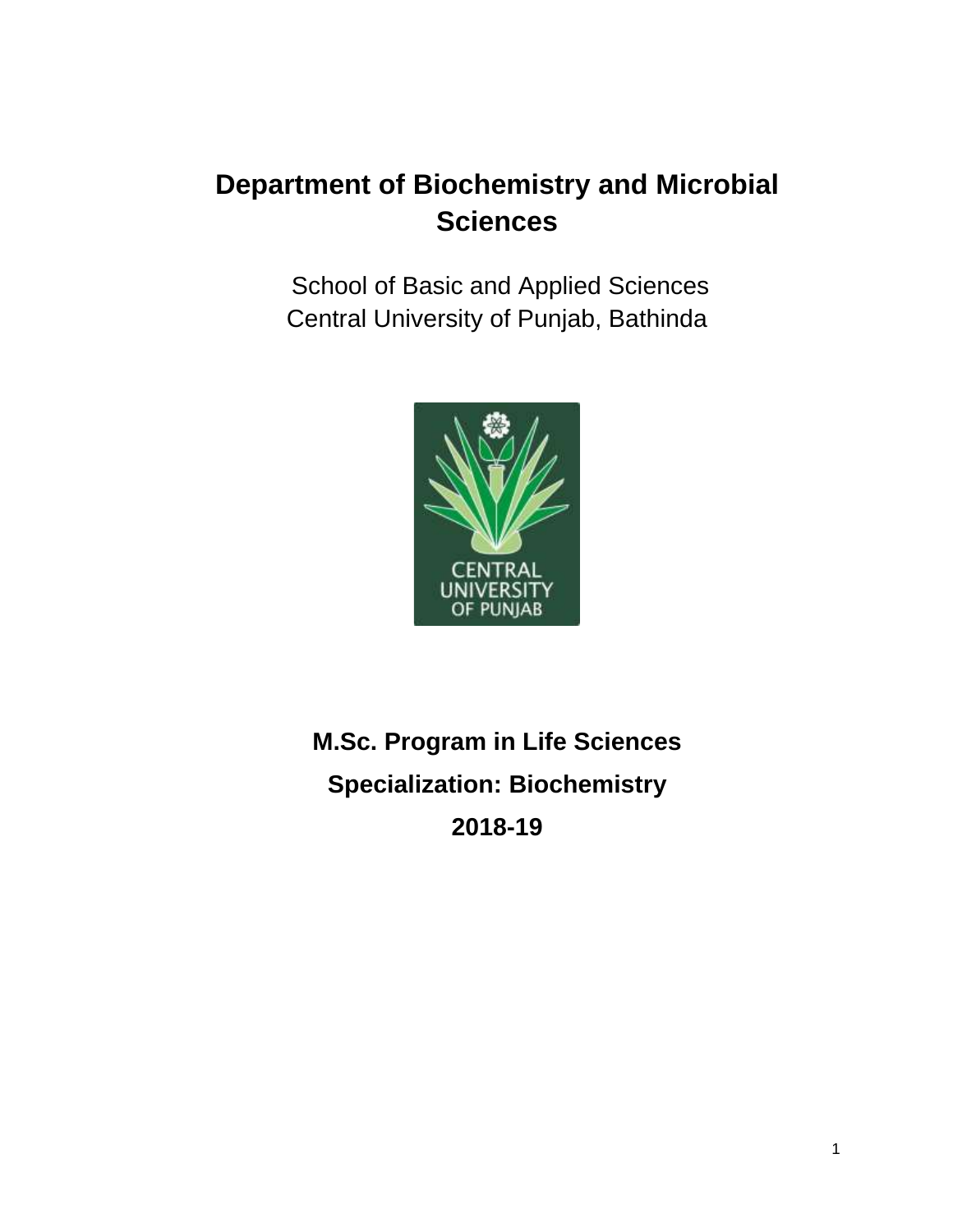School of Basic and Applied Sciences Central University of Punjab, Bathinda

### **Vision Statement**

The department strives to synergize the study of biochemistry with health disparities research through innovation and collaboration and to provide the highest quality of translational biomedical research, education, and service. The curriculum for M.Sc. Life Sciences program with a specialization in biochemistry of the department is designed to train the students in the diverse branches of biochemistry. The department will also promote R&D activities in the emerging areas of biochemistry. The department is involved in the community service and awareness programs related to medical biochemistry and microbiology.

### **Mission of the Programme**

The programme is committed to provide outstanding teaching in the biochemical sciences and to conduct quality research of international repute. The mission of the department is to train competent professional biochemists with the knowledge, skills and values required to address the need for high-level manpower in the country. The tranined students will further carry out creative, innovative and inventive research, and provide reliable services to the community.

### **Goals:**

- Provide high-quality academic programmes in biochemistry.
- Provide graduates with a sound knowledge of the fundamental principles and practice of biochemistry.
- Recruit high quality students.
- Develop and maintain laboratories with state-of-the-art equipment.
- Conduct community service by offering special training programmes, awareness camps and community development.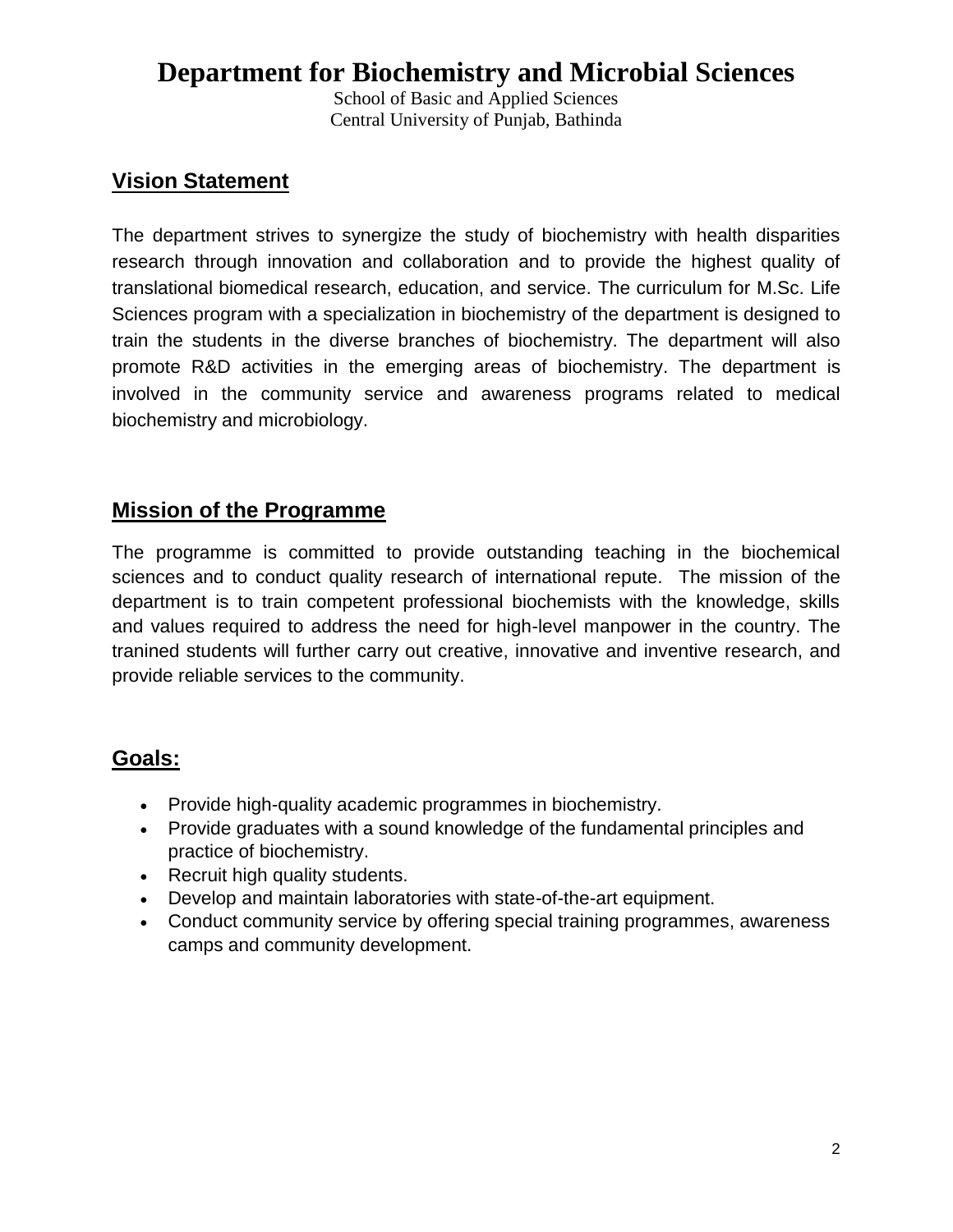School of Basic and Applied Sciences Central University of Punjab, Bathinda

### **M.Sc. Program in Life Sciences (Specialization: Biochemistry)**

| (Academic Session 2018-19) |  |  |
|----------------------------|--|--|
|----------------------------|--|--|

|                    | Semester-I                             |          |                          |       |               |
|--------------------|----------------------------------------|----------|--------------------------|-------|---------------|
| <b>Course Code</b> | <b>Course Title</b>                    | $L$ (hr) | T(hr)                    | P(hr) | cr            |
|                    | <b>Compulsory Foundation</b>           |          |                          |       |               |
| LMS.513            | Research Methodology and Biostatistics | 3        | 1                        |       | 4             |
|                    | Core                                   |          |                          |       |               |
| LBC.506            | <b>Biochemistry</b>                    | 3        |                          |       | 3             |
| <b>LMS.507</b>     | Microbiology                           | 3        | $\overline{\phantom{a}}$ |       | 3             |
| <b>LMS.508</b>     | Cell Biology                           | 3        |                          |       | 3             |
| LBC.509            | <b>Essentials of Genetics</b>          | 3        |                          |       | 3             |
| LBC.510            | Life Sciences Practical-I (Practical)  |          |                          | 10    | 5             |
|                    | <b>Interdisciplinary Course (IDC)</b>  |          |                          |       |               |
| LBC.512            | Basics of Biochemistry (IDC)           | 2        |                          |       | $\mathcal{P}$ |
|                    | <b>Total Credits</b>                   |          |                          |       | 23            |

 **L: Lectures; T: Tutorial; P: Practical; Cr: Credits**

### **Instructional Designs/ Mode of classroom Transaction:**

- 1) Lecture
- 2) Demonstration
- 3) Lecture cum demonstration
- 4) Experimentation
- 5) Self-learning
- 6) Group discussion

Semester I - 23 credits Semester II – 23 credits Semester III – 23 credits Semester IV – 22 credits

Total – **91 credits**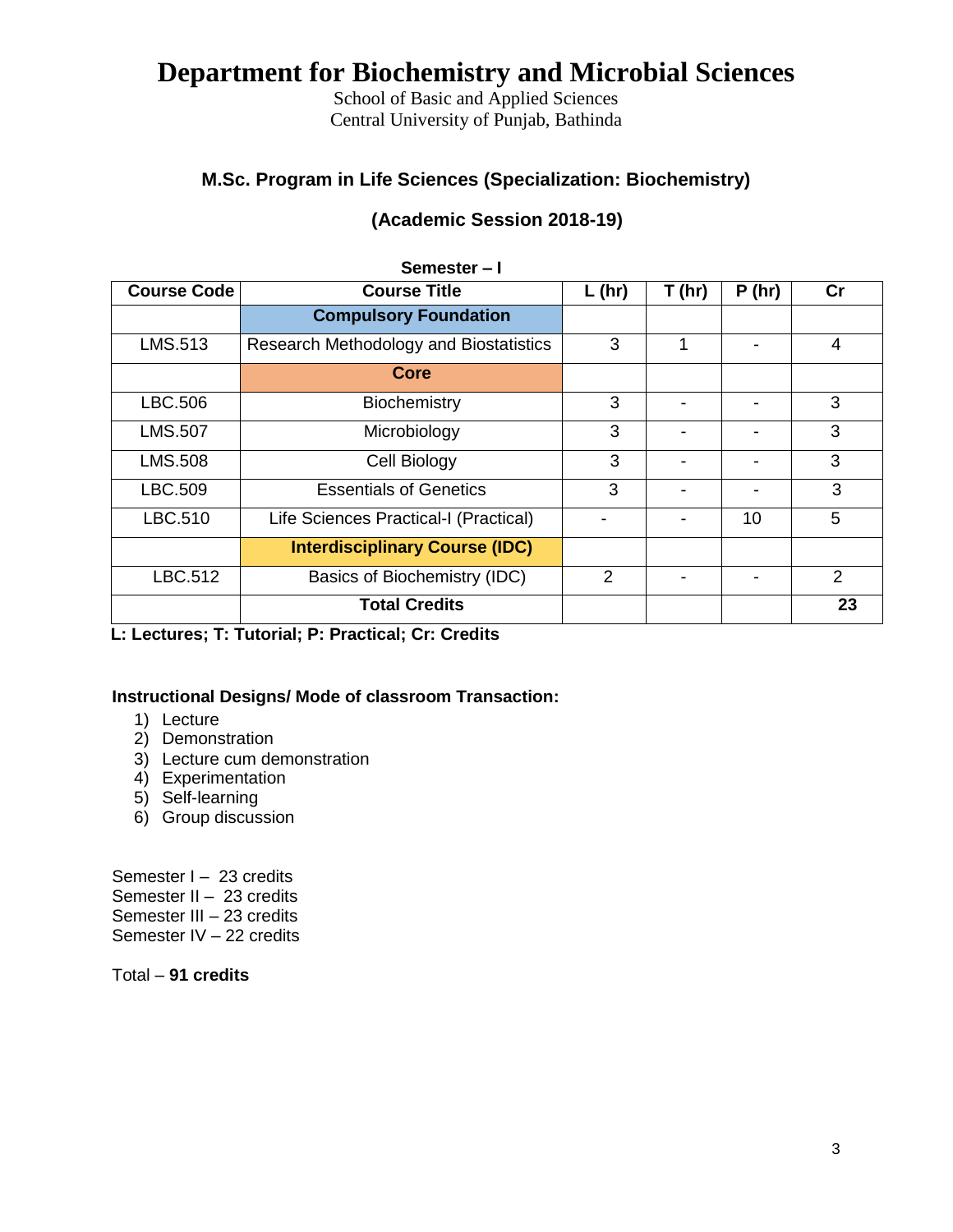School of Basic and Applied Sciences Central University of Punjab, Bathinda

### **Foundation Courses**

### **LMS.513: Research Methodology and Biostatistics**

**Learning Objective:** To ensure that the student understands various aspects of research methods, ethics, technical and scientific writings and literature search. This course will also help the students to understand the complex outcome of their results using biostatistical approaches in testing hypothesis, designing experiments, analyzing experimental data and interpreting the results.

| Unit             | <b>Syllabus</b>                                                                                                                      | <b>Lectures</b> |
|------------------|--------------------------------------------------------------------------------------------------------------------------------------|-----------------|
| 1.               | General Principles of Research: Meaning and importance of research,                                                                  | 15              |
|                  | critical thinking, formulating hypothesis and development of research plan,                                                          |                 |
|                  | review of literature, interpretation of results and discussion. Scientific writing:                                                  |                 |
|                  | writing synopsis, research manuscript and dissertation. Literature search and                                                        |                 |
|                  | e-Library, web-based literature search engines.<br>survey,<br>Research                                                               |                 |
|                  | presentation and poster preparation.                                                                                                 |                 |
| $\overline{2}$ . | Bioethics and Biosafety: Good Laboratory Practices, Sterilization                                                                    | 15              |
|                  | techniques, Cell and tissue culture techniques: Plants and animals.                                                                  |                 |
|                  | Biosafety for human health and environment. Biosafety issues for using                                                               |                 |
|                  | cloned genes in medicine, agriculture, industry, and ecoprotection.                                                                  |                 |
|                  | Genetic pollution, Risk and safety assessment from genetically                                                                       |                 |
|                  | engineered organisms. Ethical theories, Ethical considerations during                                                                |                 |
|                  | research, Ethical issues related to animal testing and human project.                                                                |                 |
|                  | Intellectual property rights (IPRs), Patents copyrights and Fair use,                                                                |                 |
|                  | plagiarism and open access publishing.                                                                                               |                 |
| 3.               | Overview of Biostatistics: Differences between parametric and non-                                                                   | 15              |
|                  | parametric statistics, Univariant and multivariant analysis. Frequency                                                               |                 |
|                  | distribution. Mean, Median, Mode, Probability Distribution, Standard                                                                 |                 |
|                  | deviation, Variation, Standard error, significance testing and levels of                                                             |                 |
|                  | significance, Hypothesis testing. Measures of central tendency and dispersal,                                                        |                 |
|                  | Histograms, Probability distributions (Binomial, Poisson and Normal),                                                                |                 |
|                  | Sampling distribution, Kurtosis and Skewness.                                                                                        |                 |
| 4.               | Inferential Statistics: Student's t-test, Paired t-test, Mann-Whitney U-test,                                                        | 15              |
|                  | Wilcoxon signed-rank, One-way and two-way analysis of variance (ANOVA),                                                              |                 |
|                  | Critical difference (CD), Least Significant Difference (LSD), Kruskal-Wallis                                                         |                 |
|                  | one-way ANOVA by ranks, Friedman two-way ANOVA by ranks, $\chi^2$ test.                                                              |                 |
|                  | Standard errors of regression coefficients and types of correlation coefficient.                                                     |                 |
|                  | <b>Suggested Reading:</b>                                                                                                            |                 |
|                  | 1. Gupta, S. (2005). Research Methodology and Statistical Techniques. Deep & Deep                                                    |                 |
|                  | Publications (p) Ltd. New Delhi.<br>2. Kothari, C.R. (2008). Research Methodology (s). New Age International (p) Limited. New Delhi. |                 |
|                  | 3. Fleming, D. O. and Hunt, D.L. (2006). Biological Safety: Principles and Practices. American                                       |                 |
|                  | Society for Microbiology, USA.                                                                                                       |                 |
|                  | 4. Rockman, H. B. (2004). Intellectual Property Law for Engineers and Scientists. Wiley-IEEE Press,                                  |                 |
|                  | USA.                                                                                                                                 |                 |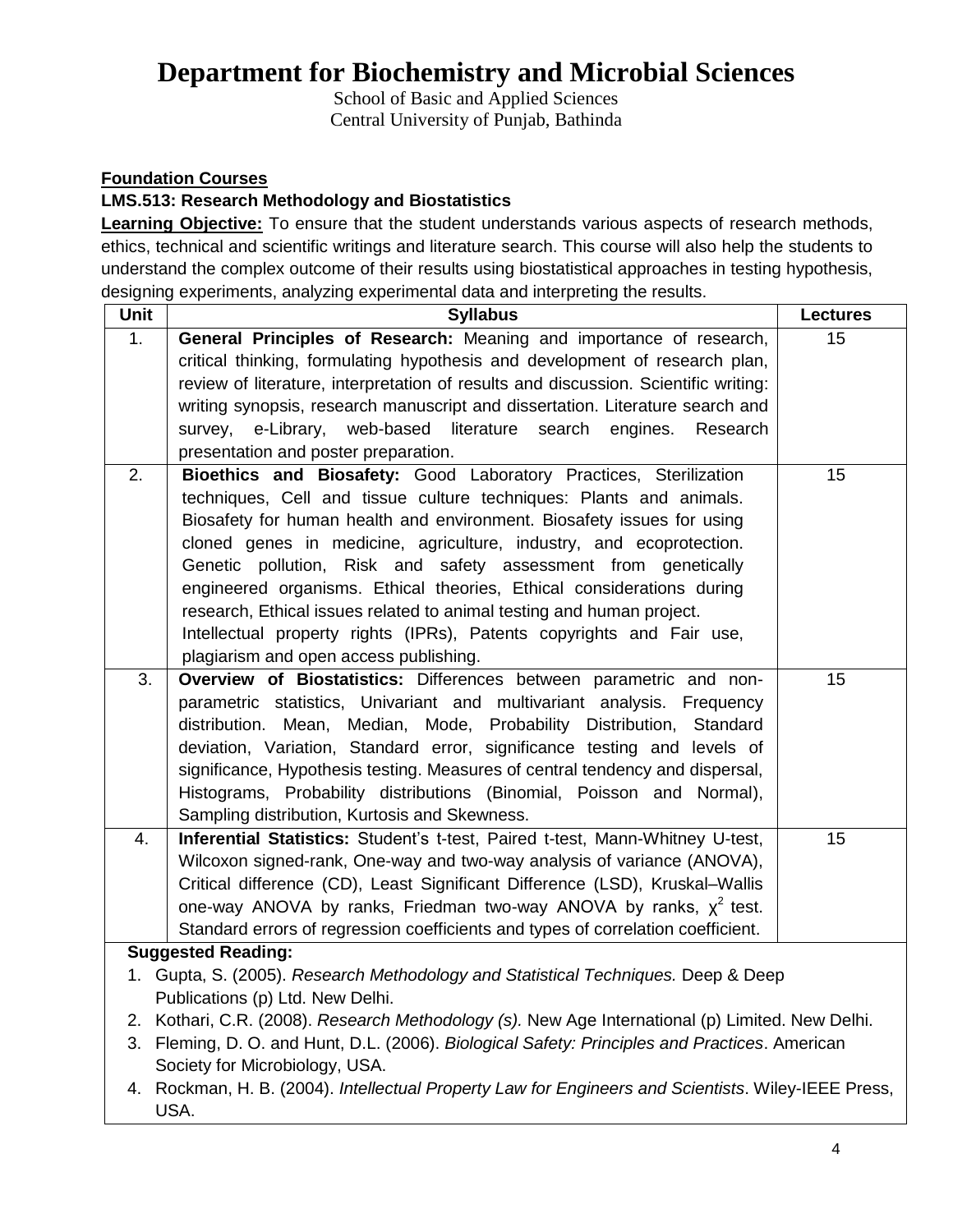School of Basic and Applied Sciences Central University of Punjab, Bathinda

- 5. Shannon, T. A. (2009). *An Introduction to Bioethics*. Paulist Press, USA.
- 6. Vaughn, L. (2009). *Bioethics: Principles, Issues, and Cases.* Oxford University Press, UK.
- 7. WHO (2005). *Laboratory Biosafety Manual*. World Health Organization.
- 8. Norman, G. and Streiner, D. (2008). *Biostatistics: The Bare Essentials*, Decker Inc. USA, 3rd edition.
- 9. Myra L. Samuels, Jeff Witmer, Andrew Schaffner (2003). *Statistics for the Life Sciences*. Prentice Hall publishers, 4th edition
- 10. Sokal, R.R. and Rohlf, F.J. (1994). *Biometry: The Principles and Practices of Statistics in Biological Research.* W.H. Freeman publishers. 3rd edition.
- 11. Emden, H.V. (2008). *Statistics for Terrified Biologists*. Blackwell publishers

### **Core Courses**

### **LBC.506: Biochemistry**

**Learning Objective:** The course is designed to teach fundamental and basics of biochemistry and to prepare them for advanced courses in biochemistry.

| Unit | <b>Syllabus</b>                                                                                                | Lectures |
|------|----------------------------------------------------------------------------------------------------------------|----------|
|      | Principles of Biophysical Chemistry: pH, Water, Buffer, Reaction kinetics, Laws                                | 12       |
| 1.   | of Thermodynamics, Colligative properties, Structure of atoms, Molecules and                                   |          |
|      | chemical bonds.                                                                                                |          |
|      | Composition, Structure and Function of Biomacromolecules: Carbohydrates,                                       |          |
|      | Lipids, Proteins, and Nucleic acids. Primary, Secondary, Tertiary and Quaternary                               |          |
|      | structures of proteins, Domains, Motifs and Folds, Stability of protein.                                       |          |
|      | Techniques: Chromatography: Thin layer chromatography (TLC), gel filtration, ion                               |          |
|      | exchange and affinity chromatography, GC, HPLC and LC-MS Spectrometry:                                         |          |
|      | Circular Dichroism, Nuclear Magnetic Resonance and atomic absorption                                           |          |
|      | spectroscopy.                                                                                                  |          |
| 2.   | Enzymology: Enzyme classification, Principles of catalysis, Mechanism of enzyme                                | 12       |
|      | catalysis, Enzyme kinetics, Michaelis-Menten equation and Lineweaver Burk plots,                               |          |
|      | Enzyme regulation, Isozymes and Clinically important enzymes.                                                  |          |
| 3.   | Carbohydrate and Lipid Metabolism: Carbohydrate metabolism: Glycolysis,                                        | 12       |
|      | Kreb's Cycle, Electron transport chain, Pentose<br>phosphate<br>pathway,                                       |          |
|      | Gluconeogenesis, Glycogen metabolism; Lipid Metabolism: Fatty acid catabolism,                                 |          |
|      | Lipid biosynthesis.                                                                                            |          |
| 4.   | Amino Acid and Nucleic Acid Metabolism: Amino acid biosynthesis and catabolic                                  | 12       |
|      | pathways; Nucleotide synthesis and degradation pathways.                                                       |          |
|      | <b>Suggested Reading:</b>                                                                                      |          |
|      | 1. Berg, J.M., Tymoczko, J.L., Gatto, Jr., G.J., and Stryer, L. (2015). Biochemistry, 8 <sup>th</sup> Edition, |          |
|      | W.H. Freeman.                                                                                                  |          |
|      | 2. Nelson, D. and Cox, M.M. (2017). Lehninger Principles of Biochemistry, 7 <sup>th</sup> Edition, W.H.        |          |
|      | Freeman.                                                                                                       |          |
|      | 3. Garrett, RH, Grisham, CM. (2012). Biochemistry, 5th Edition, Cengage Learning.                              |          |
|      | 4. McKee, T and McKee, JR. (2015). Biochemistry: The Molecular Basis of Life, 6th Edition,                     |          |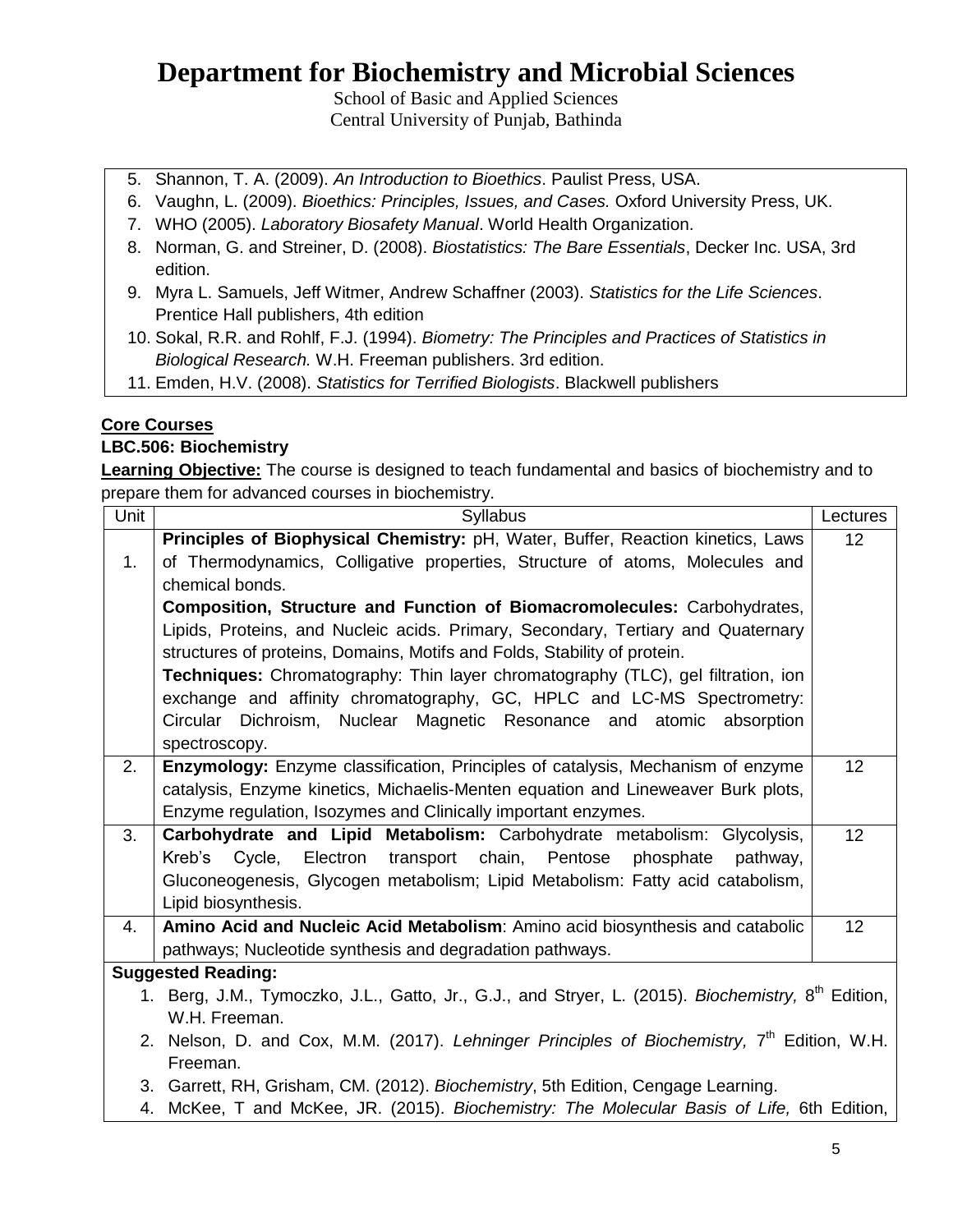School of Basic and Applied Sciences Central University of Punjab, Bathinda

Oxford University Press

### **LMS.507: Microbiology**

**Learning Objective:** Students will learn the basics of microbes, microbial growth, their application in day to day life and beneficial versus harmful micro-organisms.

| Unit | <b>Syllabus</b>                                                                                                                                         | Lectures |
|------|---------------------------------------------------------------------------------------------------------------------------------------------------------|----------|
| 1.   | Microbial Systematics: Major characteristics used in taxonomy - morphological,                                                                          | 12       |
|      | physiological and metabolic, genetic and molecular taxonomy. Classification of                                                                          |          |
|      | bacteria and Archaea according to the Bergey's Manual of Systematic                                                                                     |          |
|      | Bacteriology and their economic significance.                                                                                                           |          |
|      | Introduction to Microbiology: Scope and history of Microbiology, Cell structure,                                                                        |          |
|      | different components, function and their significance for bacteria and archaea.<br>Algae, and viruses.                                                  |          |
| 2.   | Growth, Nutrition & Control: Phases in bacterial growth, Growth Curve,                                                                                  | 12       |
|      | Calculation of G-time, Physical and environmental requirements of growth,                                                                               |          |
|      | Microbial nutrient requirements - macro-nutrients, micro-elements - growth                                                                              |          |
|      | factors - sources of nutrients – nutritional classification of bacteria - Phototroph,                                                                   |          |
|      | Chemotroph, Autotroph (lithotroph), Heterotroph (organotroph), Photoautotroph,                                                                          |          |
|      | Photoheterotroph, Chemoautotroph, Chemoheterotroph - Nutritional patterns of                                                                            |          |
|      | pathogens - Saprophytes - Auxotroph                                                                                                                     |          |
| 3.   | Fungal Systematics and Diversity: General features of fungi- cell structure;                                                                            | 12       |
|      | growth, environmental conditions for growth; nutrition and life cycle patterns,                                                                         |          |
|      | Endophytic fungi as latent pathogens and biocontrol agents. Economic                                                                                    |          |
|      | importance of fungi and yeast.                                                                                                                          |          |
|      | General Virology: Morphology, viral genome - types and structures;<br>nomenclature and classification of virus (Animal, plant, bacterial viruses). Life |          |
|      | cycle and replication of animal viruses, Introduction to some emerging viral                                                                            |          |
|      | diseases.                                                                                                                                               |          |
| 4.   | Algae: Classification; reproduction and life cycles; algal toxins, algal bloom, algae                                                                   | 12       |
|      | as a source of antibiotics, importance of algae in production of algal pigments and                                                                     |          |
|      | biofuels.                                                                                                                                               |          |
|      | Protozoa: General account, structure, reproduction and classification of protozoa.                                                                      |          |
|      | Introduction to important protozoan diseases.                                                                                                           |          |
|      | <b>Suggested Reading:</b>                                                                                                                               |          |
|      | 1. Bauman, R.W. (2011). Microbiology with Diseases by Body System. Benjamin Cummings,<br>USA.                                                           |          |
|      | 2. Capuccino, J.G. and Sherman, N. (2004). Microbiology-A Laboratory Manual. Benjamin                                                                   |          |
|      | Cummings, USA.                                                                                                                                          |          |
|      | 3. Pelczar, M. J., Chan, E.C.S. and Krieg, N.R. (2001). Microbiology: Concepts and Applications.<br>McGraw-Hill Inc. USA.                               |          |
|      | 4. Pommerville, J.C. (2010). Alcamo's Fundamentals of Microbiology. Jones & Bartlett                                                                    |          |
|      | Publishers, USA.                                                                                                                                        |          |
|      | 5. Prescott, L.M., Harley, J.P. and Klein, D.A. (2005). Microbiology. McGraw-Hill Science, USA.                                                         |          |
|      | 6. Experiments In Microbiology, Plant Pathology and Biotechnology. 4th Edition (2010). New Age                                                          |          |
|      | Intl. Publishers Ltd. - New Delhi                                                                                                                       |          |
|      | <b>Additional Reading:</b>                                                                                                                              |          |
|      | 7. Strelkauskas, A., Strelkauskas, J. and Moszyk-Strelkauskas, D. (2009). Microbiology: A                                                               |          |
|      | Clinical Approach. Garland Science, New York, USA.                                                                                                      |          |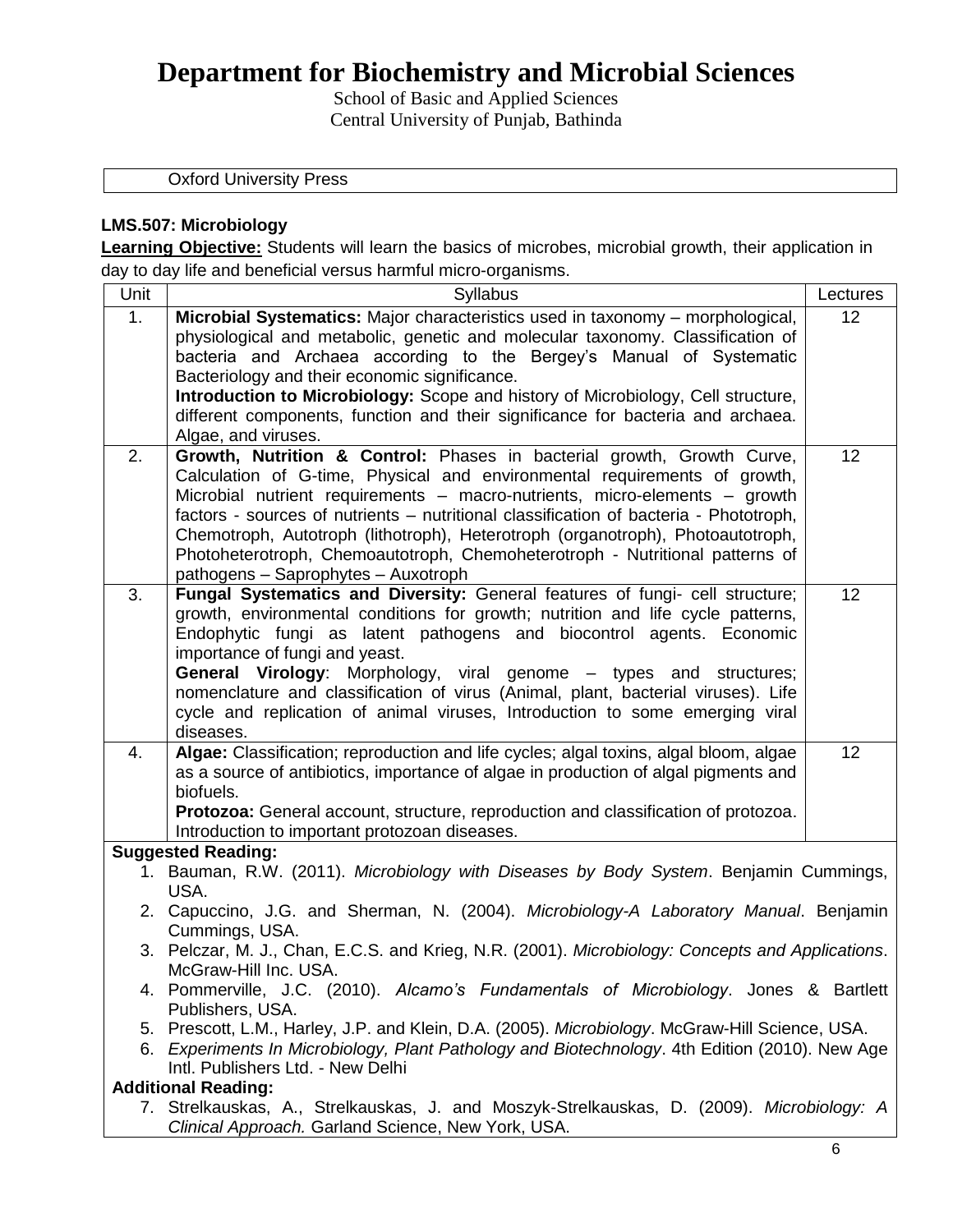School of Basic and Applied Sciences Central University of Punjab, Bathinda

| 8. Tortora, G.J., Funke, B.R. and Case, C.L. (2009). Microbiology: An Introduction. Benjamin |  |  |  |  |
|----------------------------------------------------------------------------------------------|--|--|--|--|
| Cummings, USA                                                                                |  |  |  |  |

### **LMS.508: Cell Biology**

**Learning Objective:** Students will understand the structure and basic components of prokaryotic and eukaryotic cells, especially macromolecules, membranes, and organelles and their related functions.

| 1.<br>Introduction to the Cell: Evolution of the cell, From molecules to first cell, From                                  | 12 |
|----------------------------------------------------------------------------------------------------------------------------|----|
|                                                                                                                            |    |
| prokaryotes to eukaryotes, Prokaryotic and eukaryotic genomes and single cell to                                           |    |
| multicellular organisms.                                                                                                   |    |
| Membrane Structure and Function: Models of membrane structure, Membrane                                                    |    |
| proteins, Membrane carbohydrates, Membrane transport of small molecules,                                                   |    |
| Membrane transport of macromolecules and particles.                                                                        |    |
| Techniques: Types of Microscopy (phase contrast, fluorescent, electron                                                     |    |
| microscopy (SEM/TEM), Scanning-probe, Atomic force and, Confocal microscopy.                                               |    |
| Centrifugation: Principle and applications and types (Differential, Density Gradient,                                      |    |
| Iso-density centrifugation)                                                                                                |    |
| 2.<br>Structural Organization and Function of Intracellular Organelles: Structure                                          | 12 |
| and function of nucleus, Ribosomes, lysosomes, peroxisomes, Golgi apparatus,                                               |    |
| endoplasmic reticulum, mitochondria and chloroplast. Oxidation of glucose and                                              |    |
| fatty acids, Electron transport oxidative phosphorylation, and photosynthesis.                                             |    |
| Protein Secretion and Sorting: Organelle biogenesis and protein secretion,                                                 |    |
| synthesis and targeting. Intracellular traffic, vesicular traffic in the secretary                                         |    |
| pathway, protein sorting in the Golgi bodies, traffic in the endocytic pathway,                                            |    |
| exocytosis.                                                                                                                |    |
| $\overline{3}$ .<br>The Cytoskeleton: The nature of cytoskeleton, Intermediate filaments,                                  | 12 |
| Microtubules, Actin filaments, Cilia and centrioles, Organization of the                                                   |    |
| cytoskeleton. Cell communication and cell signaling: Cell adhesions, Cell                                                  |    |
| junctions and the extra cellular matrix, Cell-cell adhesion and communication, Cell                                        |    |
| matrix adhesion, Collagen the fibrous protein of the matrix, Noncollagen                                                   |    |
| component of the extra cellular matrix.<br>Cell Growth and Division: Overview of the cell cycle and its control, The<br>4. | 12 |
| molecular mechanisms for regulating mitotic and meiotic events, Amitosis, Cell                                             |    |
| cycle control, Checkpoints in cell cycle regulation. Cell to cell signaling, Overview                                      |    |
| of the extra cellular signaling, Identification of cell surface receptors, G-protein                                       |    |
| coupled receptors and their effectors, Second messengers, Enzyme-linked cell                                               |    |
| surface receptors, Interaction and regulation of signaling pathways.                                                       |    |
| <b>Suggested Reading:</b>                                                                                                  |    |
| 1. Alberts, B., Bray, D., Lews, J., Raff, M., Roberts, K. and Watson, J.D. (2010). Molecular Biology of                    |    |
| the Cell. Garland publishers, Oxford.                                                                                      |    |
| 2. Celis, J.E. (2006). Cell biology: A laboratory handbook, Vol 1, 2, 3. Academic Press, UK.                               |    |

3. Gupta, P.K. (2008). *Cytology, Genetics and Evolution*. Rastogi publications, Meerut, India.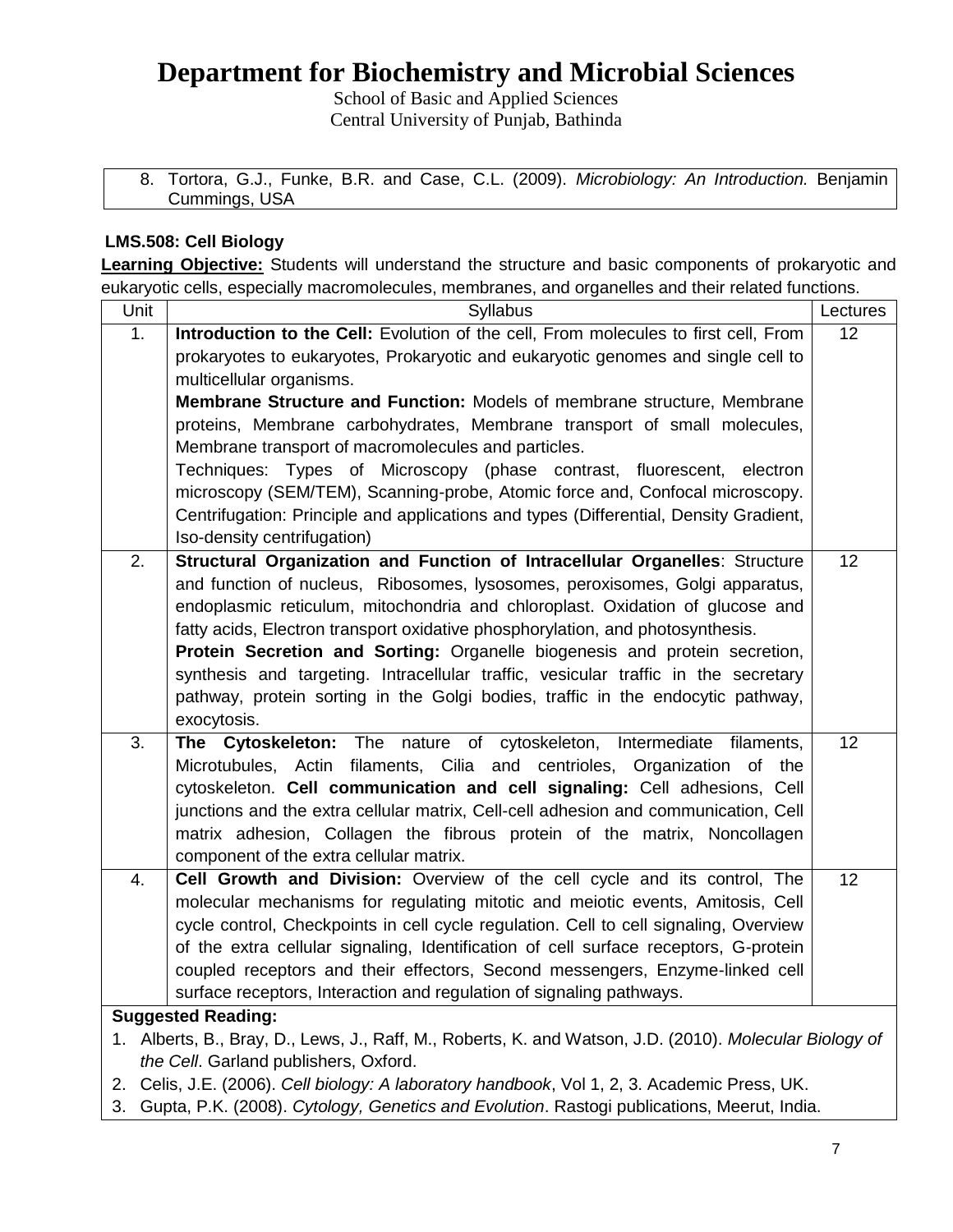School of Basic and Applied Sciences Central University of Punjab, Bathinda

- 4. Karp, G. (2010). *Cell and Molecular Biology: Concepts and Experiments*. John Wiley &Sons. Inc. New Delhi, India.
- 5. De Robertis, E.D.P. and De Robertis, E.M.F. (2006). *Cell and Molecular Biology*. VIII Edition. Lippincott Williams and Wilkins, Philadelphia.
- 6. Lodish H, Berk A, Kaiser CA, Krieger A, Scott MP, et al. (2012). *Molecular Cell Biology*, W. H. Freeman; USA

### **LBC.509: Essentials of Genetics**

**Learning Objective:** Students will learn the basic principles of inheritance at the molecular, cellular and organismal levels.

| Unit | <b>Syllabus</b>                                                                                                                          | Lectures |
|------|------------------------------------------------------------------------------------------------------------------------------------------|----------|
|      | Mendelian Principles: Dominance, segregation, independent assortment, Allele,                                                            | 12       |
| 1.   | multiple alleles, pseudoallele, complementation tests                                                                                    |          |
|      | <b>Extensions of Mendelian Principles:</b> Codominance, incomplete dominance, gene                                                       |          |
|      | pleiotropy, genomic imprinting,<br>interactions,<br>penetrance<br>and<br>expressivity,                                                   |          |
|      | phenocopy, linkage and crossing over, sex linkage, sex limited and sex influenced<br>characters.                                         |          |
|      | Extra-Chromosomal Inheritance: Chloroplast and Mitochondrial inheritance;                                                                |          |
|      | Cytoplasmic inheritance (Coiling in Snails).                                                                                             |          |
| 2.   | Gene Mapping Methods: Molecular markers: RAPD, RFLP, SSR, SNP, ISSR, and                                                                 | 12       |
|      | SCAR; Linkage maps, tetrad analysis in Neurospora, mapping with molecular                                                                |          |
|      | markers, development of mapping population in plants                                                                                     |          |
|      | Human Genetics: Pedigree analysis, LOD score for linkage testing, karyotypes,                                                            |          |
|      | genetic disorders                                                                                                                        |          |
|      | <b>Quantitative Genetics:</b> Polygenic inheritance, heritability and its measurements,                                                  |          |
|      | QTL mapping                                                                                                                              |          |
| 3.   | Mutation: Types, causes and detection, mutant types - lethal, conditional,                                                               | 12       |
|      | biochemical, loss of function, gain of function, germinal verses somatic mutants,                                                        |          |
|      | insertional mutagenesis, applications in reverse and forward Genetics; Structural                                                        |          |
|      | and numerical alterations of chromosomes: Deletion, duplication, inversion,                                                              |          |
|      | translocation, ploidy and their genetic implications; Hardy Weinberg equilibrium.                                                        |          |
|      | Molecular basis of spontaneous and induced mutations.<br>Recombination: Site-specific, homologous, DNA transposition, retrotransposition |          |
|      | and non-homologous end joining (NHEJ).                                                                                                   |          |
| 4.   | Microbial Genetics: Microbes as tools for genetic studies. Organization of genetic                                                       | 12       |
|      | material in bacteria; and viruses, Gene transfer mechanisms, F plasmid; Lambda                                                           |          |
|      | phage: structure, genetic makeup and life cycle (lytic and lysogeny); Natural                                                            |          |
|      | transformation and competence; Molecular basis of natural transformation - DNA                                                           |          |
|      | uptake competence systems in gram positive and gram negative bacteria. Bacterial                                                         |          |
|      | Conjugation- Properties of the F plasmid, F+ x F - mating, F' x F- conjugation.                                                          |          |
|      | Transduction- Generalized and specialized transduction, virus life cycle and                                                             |          |
|      | replication                                                                                                                              |          |
|      | <b>Suggested Reading:</b>                                                                                                                |          |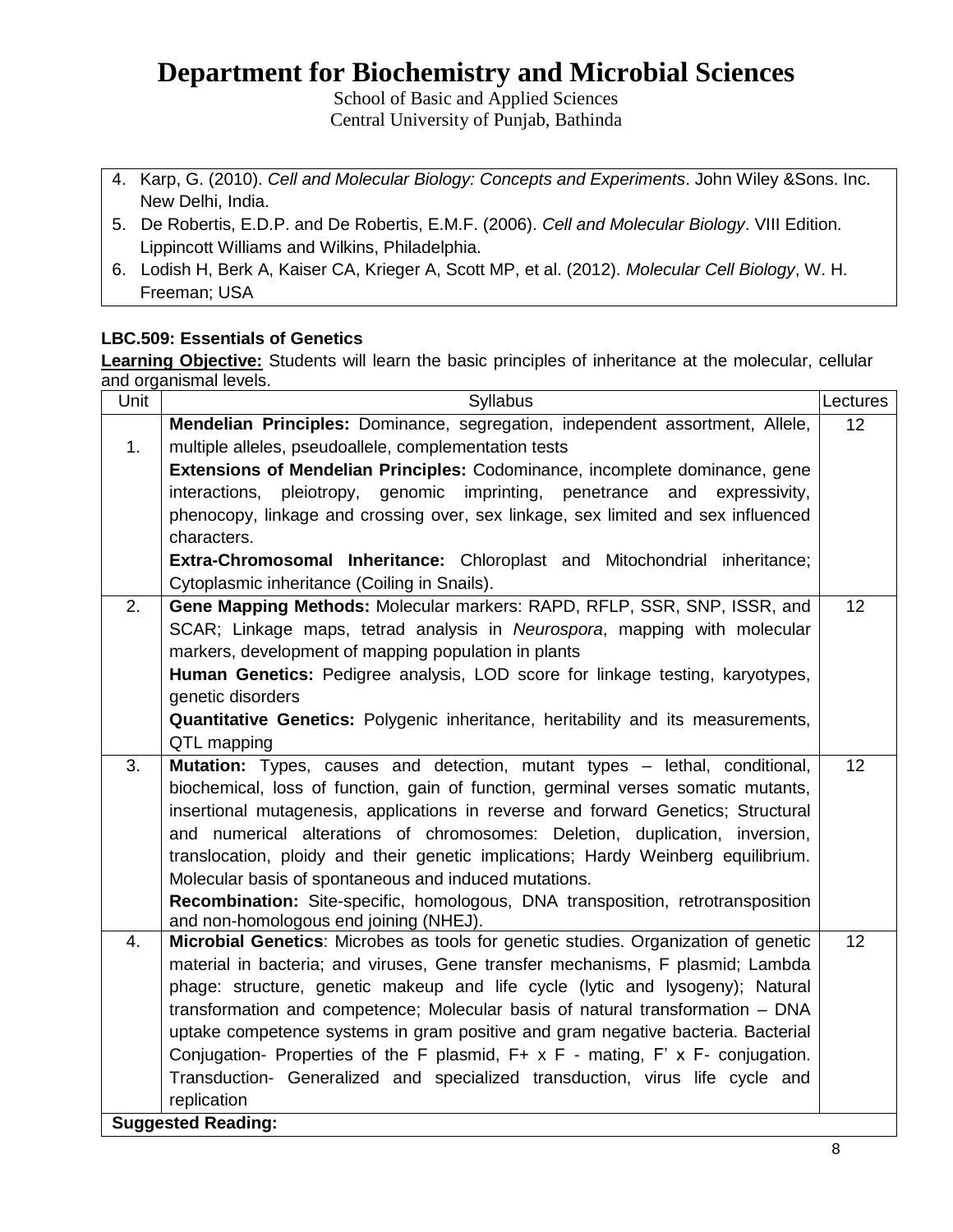School of Basic and Applied Sciences Central University of Punjab, Bathinda

- 1. Snusted, D.P., Simmons, M. J. (2012). *Principles of Genetics*. 6<sup>th</sup> Edition, John Wiley & Sons, New York.
- 2. Raven P, Johnson GB, Mason KA, Losos JB, Singer SS (2014). *Biology*, 10th Edition, McGraw-Hill, USA.
- 3. Griffiths AJF, Wessler SR, Carroll SB, Doebley J (2015). *An introduction to Genetic Analysis*. 11<sup>th</sup> Edition W.H. Freeman publication, USA.
- 4. Larry Snyder, Larry Snyder, Joseph E. Peters, Tina M. Henkin, Wendy Champness (2013) *Molecular Genetics of Bacteria*, 4th edition; ASM Press.
- 5. Watson, J.D., Baker,T.A., Bell, S.P., Gann, A., Levine, M., Losick, R. (2014). *Molecular Biology*  of the Gene. 7<sup>th</sup> Edition, Benjamin Cummings, USA.

### **LBC.510: Life Sciences Practical-I (Practical)**

**Learning Objective:** In this course the students will observe and will be given hands on training for the practicals pertaining to theory courses of biochemistry, microbiology, cell biology & genetics.

### **Part A. Biochemistry**

- 1. Introduction to Good Laboratory Practices
- 2. Preparation of solutions, buffers, pH setting etc.
- 2. Quantitative estimation of proteins, sugars, total lipids and amino acids.
- 3. Isolation of protein from biological sample
- 4. Enzyme activity assays: invertase, amylase, alkaline phosphatase
- 5. Quantitative estimation of phenolic compounds.

### **Part B. Microbiology**

1. Use of Microscope and working in a biosafety cabinet; Preparation of growth media: Liquid and Solid media

- 2. Microbiological techniques for isolation of pure cultures: Streak Plate, Spread Plate and Pour Plate techniques
- 3. Staining of bacterial cultures: Simple staining, Negative Staining, Gram Staining, Acid-Fast stain.
- 4. Glucose uptake by *E. coli / Saccharomyces cerevisiae* (Active and Passive diffusion)

5. Effect of UV, gamma radiations, pH, disinfectants, chemicals and heavy metal ions on microorganisms.

6. Preparation of microbiological media. Autotrophic media, minimal media, basic media, enriched media, enrichment media, differential media.

Microbial growth studies.

- 7. Isolation of bacterial cultures from different sources (soil, air, water) and determination of CFU.
- 8. Testing of Antibiotic sensitivity/resistance
- 9. Use of selective and/or differential media for isolation and identification of specific bacterial cultures
- 10. Biochemical tests to characterize bacterial cultures: Catalase test, Oxidase test, Methylene blue test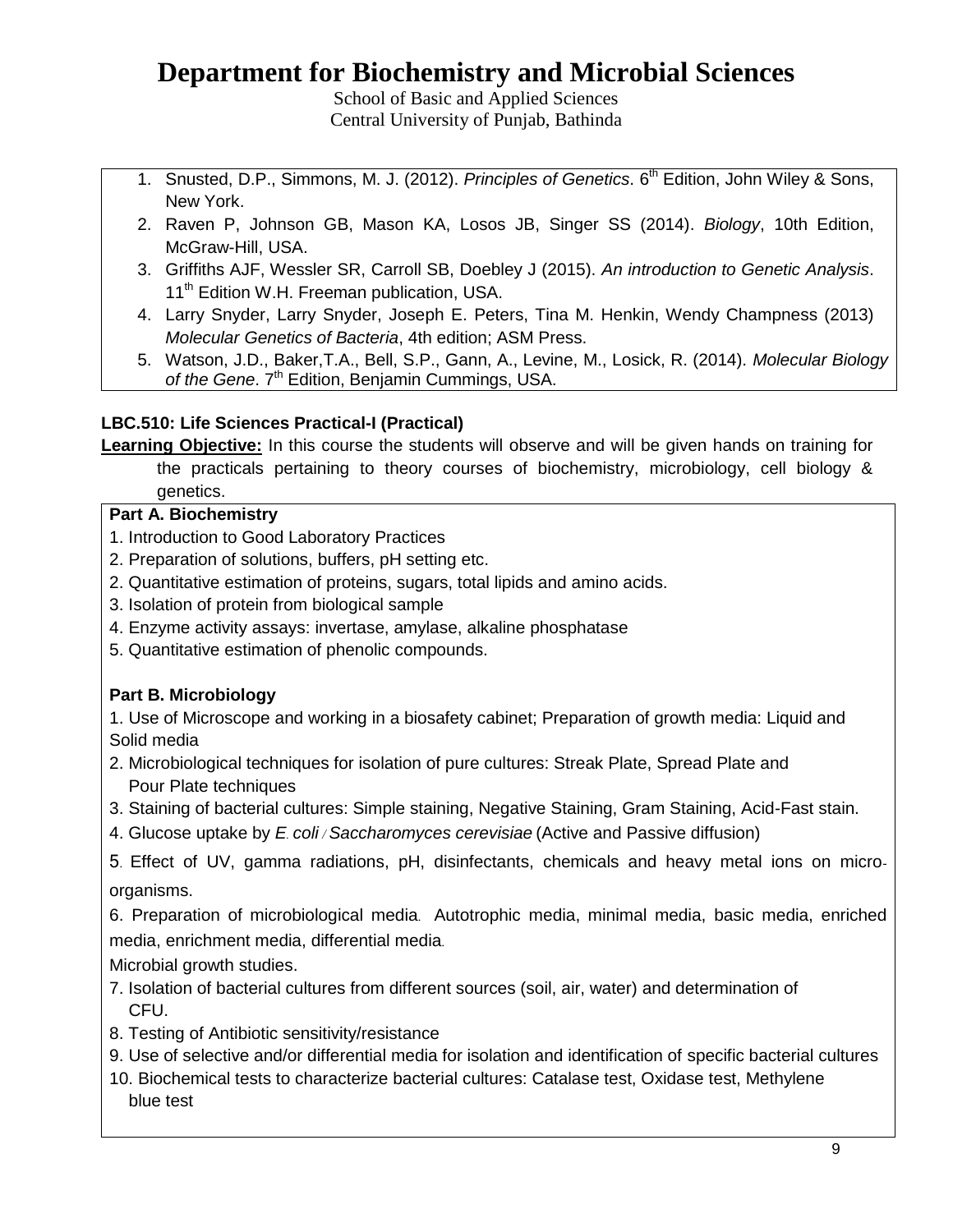School of Basic and Applied Sciences Central University of Punjab, Bathinda

### **Part C. Cell Biology**

- 1. Temporary staining for epithelial cells and blood cells.
- 2. Cell count using haemocytometer
- 3. Preparations of temporary mount and study the different stages of Mitosis (Onion root tip).
- 4. Study of polyploidy in onion root tip by colchicine treatment.
- 5. Study of structure of cell organelles through electron micrographs
- 6. To demonstrate the presence of mitochondria and other cell organelles using vital stains
- 7. Depicting nature of cellular membranes: Osmosis, Hypertonicity, Hypotonicity, Isotonicity
- 8. Preparation of cell culture media

### **Part D. Genetics**

- 1. Learning Blood group typing with its genetic basis.
- 2. Identification of inactivated X chromosome as Barr body and drumstick
- 3. To demonstrate and understand the principle of Hardy-Weinberg equilibrium. Calculation of genotypic and allelic frequencies for a specific trait in a random sample
- 4. Techniques for screening and isolation of bacterial cultures with specific phenotypic/genotypic characteristics.
- 5. Differentiating genetic variants (species/strains) using RFLP

6. Studying *Drosophila melanogaster* as a Model organism: Identification of normal and mutant flies (*Drosophila melanogaster*), Demonstration of *Drosophila* polytene chromosomes

Practical may be added/modified from time to time depending on available faculties/facilities.

### **Interdisciplinary Course**

### **LBC.512: Basics of Biochemistry (IDC)**

**Learning Objective:** This is an interdisciplinary course to acquaint the students of different streams with a very basic knowledge and understanding of biomolecules, their structure, composition and function.

| Unit | Syllabus                                                                           | Lectures |
|------|------------------------------------------------------------------------------------|----------|
|      | Principles of Biophysical Chemistry:<br>pH,<br>Reaction<br>Buffer,<br>kinetics,    | 7        |
| 1.   | Thermodynamics.                                                                    |          |
|      | <b>Composition, Structure and Function of Biomolecules: Carbohydrates, Lipids,</b> |          |
|      | Proteins: Primary, Secondary, Tertiary and Quaternary structures, Nucleic acids    |          |
|      | and Vitamins.                                                                      |          |
| 2.   | Carbohydrate and Protein Metabolism: Carbohydrate metabolism; Glycolysis,          |          |
|      | Kreb's Cycle, Hexose monophosphate shunt pathway, Glycogenolysis,                  | 8        |
|      | Glycogenesis. Protein metabolism, Urea Cycle.                                      |          |
| 3.   | Fatty acid and Nucleic Acid Metabolism: Fatty acid catabolism and synthesis;       |          |
|      | Degradation and synthesis of nucleotides.                                          | 8        |
| 4.   | Enzymology: Classification of enzymes, Principles of catalysis, Mechanism of       | 7        |
|      | enzyme catalysis, Effect of pH and temperature on enzyme activity, Application of  |          |
|      | enzymes in day to day life. Isozymes.                                              |          |
|      | <b>Suggested Reading:</b>                                                          |          |
|      | 1. Satyanarayana, U. (2013) Biochemistry, Publisher: Elsevier; Fourth edition      | ISBN-    |
|      | 9788131236017.                                                                     |          |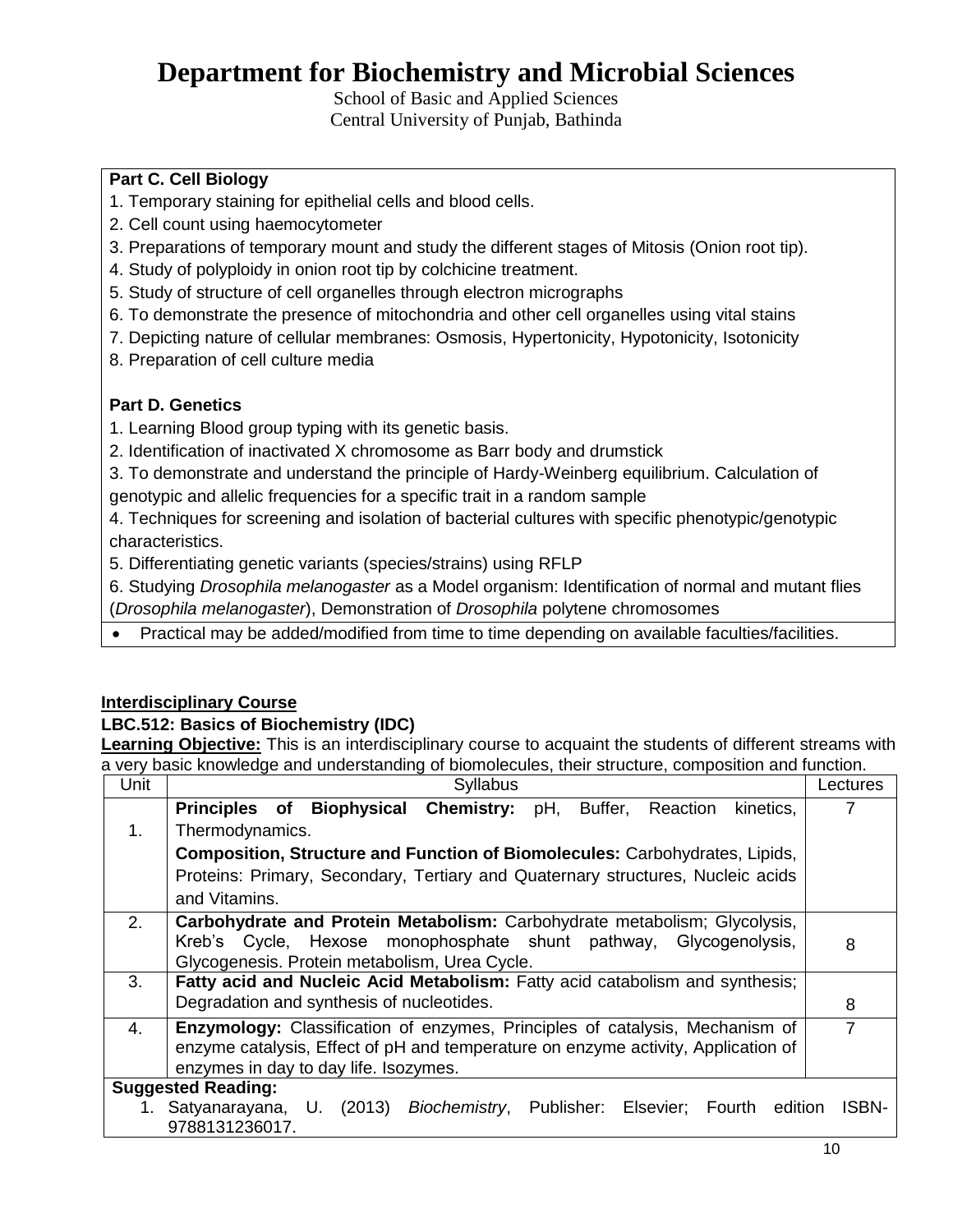School of Basic and Applied Sciences Central University of Punjab, Bathinda

- 2. Berg, J.M., Tymoczko, J.L. and Stryer, L. (2010). *Biochemistry.* W.H. Freeman & Company. USA.
- 3. Nelson, D. and Cox, M.M. (2008). *Lehninger Principles of Biochemistry*. BI publications Pvt. Ltd. Chennai, India.

### **Additional Reading:**

1. Karp, G. (2010). *Cell and Molecular Biology: Concepts and Experiments*. John Wiley & Sons. Inc. New Delhi, India.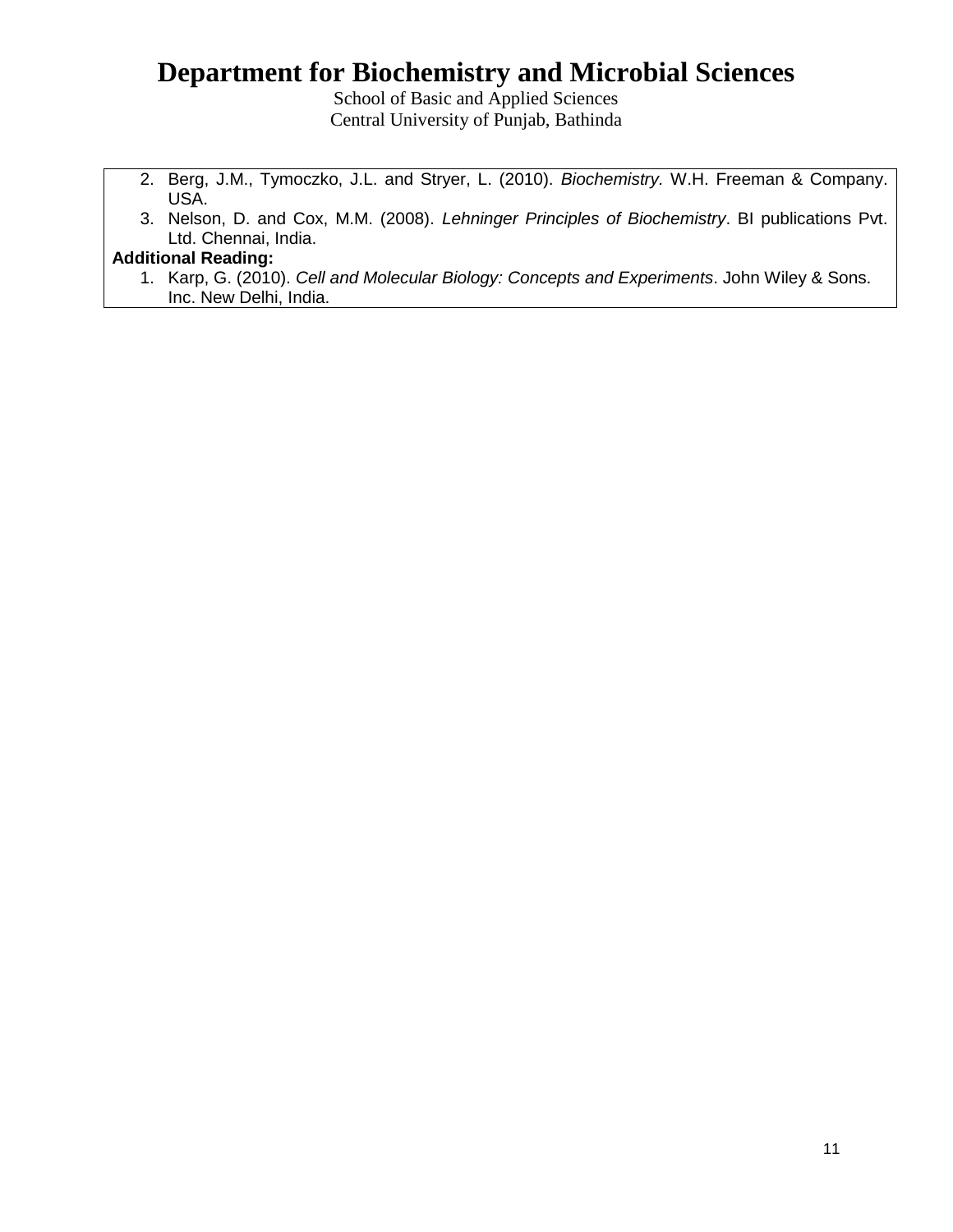School of Basic and Applied Sciences Central University of Punjab, Bathinda

|                    | $Semester - II$                                  |                          |                          |                          |                |
|--------------------|--------------------------------------------------|--------------------------|--------------------------|--------------------------|----------------|
| <b>Course Code</b> | <b>Course Title</b>                              | $L$ (hr)                 | T(hr)                    | P(hr)                    | cr             |
|                    | <b>Compulsory Foundation</b>                     |                          |                          |                          |                |
| <b>CST.501</b>     | <b>Computer Applications/MOOCs</b>               | 2                        | $\blacksquare$           | $\overline{\phantom{a}}$ | $\overline{2}$ |
| CST.502            | <b>Computer Applications Lab</b>                 |                          |                          | 4                        | $\overline{2}$ |
|                    | <b>Elective Foundation</b>                       |                          |                          |                          |                |
| <b>XXX</b>         | Choose from value based courses/<br><b>MOOCs</b> | 1                        |                          |                          | 1              |
|                    | <b>Core</b>                                      |                          |                          |                          |                |
| <b>LMS.521</b>     | Immunology                                       | 3                        | $\overline{\phantom{0}}$ |                          | 3              |
| LBC.522            | Molecular Biology                                | 3                        | $\overline{\phantom{0}}$ |                          | 3              |
| LBC.524            | <b>Enzymology and Enzyme</b><br>Technology       | 3                        |                          |                          | 3              |
| LBC.525            | Metabolism-I                                     | 3                        | $\overline{\phantom{0}}$ |                          | 3              |
| LBC.526            | <b>Biochemistry Practical-I (Practical)</b>      |                          |                          | $\mathcal{P}$            | 1              |
| LBC.527            | Life Sciences Practical-II (Practical)           | $\overline{\phantom{a}}$ | -                        | 6                        | 3              |
|                    | <b>Interdisciplinary Course (IDC)</b>            |                          |                          |                          |                |
| LMS.529            | Basics of Microbiology (IDC)                     | $\overline{2}$           | $\blacksquare$           |                          | $\overline{2}$ |
|                    | <b>Total Credits</b>                             |                          |                          |                          | 23             |

**L: Lectures; T: Tutorial; P: Practical; Cr: Credits**

### **Instructional Designs/ Mode of classroom Transaction:**

- 1) Lecture
- 2) Demonstration
- 3) Lecture cum demonstration
- 4) Brain storming
- 5) Problem solving
- 6) Experimentation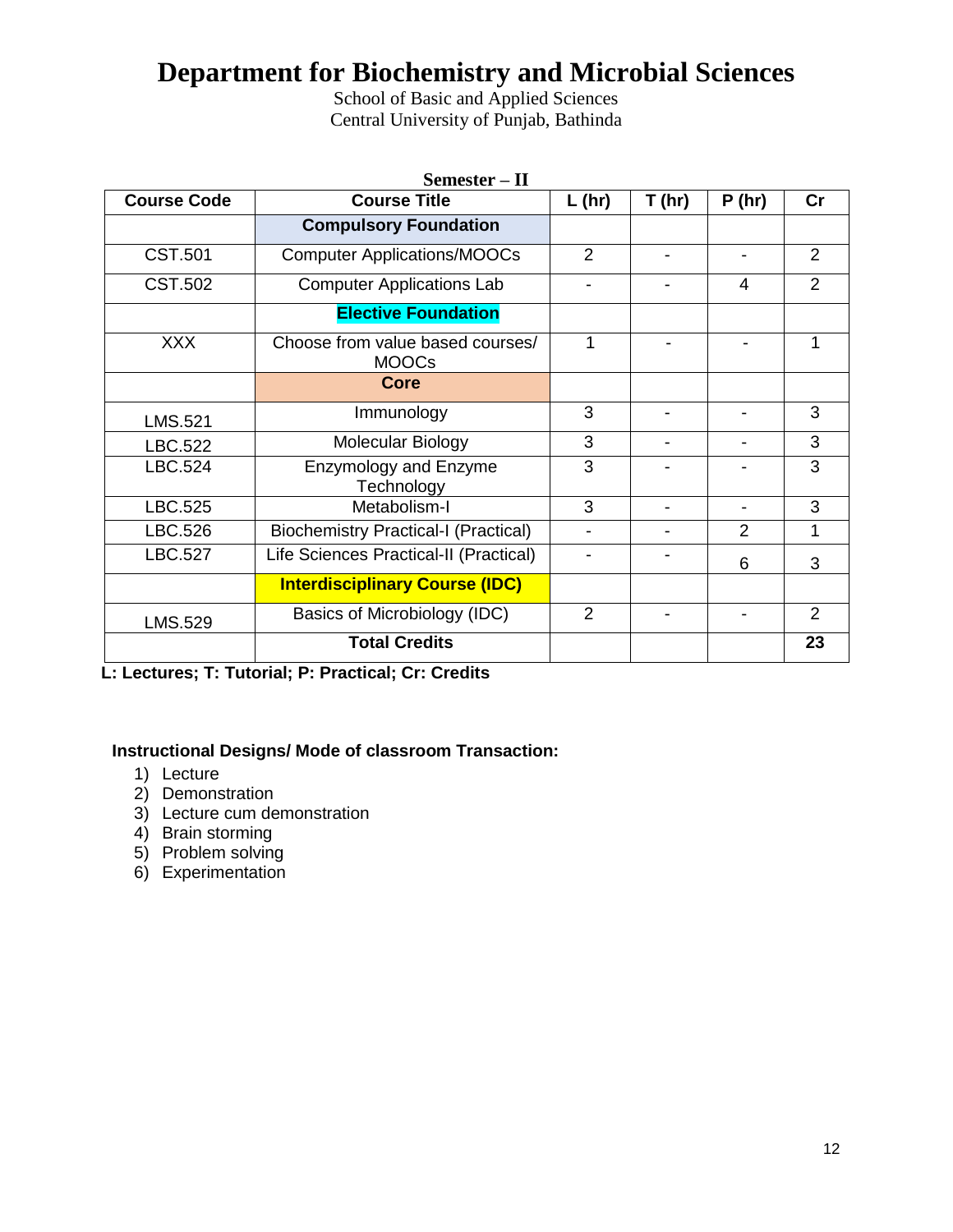School of Basic and Applied Sciences Central University of Punjab, Bathinda

### **Compulsory Foundation**

### **CST.501: Computer Applications**

|      | <b>Learning Objective:</b>                                                                 |                 |  |  |  |  |
|------|--------------------------------------------------------------------------------------------|-----------------|--|--|--|--|
|      | Upon successful completion of this course, the student will be able to:                    |                 |  |  |  |  |
|      | 1. Use different operating system and their tools easily.                                  |                 |  |  |  |  |
|      | 2. Use word processing software, presentation software, spreadsheet software and latex.    |                 |  |  |  |  |
|      | 3. Understand networking and internet concepts.                                            |                 |  |  |  |  |
|      | 4. Use computers in every field like teaching, industry and research.                      |                 |  |  |  |  |
| Unit | <b>Syllabus</b>                                                                            | <b>Lectures</b> |  |  |  |  |
| 1.   | Computer Fundamentals: Introduction to Computer, Input devices,                            | 8               |  |  |  |  |
|      | Output Devices, Memory (Primary and Secondary), Concept of Hardware                        |                 |  |  |  |  |
|      | and Software, C.P.U., System bus, Motherboard, Ports and Interfaces,                       |                 |  |  |  |  |
|      | Expansion Cards, Ribbon Cables, Memory Chips, Processors, Software:                        |                 |  |  |  |  |
|      | Types of Software, Operating System, User Interface of popular Operating                   |                 |  |  |  |  |
|      | System, Introduction to programming language, Types of Computer.                           |                 |  |  |  |  |
| 2.   | <b>Computer Network:</b> Introduction to Computer Network, Types of                        | $\overline{7}$  |  |  |  |  |
|      | Network: LAN, WAN and MAN, Topologies of Network, Internet concept,                        |                 |  |  |  |  |
|      | WWW.                                                                                       |                 |  |  |  |  |
|      | Word Processing using MS Word: Text creation and Manipulation;                             |                 |  |  |  |  |
|      | Table handling; Spell check, Hyper-linking, Creating Table of Contents                     |                 |  |  |  |  |
|      | and table of figures, Creating and tracking comments, language setting                     |                 |  |  |  |  |
|      | and thesaurus, Header and Footer, Mail Merge, Different views, Creating                    |                 |  |  |  |  |
|      | equations, Page setting, Printing, Shortcut keys.                                          |                 |  |  |  |  |
| 3.   | Presentation Tool: Creating Presentations, Presentation views, Working                     | 8               |  |  |  |  |
|      | on Slide Transition, Making Notes Pages and Handouts, Drawing and                          |                 |  |  |  |  |
|      | Working with Objects, Using Animations, Running and Controlling a Slide                    |                 |  |  |  |  |
|      | Show, Printing Presentations, Shortcut keys.                                               |                 |  |  |  |  |
|      | Spread Sheet: Entering and editing data in cell, Basic formulas and                        |                 |  |  |  |  |
|      | functions, deleting or inserting cells, deleting or inserting rows and                     |                 |  |  |  |  |
|      | columns, printing of Spread Sheet, Shortcut keys.                                          |                 |  |  |  |  |
| 4.   | Use of Computers in Education and Research: Data analysis tools, e-                        | $\overline{7}$  |  |  |  |  |
|      | Library, Search engines related to research, Research paper editing tools                  |                 |  |  |  |  |
|      | like Latex.                                                                                |                 |  |  |  |  |
|      | <b>Suggested Reading:</b>                                                                  |                 |  |  |  |  |
| 1.   | Sinha, P.K. Computer Fundamentals. BPB Publications.                                       |                 |  |  |  |  |
|      | 2. Goel, A., Ray, S. K. 2012. Computers: Basics and Applications. Pearson Education India. |                 |  |  |  |  |
| 3.   | Microsoft Office Professional 2013 Step by Step                                            |                 |  |  |  |  |
|      | https://ptgmedia.pearsoncmg.com/images/9780735669413/samplepages/97807356694               |                 |  |  |  |  |
|      | 13.pdf                                                                                     |                 |  |  |  |  |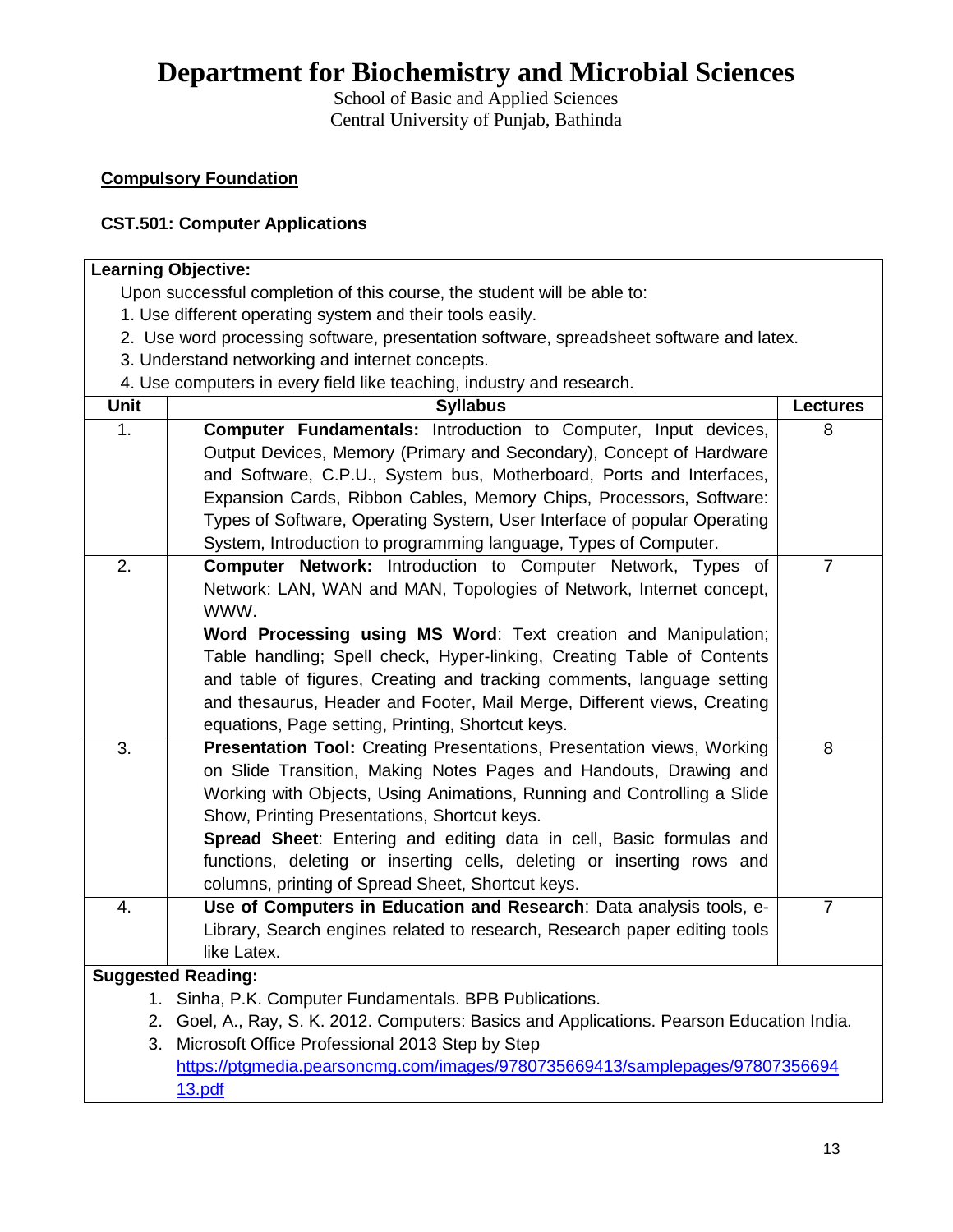School of Basic and Applied Sciences Central University of Punjab, Bathinda

### **CST.502: Computer Applications Lab**

Lab assignments will be given to students based on the theory course, CST.501.

#### **Core Courses**

### **LMS.521: Immunology**

**Learning Objective:** The objective of this course is to instill awareness on basics of immune system where students will learn the components of immunity and various immune responses that work together to protect the host.

| Unit | Syllabus                                                                                                                                                                                                                                                                                                                                                                                                                                                                                                                                                                                                                                                                                                                                          | Lectures |
|------|---------------------------------------------------------------------------------------------------------------------------------------------------------------------------------------------------------------------------------------------------------------------------------------------------------------------------------------------------------------------------------------------------------------------------------------------------------------------------------------------------------------------------------------------------------------------------------------------------------------------------------------------------------------------------------------------------------------------------------------------------|----------|
| 1.   | <b>Immune System:</b> Overview of immune system; cells and organs of immune<br>systems; innate and recognition of self and non-self. Nature of antigen.<br>Components of acquired immunity. Humoral immunity and cell mediated<br>immunity. Immunoglobulins, basic structure, classes and subclasses, structural<br>and functional relationships.<br>Molecular Mechanisms of Antibody Diversity and Cellular Immunity:<br>Organization of genes coding for constant and variable regions of heavy chains<br>and light chains, antibody diversity & class switching.<br><b>Complement System:</b> Complement components, their structure and functions<br>and mechanisms of complement activation by classical, alternative and lectin<br>pathway. | 12       |
| 2.   | Functions of Acquired Immunity: Types and characterstics of Lymphocytes,<br>cytokines, chemokines, interferons, interleukins, antigen recognition-membrane<br>receptors for antigens. Structure and functions of Major Histocompatibility<br>Complex (MHC) and Human Leukocyte Antigen (HLA) system, polymorphism,<br>distribution variation and function. Association of MHC with disease and<br>superantigen, recognition of antigens by T and B-cells, antigen processing, role<br>of MHC molecules in antigen presentation and co-stimulatory signals.                                                                                                                                                                                        | 12       |
| 3.   | Immunity and Human Diseases: Types of hypersensitivity, features and<br>mechanisms of immediate and delayed hypersensitivity reactions, immunity to<br>microbes, immunity to tumors, AIDS, hepatitis and human immune-deficiencies<br>and allergies. Recent advances in vaccine development for diseases like AIDS,<br>cancer and malaria. Vaccine technology- Role and properties of adjuvants,<br>recombinant DNA and protein based vaccines, plant-based vaccines, reverse<br>vaccinology; peptide vaccines, conjugate vaccines.                                                                                                                                                                                                               | 12       |
| 4.   | <b>Monoclonal Antibodies</b><br>and Diagnostic Immunology:<br>Immunotoxins<br>production, characterization and applications in diagnosis, therapy and basic<br>research. Antibody genes and antibody engineering- chimeric and hybrid<br>monoclonal antibodies. Methods for immunoglobulin determination-quantitative<br>and qualitative antigen and antibody reactions, agglutination-precipitation,<br>immunocytochemistry, radioimmunoassay (RIA), Enzyme Linked Immunosorbent<br>Assay (ELISA), immunofluorescence, immunoblotting and Flow cytometry.<br><b>Suggested Reading:</b>                                                                                                                                                           | 12       |
|      | 1. Kindt, T.J., Osborne, B.A. and Goldsby, R.A. (2007). Kuby Immunology .7 <sup>th</sup> Edition. W.H.<br>Freeman, USA.<br>2. Abbas. (2008). Cellular and Molecular immunology. CBS Publishers & Distributors, India.<br>2. Charles A and longuau ID (4004) Immunobiology The immune system in bootth and                                                                                                                                                                                                                                                                                                                                                                                                                                         |          |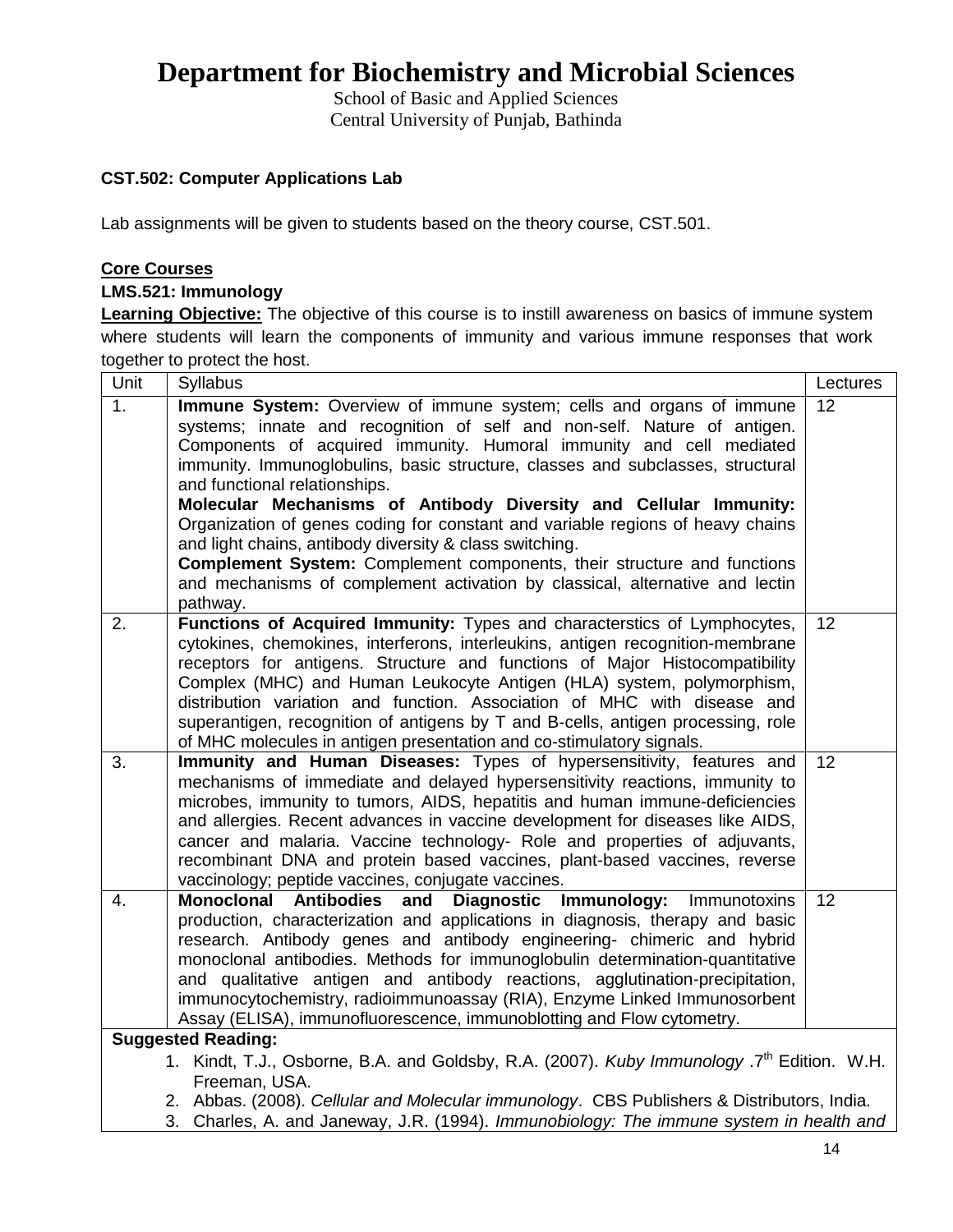School of Basic and Applied Sciences Central University of Punjab, Bathinda

*disease.* Blackwell Publishing, USA.

- 4. Delves, P.J., Roitt, I.M. and Seamus, J.M. (2006). *Roitt's essential immunology (Series– Essentials).* Blackwell Publishers, USA.
- 5. Elgert K.D. (2009). *Immunology: Understanding the immune system*. Wiley-Blackwell, USA. **Additional reading:**
	- 6. Paul, W.E. (1993). *Fundamental immunology.* Raven Press, SD, USA.
	- 7. Sawhney, S.K. and Randhir, S. (2005). *Introductory practical biochemistry*. Alpha Science International Ltd. New Delhi, India.
	- 8. Tizard (2008). *Immunology: An Introduction*. Cengage Learning, Thompson, USA.

### **LBC.522: Molecular Biology**

**Learning Objective:** This course is designed for understanding the molecular processes of DNA replication, transcription, translation, and basic mechanisms of cellular signal transduction and regulation of gene expression.

| Unit             | Syllabus                                                                                                                                                                                                                                                                                                                                                                                                                                                                                                                                                                                                                                                                                                                                                                                                   | Lectures |  |
|------------------|------------------------------------------------------------------------------------------------------------------------------------------------------------------------------------------------------------------------------------------------------------------------------------------------------------------------------------------------------------------------------------------------------------------------------------------------------------------------------------------------------------------------------------------------------------------------------------------------------------------------------------------------------------------------------------------------------------------------------------------------------------------------------------------------------------|----------|--|
| $\overline{1}$ . | Structure and Conformation of Nucleic Acids: Structure of DNA, Denaturation<br>and Renaturation, Conformation of nucleic acids (A, B, Z), Organelle DNA<br>Genome organization: Chromosome Structure, Chromatin and its regulation,<br>nucleosome and its assembly, repetitive DNA, interrupted genes, gene shuffling<br>Molecular Techniques and Bioinformatics: Gel electrophoresis, Southern,<br>Northern, Western, hybridization, DNA fingerprinting, cloning, PCR, real-time<br>sequencing<br>including<br>NGS,<br>microarrays,<br>PCR.<br><b>DNA</b><br>chromatin<br>immunoprecipitation, metabolomics, proteomics, biological databases and<br>searches, analysis of genomic and proteomic data, DNA-protein interactions,<br>protein-protein interactions, protein sequencing, emerging techniques | 12       |  |
| 2.               | DNA Replication and Repair: Prokaryotic and eukaryotic DNA replication,<br>Mechanism of DNA replication, Enzymes and accessory proteins involved in DNA<br>replication, Replication errors, DNA damage and repair, gene editing.<br>Transcription and mRNA Processing: Types of RNA, Prokaryotic &, eukaryotic<br>transcription, general and specific transcription factors, Regulatory elements and<br>mechanisms of transcription regulation, Transcriptional and posttranscriptional<br>gene silencing: Initiation, Elongation & Termination of transcription, Capping,<br>Polyadenylation, Splicing, editing, mRNA stability, RNA interference and<br>microarray analysis, RNA editing                                                                                                                 | 12       |  |
| 3.               | Translation: Genetic code, prokaryotic & eukaryotic translation, the translation<br>machinery, mechanisms of chain initiation, elongation and termination, regulation<br>of translation, co-and post- translational modifications, mode of action of<br>antibiotics                                                                                                                                                                                                                                                                                                                                                                                                                                                                                                                                        | 12       |  |
| 4.               | Gene Regulation: Prokaryotic - lac, trp, gal and ara operons, lambda gene<br>regulation during lysogeny and lytic cycle; Eukaryotic – yeast, higher eukaryotes,<br>hormonal regulation of genes, epigenetic regulation; Gene network analysis,<br>coexpression; Recent trends.                                                                                                                                                                                                                                                                                                                                                                                                                                                                                                                             | 12       |  |
|                  | <b>Suggested Reading:</b>                                                                                                                                                                                                                                                                                                                                                                                                                                                                                                                                                                                                                                                                                                                                                                                  |          |  |
|                  | 1. Watson, J.D., Baker, T.A., Bell, S.P., Gann, A., Levine, M., Losick, R. (2014). Molecular Biology<br>of the Gene. 7 <sup>th</sup> Edition, Benjamin Cummings, USA.                                                                                                                                                                                                                                                                                                                                                                                                                                                                                                                                                                                                                                      |          |  |
|                  | 2. Krebs, J.E., Goldstein, E.S., Kilpatrick, S.T. (2014). Lewin's Genes XI. Jones & Bartlett<br>Learning, USA.                                                                                                                                                                                                                                                                                                                                                                                                                                                                                                                                                                                                                                                                                             |          |  |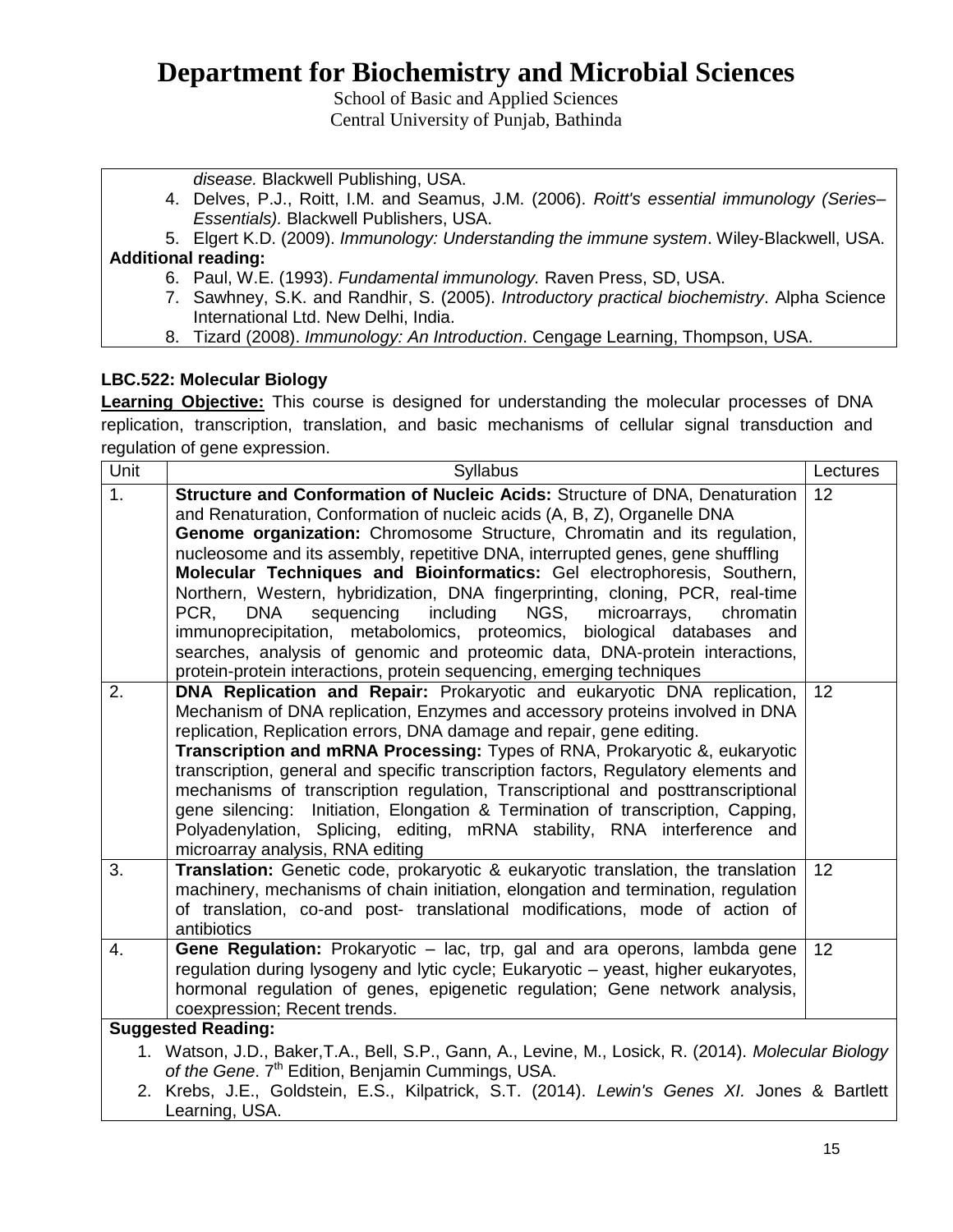School of Basic and Applied Sciences Central University of Punjab, Bathinda

| 3. Green, M.R., Sambrook, J. (2012). Molecular cloning: A laboratory manual. Cold Spring Harbor |
|-------------------------------------------------------------------------------------------------|
| Laboratory Press, New York.                                                                     |

### **LBC.524: Enzymology and Enzyme Technology**

**Learning Objective:** In this course, the students will learn about enzymes, their classification, structure, function and interaction.

| Historical Perspective, Enzyme Classification: Recommendation and Systemic<br>12<br>Nomenclature.<br>1.<br>Enzyme Chemistry: Subcellular Distribution of Enzymes. Isolation and<br>Purification of Enzymes, Criteria for Enzyme homogeneity, General Properties,<br>Enzyme Activity, Specific Activity and Turnover Number, Marker Enzymes.<br>2.<br>12<br>Mechanism of Enzyme Action: Enzyme-substrate complementarity,<br>Stereochemistry of enzyme substrate action, acid base and covalent catalysis,<br>factors associated with catalytic efficiency - orientation, distortion and strain,<br>induced fit hypothesis.<br>Structure and Function of Selected Enzymes: Chemical modification of active-<br>site group, substrate /- driven mutagen etc. Chymotrypsin, Glyceraldehyde-3P-<br>Dehydrogenase, Serine and Cysteine Proteases.<br>Multi Enzyme Complexes: Occurrence, isolation & their properties: Mechanism<br>of action and regulation of pyruvate dehydrogenase & fatty acid synthase<br>complexes. Enzyme-enzyme interaction, multiple forms of enzymes with special |
|-----------------------------------------------------------------------------------------------------------------------------------------------------------------------------------------------------------------------------------------------------------------------------------------------------------------------------------------------------------------------------------------------------------------------------------------------------------------------------------------------------------------------------------------------------------------------------------------------------------------------------------------------------------------------------------------------------------------------------------------------------------------------------------------------------------------------------------------------------------------------------------------------------------------------------------------------------------------------------------------------------------------------------------------------------------------------------------------|
|                                                                                                                                                                                                                                                                                                                                                                                                                                                                                                                                                                                                                                                                                                                                                                                                                                                                                                                                                                                                                                                                                         |
|                                                                                                                                                                                                                                                                                                                                                                                                                                                                                                                                                                                                                                                                                                                                                                                                                                                                                                                                                                                                                                                                                         |
|                                                                                                                                                                                                                                                                                                                                                                                                                                                                                                                                                                                                                                                                                                                                                                                                                                                                                                                                                                                                                                                                                         |
|                                                                                                                                                                                                                                                                                                                                                                                                                                                                                                                                                                                                                                                                                                                                                                                                                                                                                                                                                                                                                                                                                         |
|                                                                                                                                                                                                                                                                                                                                                                                                                                                                                                                                                                                                                                                                                                                                                                                                                                                                                                                                                                                                                                                                                         |
|                                                                                                                                                                                                                                                                                                                                                                                                                                                                                                                                                                                                                                                                                                                                                                                                                                                                                                                                                                                                                                                                                         |
|                                                                                                                                                                                                                                                                                                                                                                                                                                                                                                                                                                                                                                                                                                                                                                                                                                                                                                                                                                                                                                                                                         |
|                                                                                                                                                                                                                                                                                                                                                                                                                                                                                                                                                                                                                                                                                                                                                                                                                                                                                                                                                                                                                                                                                         |
|                                                                                                                                                                                                                                                                                                                                                                                                                                                                                                                                                                                                                                                                                                                                                                                                                                                                                                                                                                                                                                                                                         |
|                                                                                                                                                                                                                                                                                                                                                                                                                                                                                                                                                                                                                                                                                                                                                                                                                                                                                                                                                                                                                                                                                         |
|                                                                                                                                                                                                                                                                                                                                                                                                                                                                                                                                                                                                                                                                                                                                                                                                                                                                                                                                                                                                                                                                                         |
|                                                                                                                                                                                                                                                                                                                                                                                                                                                                                                                                                                                                                                                                                                                                                                                                                                                                                                                                                                                                                                                                                         |
|                                                                                                                                                                                                                                                                                                                                                                                                                                                                                                                                                                                                                                                                                                                                                                                                                                                                                                                                                                                                                                                                                         |
|                                                                                                                                                                                                                                                                                                                                                                                                                                                                                                                                                                                                                                                                                                                                                                                                                                                                                                                                                                                                                                                                                         |
|                                                                                                                                                                                                                                                                                                                                                                                                                                                                                                                                                                                                                                                                                                                                                                                                                                                                                                                                                                                                                                                                                         |
| reference to lactate dehydrogenase.<br>Enzyme Kinetics: Enzyme-Substrate Interaction, ES Complex, Binding Site,<br>3.<br>12                                                                                                                                                                                                                                                                                                                                                                                                                                                                                                                                                                                                                                                                                                                                                                                                                                                                                                                                                             |
| Active Site. Specificity, Steady-State, Pre- Steady State and Equilibrium-                                                                                                                                                                                                                                                                                                                                                                                                                                                                                                                                                                                                                                                                                                                                                                                                                                                                                                                                                                                                              |
| State Kinetics, Michael- Menten Equation and its derivation, Graphical Methods                                                                                                                                                                                                                                                                                                                                                                                                                                                                                                                                                                                                                                                                                                                                                                                                                                                                                                                                                                                                          |
| for determination of K <sub>m</sub> , V <sub>max</sub> . Significance.                                                                                                                                                                                                                                                                                                                                                                                                                                                                                                                                                                                                                                                                                                                                                                                                                                                                                                                                                                                                                  |
| Factors Affecting of Enzyme-catalysed Reaction: Enzyme, Substrate, pH,                                                                                                                                                                                                                                                                                                                                                                                                                                                                                                                                                                                                                                                                                                                                                                                                                                                                                                                                                                                                                  |
| temperature. Collision and transitional state theories, Significance of Activation,                                                                                                                                                                                                                                                                                                                                                                                                                                                                                                                                                                                                                                                                                                                                                                                                                                                                                                                                                                                                     |
| Energy, Mechanism of bisubstrate and multisubstrate reaction, Methods for                                                                                                                                                                                                                                                                                                                                                                                                                                                                                                                                                                                                                                                                                                                                                                                                                                                                                                                                                                                                               |
| identifying mechanism.                                                                                                                                                                                                                                                                                                                                                                                                                                                                                                                                                                                                                                                                                                                                                                                                                                                                                                                                                                                                                                                                  |
| 10<br>4.<br>Enzyme Inhibition and Activation: Types of inhibition, and activation, Kinetics of                                                                                                                                                                                                                                                                                                                                                                                                                                                                                                                                                                                                                                                                                                                                                                                                                                                                                                                                                                                          |
| competitive, non-competitive and uncompetitive inhibition, Determination of Ki,                                                                                                                                                                                                                                                                                                                                                                                                                                                                                                                                                                                                                                                                                                                                                                                                                                                                                                                                                                                                         |
| Suicide Inhibitors.                                                                                                                                                                                                                                                                                                                                                                                                                                                                                                                                                                                                                                                                                                                                                                                                                                                                                                                                                                                                                                                                     |
| Enzyme Regulation: Allosteric and Hysteric Enzymes, Proenzymes-                                                                                                                                                                                                                                                                                                                                                                                                                                                                                                                                                                                                                                                                                                                                                                                                                                                                                                                                                                                                                         |
| Zymogens and activation.                                                                                                                                                                                                                                                                                                                                                                                                                                                                                                                                                                                                                                                                                                                                                                                                                                                                                                                                                                                                                                                                |
| Immobilized Enzymes: Immobilization methods, Kinetics, Industrial applications.                                                                                                                                                                                                                                                                                                                                                                                                                                                                                                                                                                                                                                                                                                                                                                                                                                                                                                                                                                                                         |
| Various types of enzymatic bioprocesses and Bioreactors used in enzymatic                                                                                                                                                                                                                                                                                                                                                                                                                                                                                                                                                                                                                                                                                                                                                                                                                                                                                                                                                                                                               |
| processes.                                                                                                                                                                                                                                                                                                                                                                                                                                                                                                                                                                                                                                                                                                                                                                                                                                                                                                                                                                                                                                                                              |
| <b>Suggested Reading:</b>                                                                                                                                                                                                                                                                                                                                                                                                                                                                                                                                                                                                                                                                                                                                                                                                                                                                                                                                                                                                                                                               |
| 1. Palmer, T. (1995) Understanding Enzymes. Fourth edition, Prentice Hall.                                                                                                                                                                                                                                                                                                                                                                                                                                                                                                                                                                                                                                                                                                                                                                                                                                                                                                                                                                                                              |
| 2.<br>Shukla, AN. (2009) <i>Elements of Enzymology</i> , Discovery Publishing house, New Delhi.                                                                                                                                                                                                                                                                                                                                                                                                                                                                                                                                                                                                                                                                                                                                                                                                                                                                                                                                                                                         |
| Price, NC, and Stevens, L. (1999) Fundamentals of Enzymology, Third edition, Oxford<br>3.<br>University Press.                                                                                                                                                                                                                                                                                                                                                                                                                                                                                                                                                                                                                                                                                                                                                                                                                                                                                                                                                                          |
| Stein, RL. (2011) Kinetics of Enzyme Action, Wiley.<br>4.                                                                                                                                                                                                                                                                                                                                                                                                                                                                                                                                                                                                                                                                                                                                                                                                                                                                                                                                                                                                                               |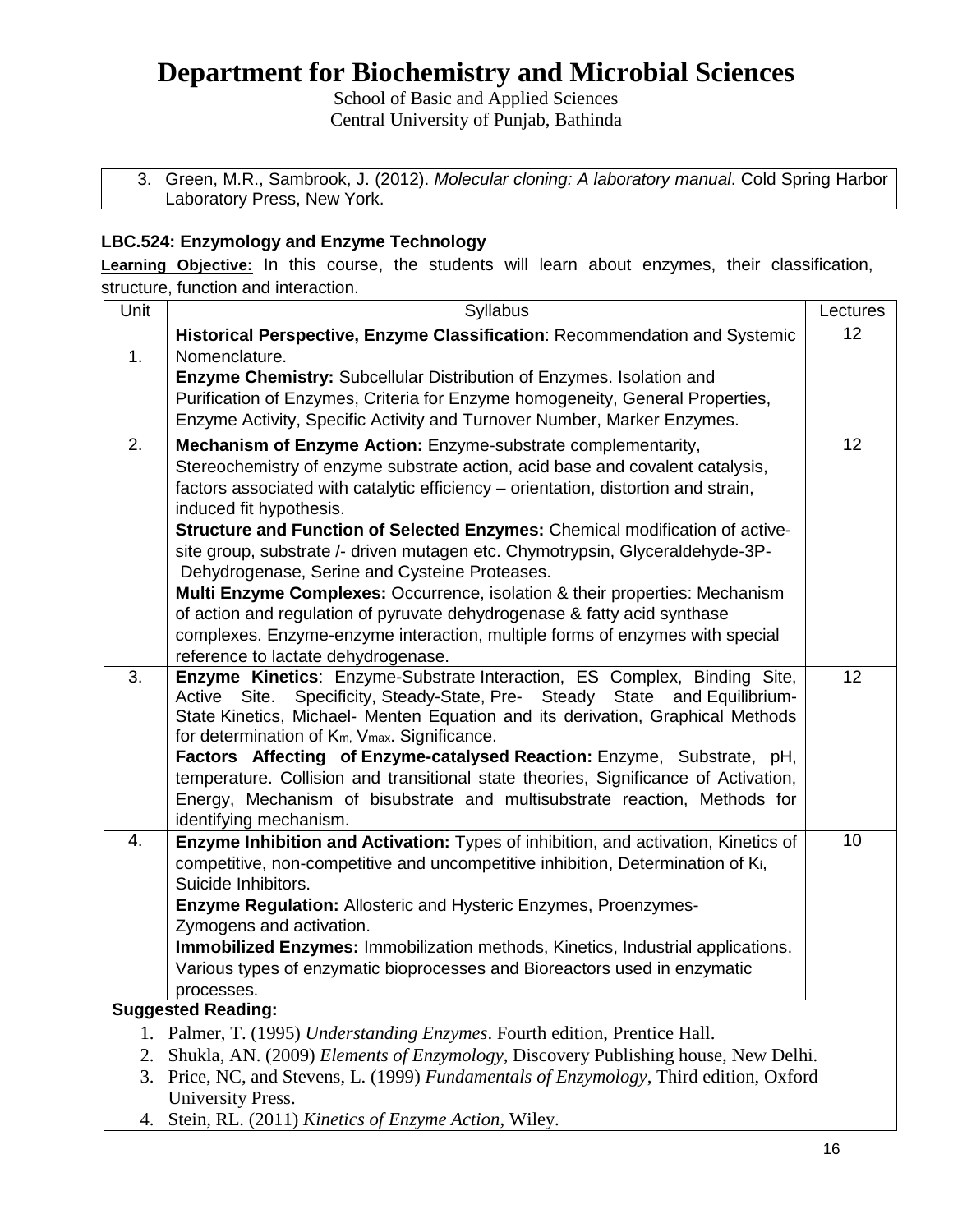School of Basic and Applied Sciences Central University of Punjab, Bathinda

- 5. Bisswanger, H. (2008) *Enzyme Kinetics*, Wiley-VCH.
- 6. Marangoni, AG (2003) *Enzyme Kinetics*, Wiley.
- 7. Yon-Kahn, J and Herve, G. (2010) *Molecular and Cellular Enzymology*, Springer.
- 8. J.E. Bailey and D.F. Olis. Biochemical Engineering fundamentals  $2^{nd}$  Edition. Mcgraw Hill Publication
- 9. Segel and Irwin H.. Enzyme kinetics, behavior and analysis of rapid equilibrium and steady-state enzyme systems. ACS Publication.

### **LBC.525: Metabolism-I**

**Learning Objective:** The course will provide insights into bioenergetics, various components of cells essential for energy generation and their biosynthesis.

| Unit                                                                                              | Syllabus                                                                                                                                                                       | Lectures |  |
|---------------------------------------------------------------------------------------------------|--------------------------------------------------------------------------------------------------------------------------------------------------------------------------------|----------|--|
| 1.                                                                                                | Bioenergetics - Concept of free energy, standard free energy, determination of                                                                                                 | 14       |  |
|                                                                                                   | $\Delta G$ for a reaction. Relationship between equilibrium constant and standard free<br>energy change, biological standard state & standard free energy change in            |          |  |
|                                                                                                   | coupled reactions. Biological oxidation-reduction reactions, redox potentials,                                                                                                 |          |  |
|                                                                                                   | relation between standard reduction potentials & free energy change. High energy                                                                                               |          |  |
|                                                                                                   | phosphate compounds – introduction, phosphate group transfer, free energy of                                                                                                   |          |  |
|                                                                                                   | hydrolysis of ATP and sugar phosphates along with reasons for high $\Delta G$ . Energy                                                                                         |          |  |
|                                                                                                   | change.                                                                                                                                                                        |          |  |
| 2.                                                                                                | Fundamentals of Biological Membranes - Membrane lipids and proteins,<br>Membrane receptors, Transport of ion across plasma membrane, Transepithilial                           | 10       |  |
|                                                                                                   | transport of solute and water, Electrical excitability and action potential.                                                                                                   |          |  |
| 3.                                                                                                | Coenzymes and Cofactors - Role and mechanism of action of NAD+ /NADP+,                                                                                                         | 10       |  |
|                                                                                                   | FAD, lipoic acid, thiamine pyrophosphate, tetrahydrofolate, biotin, pyridoxal                                                                                                  |          |  |
|                                                                                                   | phosphate, B12 coenzymes and metal ions with specific examples.                                                                                                                |          |  |
| 4.                                                                                                | Carbohydrates - Glycolysis, various forms of fermentations in micro-organisms,                                                                                                 | 14       |  |
|                                                                                                   | citric acid cycle, its function in energy generation and biosynthesis of energy rich                                                                                           |          |  |
|                                                                                                   | bond, pentose phosphate pathway and its regulation. Gluconeogenesis,                                                                                                           |          |  |
|                                                                                                   | glycogenesis and glycogenolysis, glyoxylate and gamma aminobutyrate shunt                                                                                                      |          |  |
|                                                                                                   | pathways, Cori cycle, anaplerotic reactions, Entner-Doudoroff pathway,                                                                                                         |          |  |
|                                                                                                   | glucuronate pathway. Carbohydrate metabolism.                                                                                                                                  |          |  |
|                                                                                                   | <b>Suggested Reading:</b>                                                                                                                                                      |          |  |
|                                                                                                   | 1. Campbell, MK and Farrell, SO. (2002) Biochemistry, 4th ed. Brooks/Cole Pub Co.                                                                                              |          |  |
|                                                                                                   | 2. Davidson, VL and Sittman, DB (1999) Biochemistry NMS, 4th ed. Lippincott. Willams and Wilkins.                                                                              |          |  |
|                                                                                                   | 3. Voet, D and Voet JG (2011) Biochemistry, 4 <sup>th</sup> ed. Wiley                                                                                                          |          |  |
|                                                                                                   | 4. Kuchel, Philip W., et al. (1988) Schaum's outline of theory and problems of biochemistry. $2^{nd}$ ed.                                                                      |          |  |
| McGraw-Hill.                                                                                      |                                                                                                                                                                                |          |  |
| 5. Rodwell V, Bender D, Botham KM, Kennelly PJ and Weil PA (2015) Harper's Biochemistry. 30th ed. |                                                                                                                                                                                |          |  |
| McGraw Hill.                                                                                      |                                                                                                                                                                                |          |  |
| 6. Nelson DL and Cox MM (2004) Lehninger's Principles of Biochemistry, 4th ed. WH Freeman.        |                                                                                                                                                                                |          |  |
|                                                                                                   | 7. Berg JM, Tymoczko JL, Stryer L, Gregory J, Jr. Gatto (2010) Biochemistry, WH Freeman, 7 <sup>th</sup> ed.                                                                   |          |  |
|                                                                                                   | 8. Lodish, H, Birk, A, et al. (2012) Molecular Cell Biology. 7th ed. WH Freeman.<br>9. Nelson DL and Cox MM (2012) Lehninger's Principles of Biochemistry, 6th ed. WH Freeman. |          |  |
|                                                                                                   | 10. Filnean JB, Coleman R and Michell RH (1984) Membranes and their cellular functions. 3rd ed.                                                                                |          |  |
|                                                                                                   |                                                                                                                                                                                | 17       |  |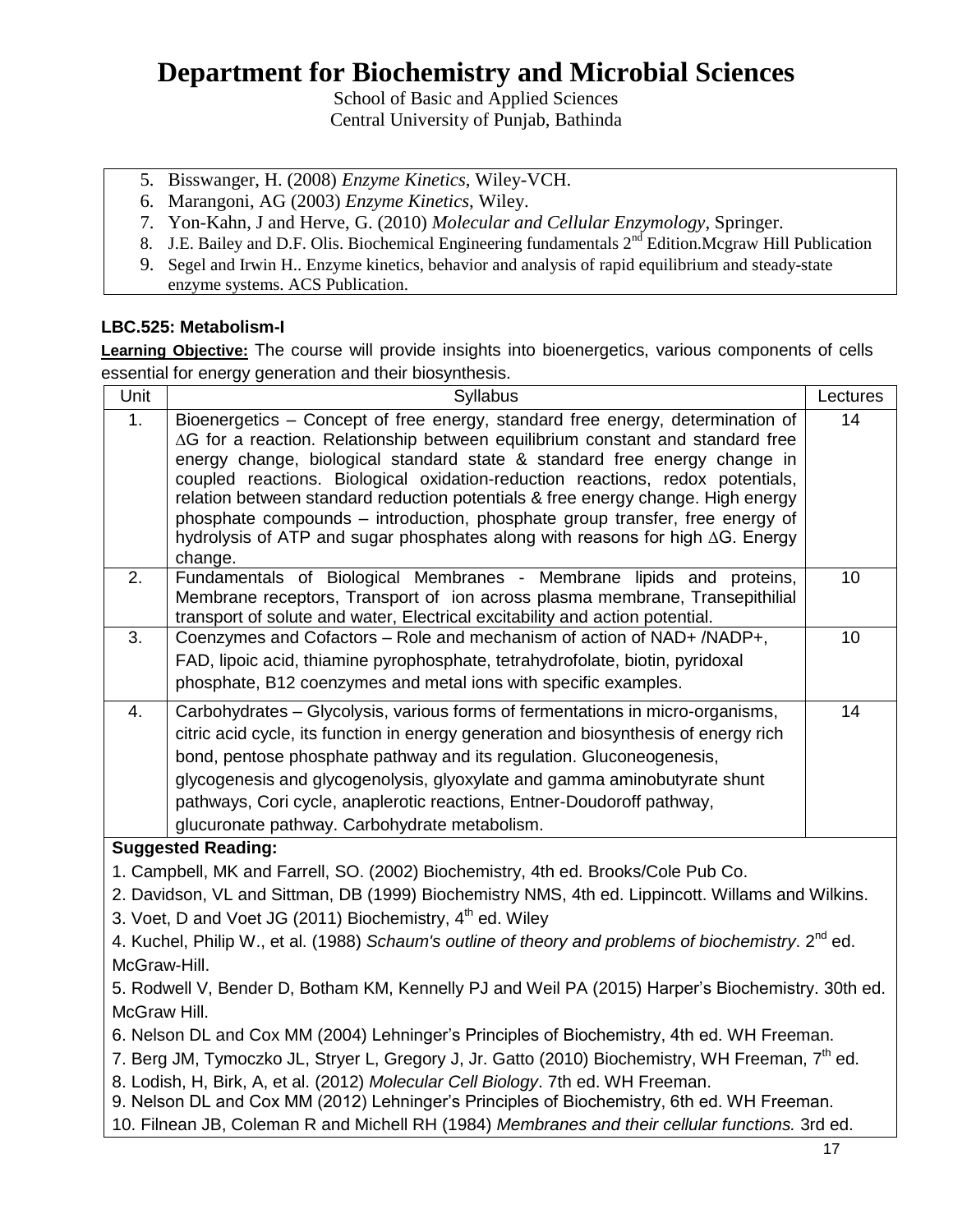School of Basic and Applied Sciences Central University of Punjab, Bathinda

Blackwell scientific publishers, Oxford.

- **LBC.526 Biochemistry Practical-I (Practical):** In this course the students will observe and perform experiments related to enzymology and metabolism will enhance their laboratory skills, and scientific knowledge.
- 1. Preparation of Chromic acid for glassware cleaning.
- 2. Prepration of calibration curves.
- 3. Determination of protein by Biuret and Lowry's method.
- 4. Determination of protein by Bradford method.
- 5. Quantitaive estimation of glucose by glucose oxidase method
- 6. Estimation of fructose and glucose in honey
- 7. Isolation of casein from milk and its quantification
- 8. Isolation of gluten, glutelin and gliadin from wheat.
- 9. Enzyme assay for Salivary amylase
	- i.Activity
	- ii.Determination of optimum pH
	- iii.Determination of optimum temperature
	- iv.Determination of Km
	- v.Determination of specific activity
- 10. Acid phosphatase activity in plant tissue
- Practicals may be added/modified from time to time depending on available faculties/facilities.

### **LBC.527: Life Sciences Practical-II (Practical)**

**Learning Objective:** The students will be learning to design, perform, observe and trouble shoot the practicals pertaining to theory courses of immunology and molecular biology. The advanced techniques used during the practicals will also motivate the students and stimulate their interest in respective fields.

### **Part A. Immunology**

- 1. To perform Total Leukocyte Count of the given blood sample.
- 2. To perform Differential Leukocyte Count of the given blood sample.
- 3. Separation of serum from blood.
- 4. Double immunodiffusion test using specific antibody and antigen.
- 5.To perform immunoelectrophoresis using specific antibody and antigen.
- 6. Dot Immuno blot assay (DIBA).
- 7. ELISA
- 8. Polyacrylamide gel electrophoresis and Western blotting.
- 9. Isolation of mononuclear cells from peripheral blood and viability test by dye exclusion method.
- 10. Growth and maintenance of cell lines.
- 11. Trypsinization method for recovery of cells from monolayer.
- 12. Cytotoxic assay method for a given cell line and testing by trypan blue dye exclusion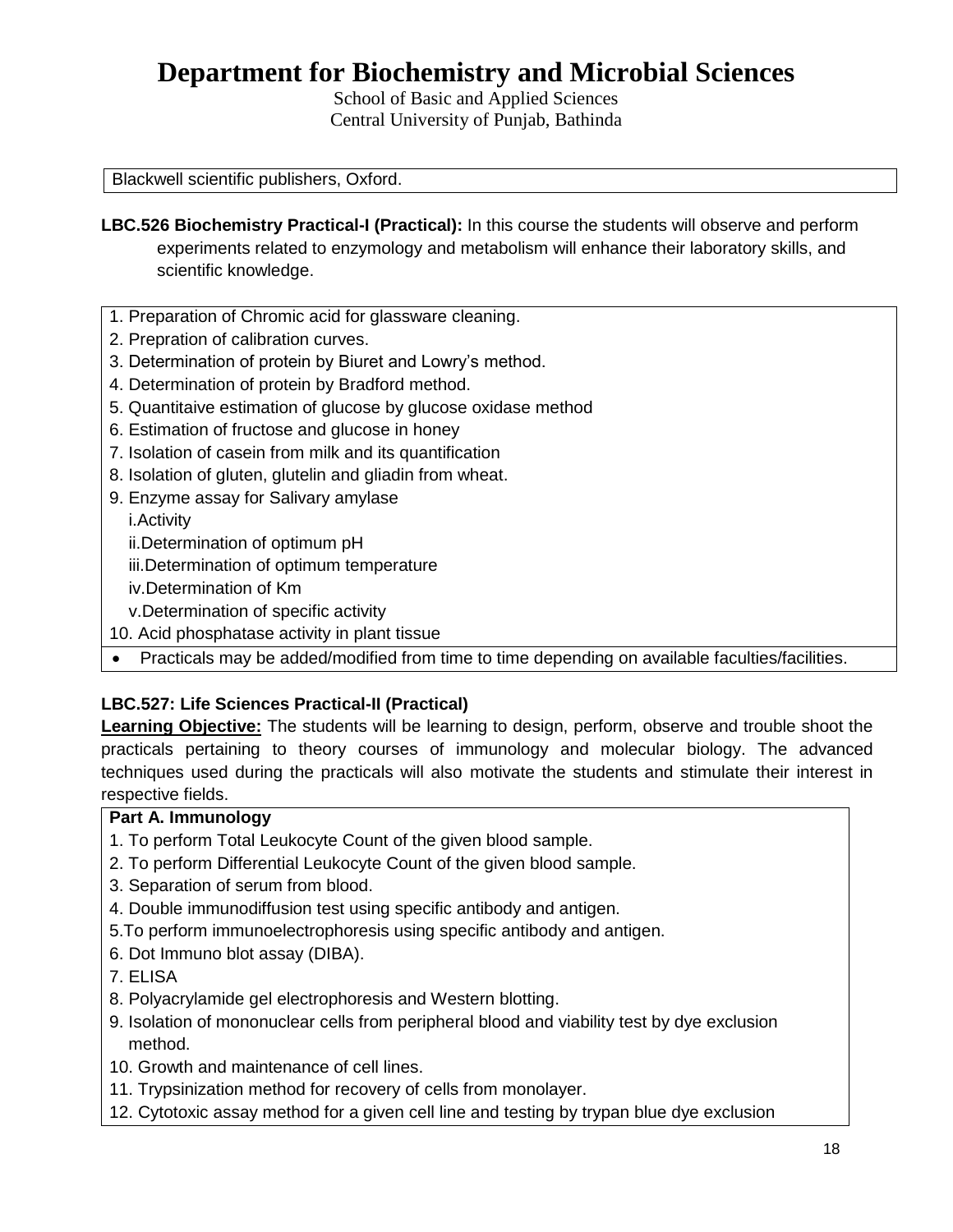School of Basic and Applied Sciences Central University of Punjab, Bathinda

### method.

- 13. Demonstration of Flow Cytometry.
- 14. Immunohistochemistry: H & E staining, Fluorescent staining, Fluorescent Microscopy, Confocal Microscopy

### **Part B. Molecular Biology**

- 1. Isolation of genomic DNA
- 2. DNA amplification by Polymerase Chain Reaction (PCR).
- 3. Ligation and E.coli transformation using chemical transformation, plating, colony selection,
- 4. Isolation of plasmid DNA, restriction enzyme digestion and agarose gel electrophoresis.
- 5. Construction of restriction map by single and double digestion, Designing DNA probe,
- Southern blot hybridization (demonstration only).
- 6. RNA isolation from biological samples.
- 7. cDNA synthesis and real time PCR (qPCR).
- 8. DNA sequencing (demonstration only).
- 9. NCBI BLAST search and Primer design.
- 10. Multiple Sequence Alignment and Phylogenetic analysis using MEGA
- 11. Determination of genes mapped within a specific chromosomal locus using GeneLoc
- integration resource and gene orthologue prediction using Ensembl.
- 12. Protein-protein interactions using STRING; Introduction to KEGG and Metacyc databases
- Practical may be added/modified from time to time depending on available faculties/facilities.

### **Interdisciplinary Course**

### **LMS.529: Basics in Microbiology (IDC)**

**Learning Objective:** Basics in microbiology course is designed as an interdisciplinary course to acquaint the students of different streams with a very basic knowledge and understanding of microbes, pathogens and their control.

| <b>Unit</b>   | <b>Syllabus</b>                                                          | Lecture |
|---------------|--------------------------------------------------------------------------|---------|
| 1             | Introduction to Microbiology: Scope and history of Microbiology,         | 8       |
|               | Classification of Bacteria, Fungi, Protozoa, Algae, and viruses.         |         |
|               | Basic principles and techniques used in bacterial classification.        |         |
|               | Phylogenetic and numerical taxonomy. General characteristics, structure  |         |
|               | and classification of plant animal and bacterial viruses.                |         |
| $\mathcal{P}$ | Microbial Growth, and Nutrition: Microbial growth. Bacterial generation  | 8       |
|               | time. Monoauxic, Diauxic and synchronized growth curves. Factors         |         |
|               | affecting microbial growth. Principles of microbial<br>nutrition-        |         |
|               | Chemoautotrophs, chemo-heterotrophs, photoautotrophs and photo-          |         |
|               | heterotrophs. Types of growth media, pure culture methods. Culture       |         |
|               | maintenance and preservation                                             |         |
| 3             | Pathogens. Medically important bacteria. Retroviruses, Viroids, Prions   | 8       |
|               | and emerging viruses such as HIV, Avian and swine flu viruses. Medically |         |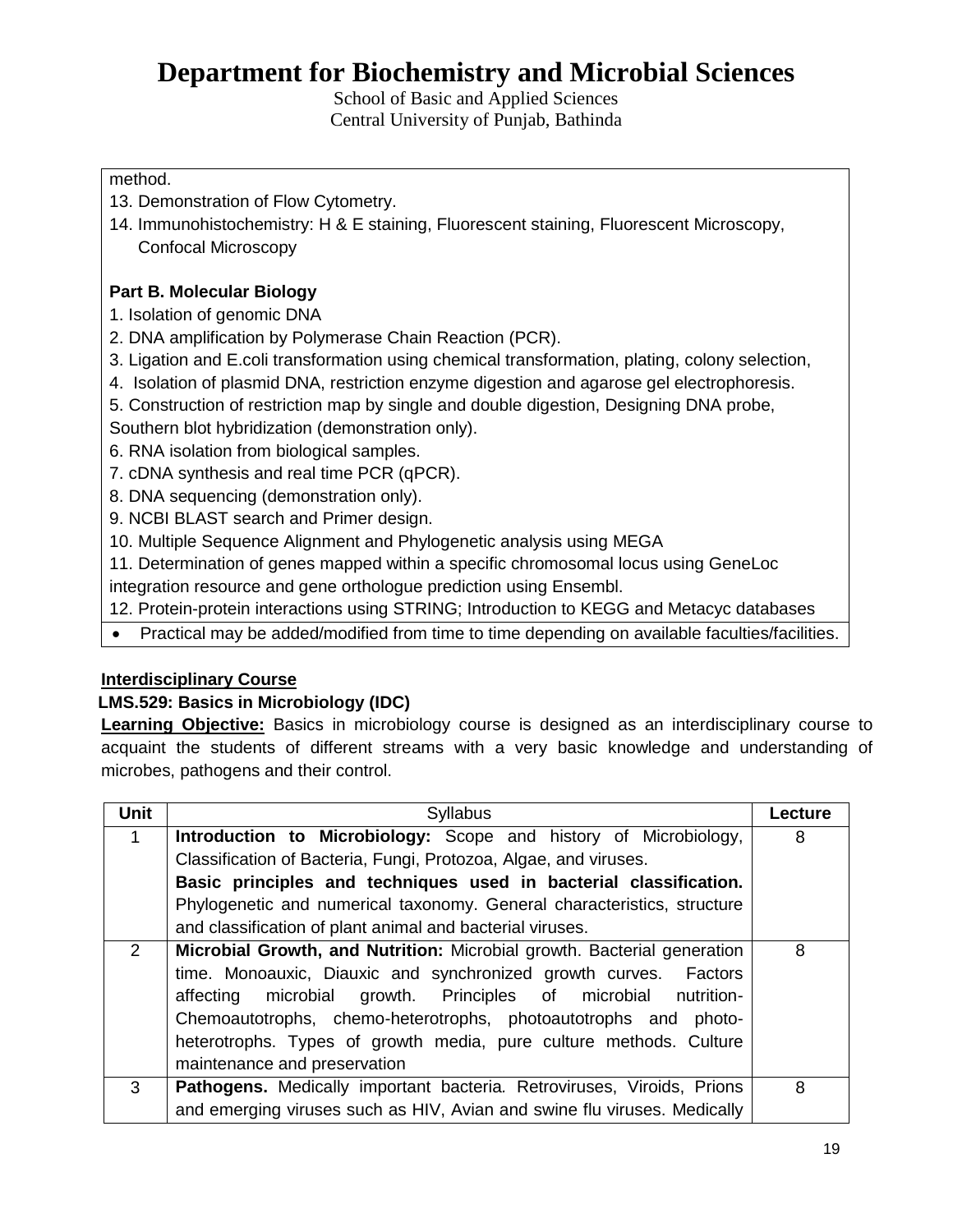School of Basic and Applied Sciences Central University of Punjab, Bathinda

|    | important fungi and protozoans                                                             |                |
|----|--------------------------------------------------------------------------------------------|----------------|
|    | <b>Beneficial applications of microbes:</b> Human Microflora, Pre and                      |                |
|    | Probiotics, Industrially important microbes                                                |                |
| 4  | <b>Control of Microorganism:</b> Control of Microorganism by physical and                  | $\overline{7}$ |
|    | chemical agents. Narrow and broad spectrum antibiotics, Mode of action of                  |                |
|    | Antimicrobial agents. Antibiotic resistance mechanisms.                                    |                |
|    |                                                                                            |                |
|    | <b>Suggested Reading</b>                                                                   |                |
| 1. | Madigan, M.T., Martinko, J.M., Bender, K., and Buckley, D. (2011) Brock Biology of         |                |
|    | Microorganisms, 13th Ed., Pearson Education, USA                                           |                |
|    | 2. Tauro, P., Kapoor, K.K. and Yadav, K.S. (1996). Introduction to Microbiology, New Age   |                |
|    | Pub., New Delhi                                                                            |                |
|    | 3. Pelczar, M.J. et al. (2001), Microbiology- Concepts and Applications, International Ed. |                |
|    | <b>McGraw Hill Publication, New York</b>                                                   |                |
|    | 4. Black, J.G. (2012), Microbiology: Principles and Explorations, 8 Sons, USA.             |                |
|    | 5. Willey, J.M., Sherwood, L., and Woolverton, C. (2013) Prescott's Microbiology 9th       |                |
|    | Revised Edition, McGraw Hill Higher Education, New York                                    |                |
|    | 6. Pommerville, J.C. (2009) Alcamo's Fundamentals of Microbiology, Jones and Bartlett      |                |
|    | Publishers.                                                                                |                |
|    | 7. Tortora, G.J., Funke, B.R., Case, C.L. (2012) Microbiology -An Introduction, Pearson    |                |
|    | education Pvt. Ltd. Singapore.                                                             |                |

### **List of Value Added Courses**

The list of Value added courses has been provided to choose any two courses in a programme

| Si No.           | <b>Name of Course</b>                       |
|------------------|---------------------------------------------|
| 1.               | <b>Ethics for Science</b>                   |
| 2.               | <b>Professional Ethics</b>                  |
| $\overline{3}$ . | <b>Academic Writing</b>                     |
| 4.               | <b>Value Education</b>                      |
| 5.               | <b>Stress Management</b>                    |
| 6.               | Personality Development through Life Skills |
| 7.               | Physical & Mental Well Being                |
| 8.               | <b>Pedagogical Studies</b>                  |
| 9.               | Data Analysis using spread sheet            |
| 10.              | Soft Skill Training                         |
| 11.              | Leadership                                  |
| 12.              | <b>Personal Management</b>                  |
| 13.              | <b>Wealth Management</b>                    |
| 14.              | <b>Reasoning Ability</b>                    |
| 15.              | <b>MS office Specialist</b>                 |
| 16.              | <b>Practical Taxation</b>                   |
| 17.              | Ethical Issues & Legal Awareness            |
| 18.              | Disaster Management                         |
| 19.              | <b>Nutrition and Specialty Foods</b>        |
| 20.              | Shorthand & Typing                          |
| 21.              | <b>SPSS</b>                                 |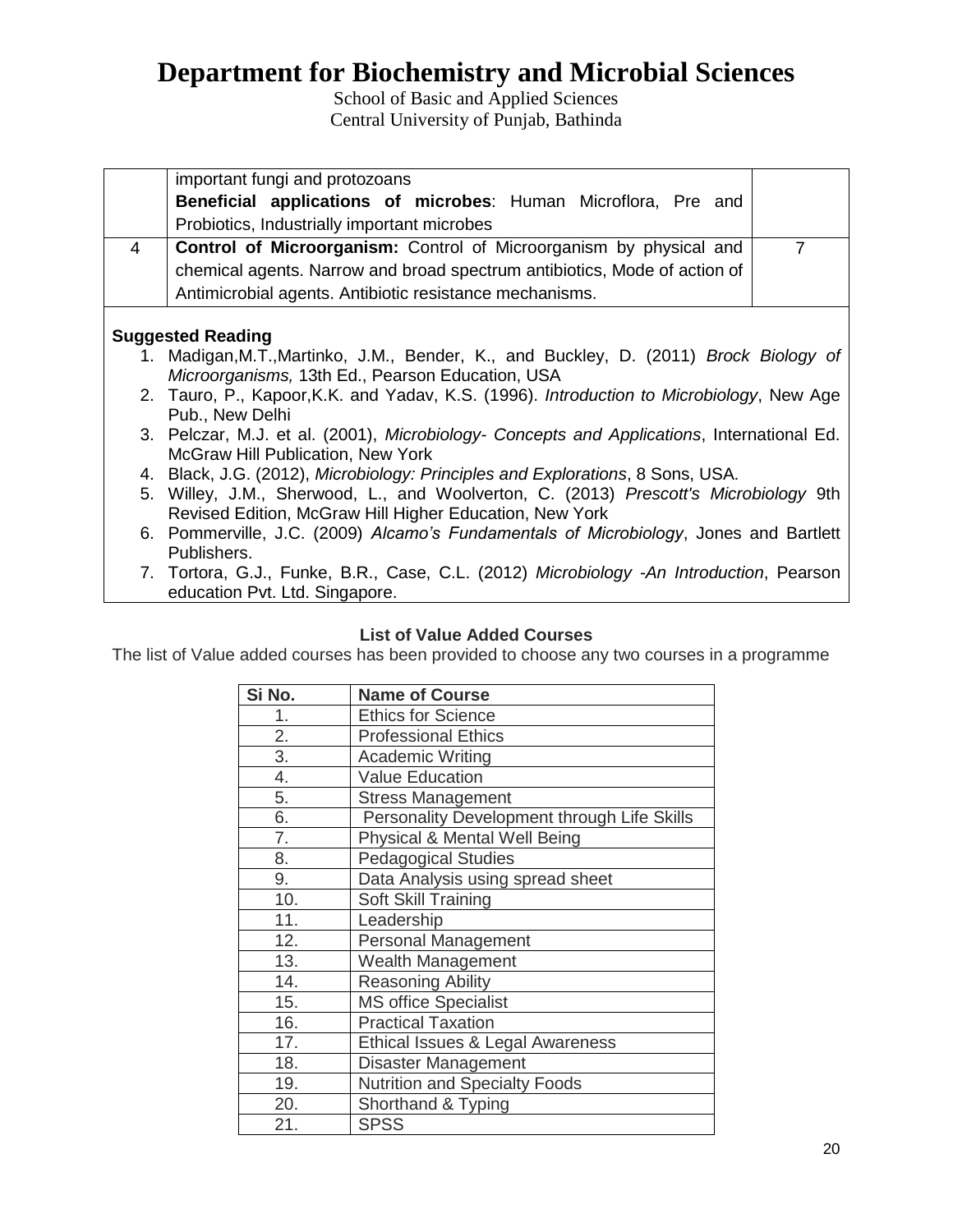School of Basic and Applied Sciences Central University of Punjab, Bathinda

| Semester - III     |                                                         |          |       |                |               |  |
|--------------------|---------------------------------------------------------|----------|-------|----------------|---------------|--|
| <b>Course Code</b> | <b>Course Title</b>                                     | $L$ (hr) | T(hr) | P(hr)          | $\mathsf{Cr}$ |  |
|                    | <b>Core Courses</b>                                     |          |       |                |               |  |
| LBC.551            | Metabolism-II                                           | 3        |       |                | 3             |  |
| LBC.552            | <b>Clinical and Nutritional Biochemistry</b>            | 3        |       | $\blacksquare$ | 3             |  |
| LBC.553            | Animal Physiology                                       | 3        |       |                | 3             |  |
| LBC. 554           | <b>Biochemistry Practical-II (Practical)</b>            |          |       | 6              | 3             |  |
|                    | <b>Discipline Elective (opt any one)</b>                |          |       |                |               |  |
| LMS.560            | Principles of Evolutionary and<br>Developmental Biology | 3        | 1     |                | 4             |  |
| LBC.561            | <b>Cell Culture Techniques</b>                          | 3        | 1     |                | 4             |  |
|                    | <b>Skill Based</b>                                      |          |       |                |               |  |
| LBC.543            | Seminar-I                                               |          |       |                | $\mathbf 1$   |  |
| LBC.599            | Project                                                 |          |       | 12             | 6             |  |
|                    | <b>Total Credits</b>                                    |          |       |                | 23            |  |

## **L: Lectures; T: Tutorial; P: Practical; Cr: Credits**

## **Instructional Designs/ Mode of classroom Transaction:**

- 1) Lecture
- 2) Problem solving
- 3) Experimentation
- 4) Tutorial
- 5) Problem solving
- 6) Seminars
- 7) Case Study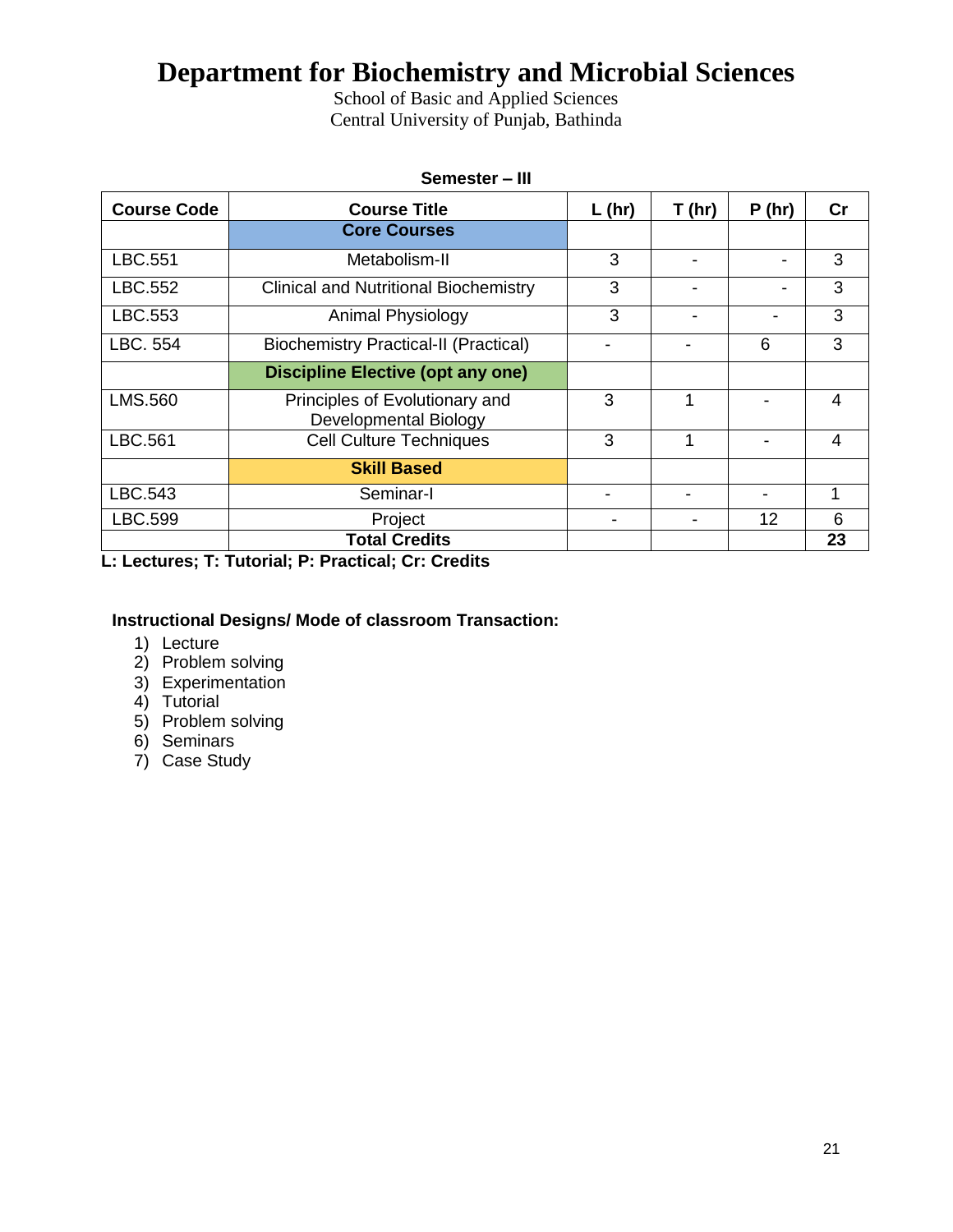School of Basic and Applied Sciences Central University of Punjab, Bathinda

### **Core Courses**

### **LBC.551: Metabolism-II**

**Learning Objective:** This course is designed to cover the advanced aspects of biochemistry and biological molecules, including their biosynthesis and mechanisms by which they facilitate biochemical reactions.

| <b>Unit</b>                                                                                       | <b>Syllabus</b>                                                                                             | <b>Lectures</b> |
|---------------------------------------------------------------------------------------------------|-------------------------------------------------------------------------------------------------------------|-----------------|
| 1.                                                                                                | Lipids: Introduction, hydrolysis of tri-acylglycerols, $\alpha$ -, $\beta$ -, $\omega$ - oxidation of fatty | 12 <sup>2</sup> |
|                                                                                                   | acids. Oxidation of odd numbered fatty acids - fate of propionate, role of                                  |                 |
|                                                                                                   | carnitine, degradation of complex lipids. Fatty acid biosynthesis, Acetyl CoA                               |                 |
|                                                                                                   | carboxylase, fatty acid synthase, ACP structure and function.                                               |                 |
| 2.                                                                                                | Lipid biosynthesis, biosynthetic pathway for tri-acylglycerols, phosphoglycerides,                          | 12 <sub>2</sub> |
|                                                                                                   | sphingomyelin and prostaglandins. Metabolism of cholesterol and its regulation.                             |                 |
|                                                                                                   | Energetics of fatty acid cycle.                                                                             |                 |
| 3.                                                                                                | Amino Acids: General reactions of amino acid metabolism - Transamination,                                   | 12              |
|                                                                                                   | decarboxylation, oxidative & non-oxidative deamination of amino acids. Special                              |                 |
|                                                                                                   | metabolism of methionine, histidine, phenylalanine, tyrosine, tryptophan, lysine,                           |                 |
|                                                                                                   | valine, leucine, isoleucine and polyamines. Urea cycle and its regulation.                                  |                 |
| 4.                                                                                                | Nucleic Acids: Biosynthesis and degradation of purine and pyrimidine                                        | 12 <sup>2</sup> |
|                                                                                                   | nucleotides and its regulation. Purine salvage pathway. Role of ribonucleotide                              |                 |
|                                                                                                   | reductase. Biosynthesis of deoxyribonucleotides and polynucleotides including                               |                 |
|                                                                                                   | inhibitors of nucleic acid biosynthesis.                                                                    |                 |
|                                                                                                   | <b>Suggested Reading:</b>                                                                                   |                 |
|                                                                                                   | 1. Campbell, MK and Farrell, SO. (2012) Biochemistry, 7th ed. Brooks/Cole Pub Co.                           |                 |
| 2. Davidson, VL and Sittman, DB (1999) Biochemistry NMS, 4th ed. Lippincott. Willams and Wilkins. |                                                                                                             |                 |
| 3. Voet, D and Voet JG (2011) Biochemistry, 4 <sup>th</sup> ed. Wiley                             |                                                                                                             |                 |
|                                                                                                   | 4. Kuchel, Philip W., et al. (1988) Schaum's outline of theory and problems of biochemistry. $2^{nd}$ ed.   |                 |

McGraw-Hill. 5. Rodwell V, Bender D, Botham KM, Kennelly PJ and Weil PA (2015) *Harper's Biochemistry*. 30th ed.

McGraw Hill.

6. Nelson DL and Cox MM (2004) *Lehninger's Principles of Biochemistry*, 4th ed. WH Freeman.

7. Berg JM, Tymoczko JL, Stryer L, Gregory J, Jr. Gatto (2010) *Biochemistry*, WH Freeman, 7th ed.

### **LBC . 552: Nutritional and Clinical Biochemistry**

**Learning Objective:** This course aims to provide detailed knowledge regarding the biological basis of nutrition and the mechanisms by which diet and its components can influence health. The students will also learn the general principles clinical biochemistry and understand the biochemical changes in metabolism that leads to diverse clinical diseases.

| <b>Unit</b> | <b>Syllabus</b>                                                                                                                                                            | <b>Lectures</b> |
|-------------|----------------------------------------------------------------------------------------------------------------------------------------------------------------------------|-----------------|
| 1.          | <b>Nutrition and Nutraceuticals:</b>                                                                                                                                       | 12              |
|             | Diets and dietary standards, Basal metabolic rate (BMR); Anthropometric<br>measurements and obesity. Assessment of nutritional status and Recommended<br>Daily allowances. |                 |
|             | Properties, Structure and Functions of Various Nutraceuticals; Nutraceutical                                                                                               |                 |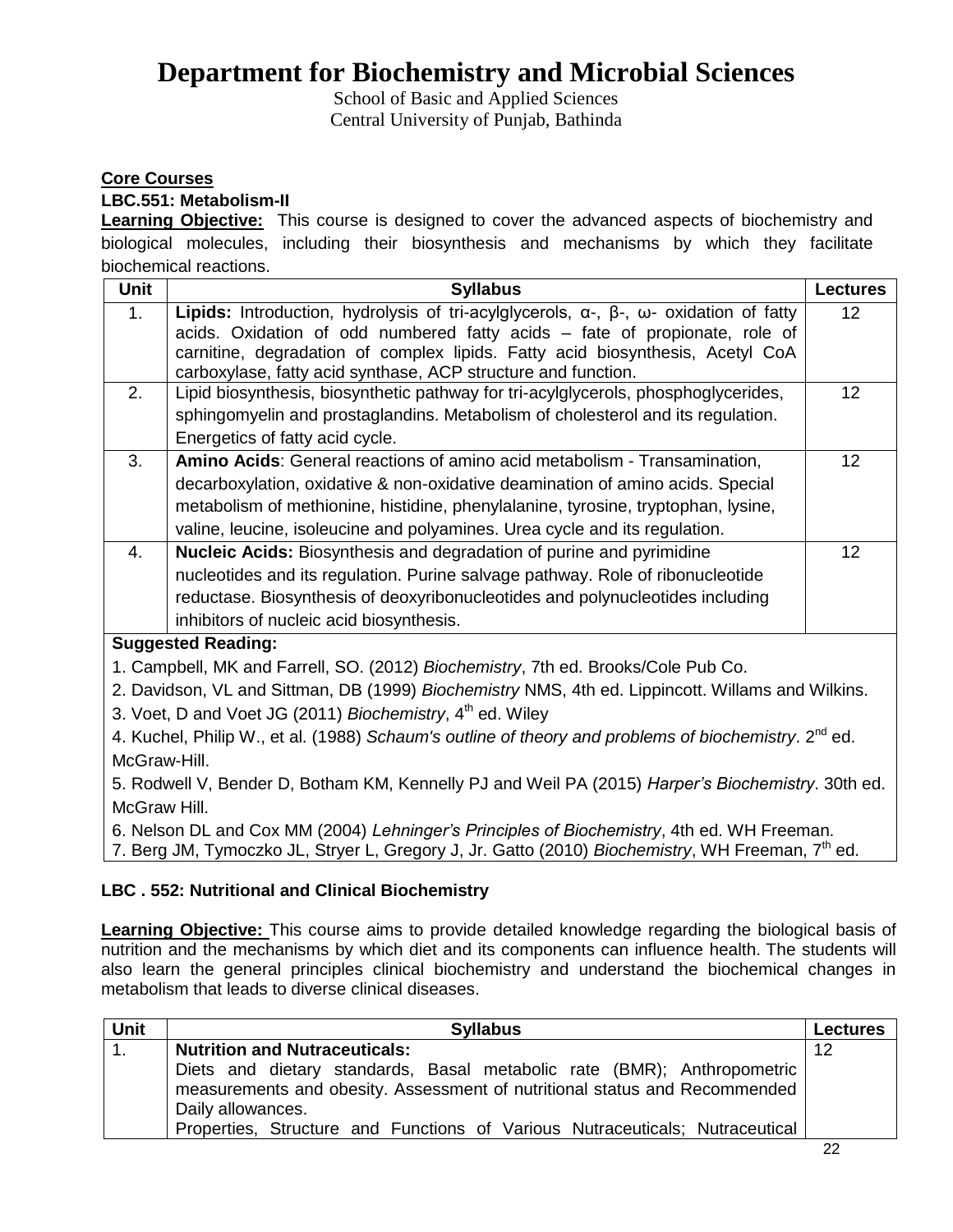School of Basic and Applied Sciences Central University of Punjab, Bathinda

|                                                                                                   | remedies for common disorders; Nutraceutical rich supplements; Probiotics and<br>Prebiotics as nutraceuticals.                       |    |  |
|---------------------------------------------------------------------------------------------------|--------------------------------------------------------------------------------------------------------------------------------------|----|--|
| 2.                                                                                                | Disorders of Carbohydrate and Lipid Metabolism:                                                                                      | 12 |  |
|                                                                                                   | Diabetes mellitus, Insulin and glucose secretion, glucose and galactose tolerance                                                    |    |  |
|                                                                                                   | tests, glycogen storage diseases.                                                                                                    |    |  |
|                                                                                                   | Plasma lipoproteins (VLDL, IDL, LDL and IDL), Cholesterol, Triglycerides &                                                           |    |  |
|                                                                                                   | Phospholipids in health and disease, Apo-lipoproteins, Atherosclerosis.                                                              |    |  |
| 3.                                                                                                | <b>Other metabolic disorders</b>                                                                                                     | 12 |  |
|                                                                                                   | Jaundice, Fatty liver, Normal and abnormal functions of liver and kidney, Inulin                                                     |    |  |
|                                                                                                   | and urea clearance. Electrolytes and acid-base balance, Uremia, Hyperuricemia,                                                       |    |  |
|                                                                                                   | Porphyria, Factors affecting nitrogen balance. Albinism, Sickle cell anemia,                                                         |    |  |
|                                                                                                   | Thalassemia.                                                                                                                         |    |  |
| 4.                                                                                                | <b>Blood Clotting and Diagnostic Enzymes</b>                                                                                         | 12 |  |
|                                                                                                   | Blood Clotting, Disturbances in blood clotting mechanisms, Haemorrhagic                                                              |    |  |
|                                                                                                   | disorders, Haemophilia, von Willebrand's disease, Purpura, Rendu-Osler-Werber                                                        |    |  |
|                                                                                                   | disease, Thromboticthrombocytopenic purpura, Disseminated intravascular                                                              |    |  |
|                                                                                                   | coagulation, acquired prothrombin complex disorders, Circulating anticoagulants                                                      |    |  |
|                                                                                                   | Enzymes in health and diseases, Enzymes as diagnostic markers                                                                        |    |  |
|                                                                                                   | <b>Suggested Reading:</b>                                                                                                            |    |  |
|                                                                                                   | 1. Gaw, A, Murphy MJ, Cowan RA, O'Reilly D, Stewart M, and Shepherd J (2004) Clinical                                                |    |  |
|                                                                                                   | Biochemistry: An Illustrated Colour Text (Paperback) 3rd Ed. Publisher: Churchill Livingstone.                                       |    |  |
|                                                                                                   | 2. Luxton, R (2008) Clinical Biochemistry. 2 <sup>nd</sup> Ed. Scion Publishing Ltd.                                                 |    |  |
|                                                                                                   | 3. Guyton, AC and Hall, JE (2010) A text book of Medical Physiology, 12 <sup>th</sup> Ed. Publisher: Saunders.                       |    |  |
|                                                                                                   | 4. Maheshwari, N (2008) Clinical Biochemistry. Publisher: JPB.                                                                       |    |  |
|                                                                                                   | 5. Gradwohl RBH (1970) Clinical Laboratory Methods and Diagnosis: A textbook on laboratory                                           |    |  |
|                                                                                                   | procedures and their interpretations, Mosby publishers.                                                                              |    |  |
|                                                                                                   | 6. Henry, Bernard J et al. (2002), Clinical diagnosis & Management by laboratory methods. W.B.                                       |    |  |
|                                                                                                   | Saunders, New York                                                                                                                   |    |  |
| 7. Gradwohls (2000) Clinical Laboratory Methods and Diagnosis. (ed) Sonnenwirth AC, and Jarret L, |                                                                                                                                      |    |  |
|                                                                                                   | M.D.B.I. Publications, New Delhi<br>8. Coleman, W. B. and Tsongalis, G. J. (2009). Molecular Pathology: The Molecular Basis of Human |    |  |
|                                                                                                   | Disease. Academic Press.                                                                                                             |    |  |
|                                                                                                   | 9. Nussbaum, R.L., McInnes, R. Mc., Willard, H.F. (2009). Genetics in Medicine. Elsevier Inc.,                                       |    |  |
|                                                                                                   | Philadelphia. 10. Read A and Donnai D (2007). New Clinical Genetics. Scion Publishing Lmt.,                                          |    |  |
|                                                                                                   | Oxfordshire, UK.                                                                                                                     |    |  |
|                                                                                                   | 11. Patch, H. S. C. (2009). Genetics for the Health Sciences. Scion Publishing Ltd., UK.                                             |    |  |
|                                                                                                   | 12. Milunsky, A., Milunsky, J. (2009). Genetic Disorders and the Fetus: Diagnosis, Prevention and                                    |    |  |
|                                                                                                   | Treatment, 6th Edition. Wiley-Blackwell publishers.                                                                                  |    |  |
|                                                                                                   | 13. Tom B, (1998) Nutritional Biochemistry, 2 <sup>nd</sup> ed, Academic Press, London.                                              |    |  |
|                                                                                                   | 14. Steven HW, Steven J, et al. (2002). Health promotion and disease prevention in clinical practice,                                |    |  |
|                                                                                                   | $2^{nd}$ ed. J.B. Lippin Cott & Co.                                                                                                  |    |  |
|                                                                                                   | 15. Ramesh, C.G. (2010). Nutraceuticals: Efficacy, Safety and Toxicity, Academic Press Inc.                                          |    |  |
|                                                                                                   | 16. Debasis B., Harry G.P, and Anand S. (2015). Nutraceuticals and Functional Foods in Human                                         |    |  |
|                                                                                                   | Health and Disease Preventio. CRC Press.                                                                                             |    |  |
|                                                                                                   |                                                                                                                                      |    |  |

### **LBC.553: Animal Physiology**

**Learning Objective:** This course is designed to provide students with an understanding of the function and regulation of physiological systems which will include neural & hormonal homeostatic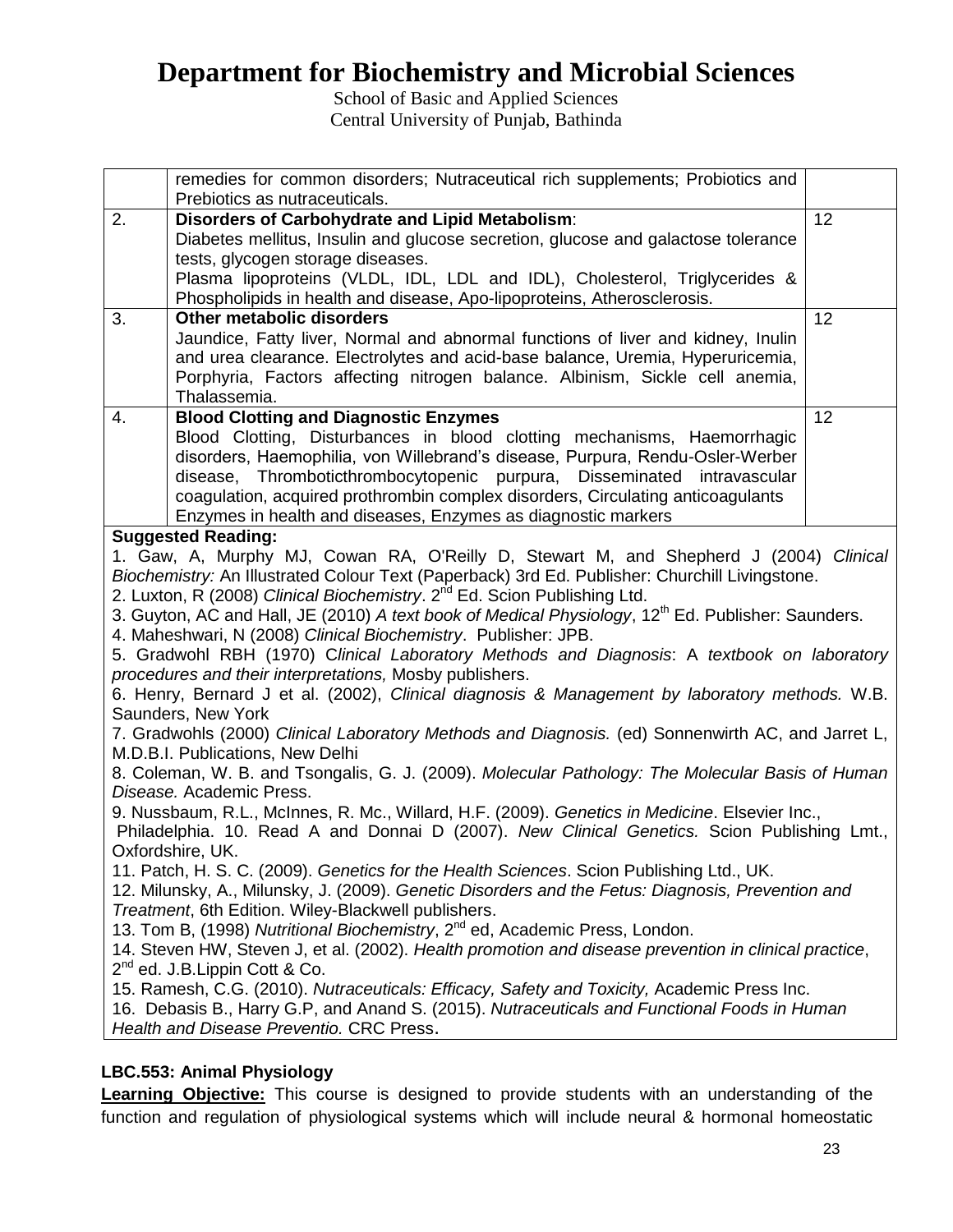School of Basic and Applied Sciences Central University of Punjab, Bathinda

control mechanisms, as well as study of the musculoskeletal, circulatory, respiratory, digestive, urinary, immune, reproductive, and endocrine organ systems.

| Unit     | Syllabus                                                                                                                                                             | Lectures |  |
|----------|----------------------------------------------------------------------------------------------------------------------------------------------------------------------|----------|--|
| 1.       | Blood and Circulation: Blood corpuscles, haemopoiesis and formed elements,                                                                                           | 12       |  |
|          | plasma function, blood volume, blood volume regulation, blood groups,                                                                                                |          |  |
|          | haemoglobin, immunity, haemostasis                                                                                                                                   |          |  |
|          | Cardiovascular System: Comparative anatomy of heart structure, myogenic                                                                                              |          |  |
|          | heart, specialized tissue, ECG – its principle and significance, cardiac cycle, heart                                                                                |          |  |
|          | as a pump, blood pressure, neural and chemical regulation of all above                                                                                               |          |  |
|          | Respiratory System:- Comparison of respiration in different species, anatomical                                                                                      |          |  |
|          | considerations, transport of gases, exchange of gases, waste elimination, neural                                                                                     |          |  |
|          | and chemical regulation of respiration.                                                                                                                              |          |  |
| 2.       | Digestive System: Digestion, absorption, energy balance, BMR.                                                                                                        | 12       |  |
|          | Excretory System: Comparative physiology of excretion, kidney, urine formation,                                                                                      |          |  |
|          | urine concentration, waste elimination, micturition, regulation of water balance,                                                                                    |          |  |
|          | blood volume, blood pressure, electrolyte balance, acid-base balance.                                                                                                |          |  |
|          | Muscle Physiology: Types of muscles, Properties; Contractile force; Motor Unit.                                                                                      |          |  |
|          | Skeletal, cardiac and smooth Muscle Mechanics & Metabolism.Control of Body                                                                                           |          |  |
|          | Movement. Cartilage, tendons, ligaments, joints, and other connective tissues.                                                                                       |          |  |
| 3.       | Nervous System: Neurons, action potential, gross neuroanatomy of the brain                                                                                           | 10       |  |
|          | and spinal cord, central and peripheral nervous system, neural control of muscle                                                                                     |          |  |
|          | tone and posture Sense organs: Vision, hearing and tactile response                                                                                                  |          |  |
| 4.       | Endocrinology: Endocrine glands, basic mechanism of hormone action,                                                                                                  | 12       |  |
|          | hormones and diseases Thermoregulation - Comfort zone, body temperature -                                                                                            |          |  |
|          | physical, chemical, neural regulation, acclimatization.                                                                                                              |          |  |
|          | Reproductive System: Males and female reproductive system. Gametogenesis,                                                                                            |          |  |
|          | fertilization and early development. Physiology of ageing: Changes in various                                                                                        |          |  |
|          | systems and mechanisms involved, factors affecting ageing. Apoptosis.                                                                                                |          |  |
|          | <b>Suggested Reading:</b>                                                                                                                                            |          |  |
| 1.<br>2. | Brody, T. (1998). Nutritional Biochemistry. Academic Press, USA.<br>Devlin, T.M. (2005). Textbook of Biochemistry with clinical correlations. John Wiley & Sons Inc. |          |  |
|          | USA.                                                                                                                                                                 |          |  |
| 3.       | Guyton. (2007). Textbook of medical physiology. 11 <sup>th</sup> Edition. Elsevier India Pvt. Ltd. New Delhi.                                                        |          |  |
| 4.       | Hill, R.W, Wyse, G. A. and Anderson, M. (2008). Animal physiology. Sinauer Associates Inc.                                                                           |          |  |
|          | USA.                                                                                                                                                                 |          |  |
| 5.       | Murray, R.K. (2009). Harper's illustrated biochemistry. Jaypee Publishers, New Delhi, India.                                                                         |          |  |
| 6.       | Tyagi, P. (2009). A textbook of Animal Physiology.Dominant Publishers and distributors, New<br>Delhi, India.                                                         |          |  |

### **LBC.553: Biochemistry Practical-II (Practical)**

**Learning Objective:** The students will learn and perform experiments pertaining to the theory papers of clinical and nutritional biochemistry. The students will be taught to make links between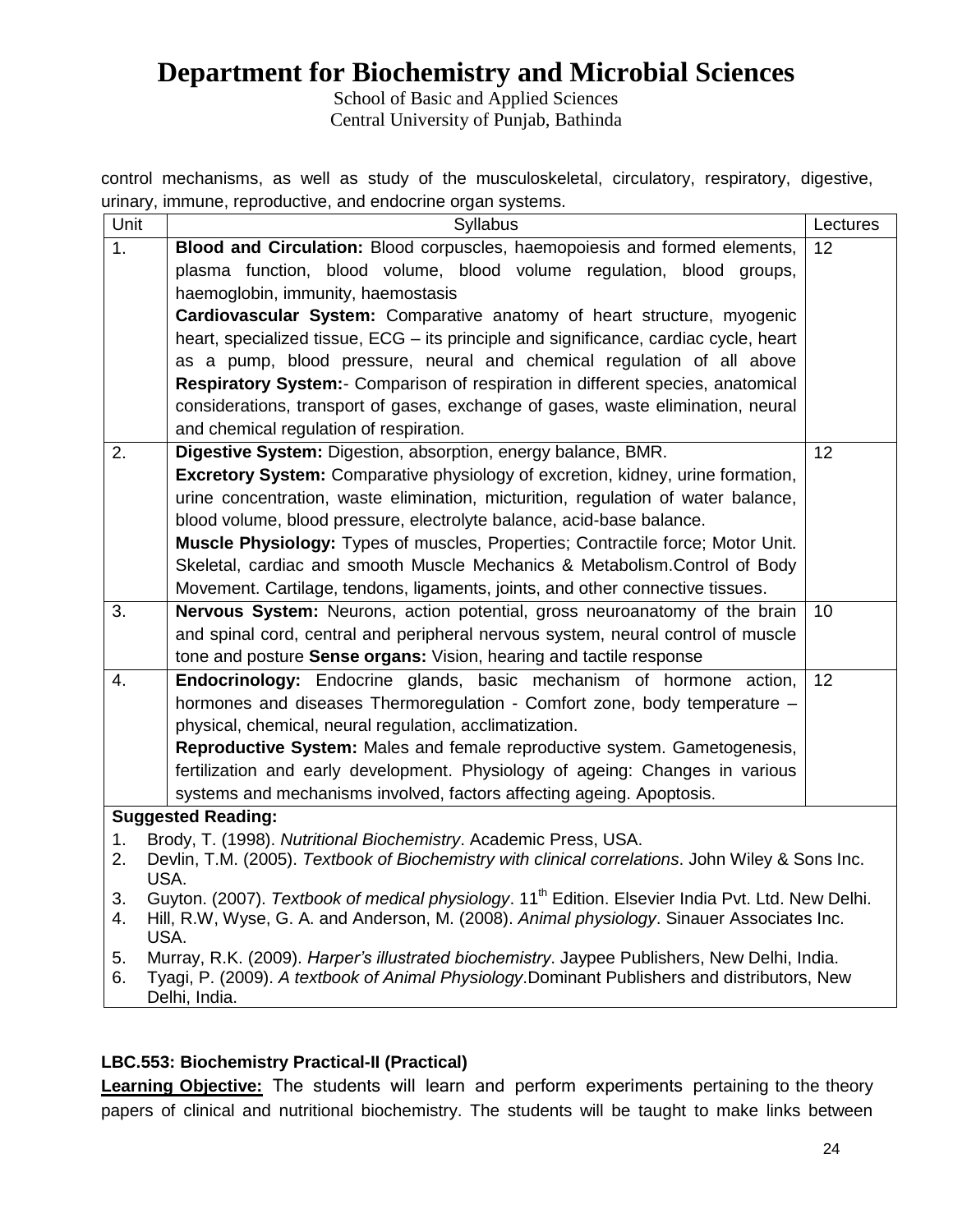School of Basic and Applied Sciences Central University of Punjab, Bathinda

observations, scientific ideas and how to calculate various vital human parameters.

- 1. Estimation of cholesterol in biological tissue
- 2. Estimation of Ribonucleic acid
- 3. Estimation of Deoxyribonucleic acid
- 4. Estimation and Separation of serum/plasma Proteins in Blood
- 5. Estimation of blood/serum glucose
- 6. Estimation of Serum Total Cholesterol
- 7. Tests for Proteins, Glucose, Ketone Bodies, Bilirubin & Urobilinogen in Urine
- 8. Estimation of Urea in Blood (Serum)
- 9. Determination of Uric Acid in Serum
- 10. Estimation of Serum Bilirubin
- 11. Oral Glucose Tolerance Test
- Practicals may be added/modified from time to time depending on available faculties/facilities.

### **Discipline Elective Courses**

### **LMS.560: Principles of Evolutionary and Developmental Biology**

Learning Objective: In this course the students will learn the about the origin of life and development of plants and animals, with a particular emphasis on the molecular genetic basis for developmental events. The course will focus on developmental phenomena studied in several of the most prominently utilized model organisms.

| <b>Unit</b>    | <b>Syllabus</b>                                                            | <b>Lectures</b> |
|----------------|----------------------------------------------------------------------------|-----------------|
| 1.             | <b>Origin of Life:</b> Lamarckism, Darwinism, Concepts of variation,       | 15              |
|                | adaptation, struggle, Mendelism, Spontaneity of mutations, Theories of     |                 |
|                | phyletic gradualism vs. punctuated equilibria, Modern evolutionary         |                 |
|                | synthesis. Origin of basic biological molecules, Abiotic synthesis of      |                 |
|                | organic monomers and polymers, Concept of Oparin and Haldane model,        |                 |
|                | Origin of eukaryotic cells, Evolution of unicellular eukaryotes, Anaerobic |                 |
|                | metabolism, Photosynthesis and aerobic metabolism.                         |                 |
| 2.             | <b>Concepts of Development:</b> Totipotency, Commitment,<br>Basic          | 15              |
|                | Specification, Induction, Competence, Determination and Differentiation,   |                 |
|                | Morphogenetic gradients, Cell fate and cell lineages, Stem cells, Genomic  |                 |
|                | equivalence and cytoplasmic determinants. Model organisms<br>in.           |                 |
|                | Developmental biology (Drosophila, C. elegans, Xenopus)                    |                 |
| 3 <sub>1</sub> | Gametogenesis, Fertilization and Cell Death: Production of gametes,        | 15              |
|                | Cell surface molecules in sperm-egg recognition in animals; Embryo-sac     |                 |
|                | development and double fertilization in plants, Zygote formation,          |                 |
|                | cleavage, blastula formation, embryonic fields, gastrulation and formation |                 |
|                | of germ layers in animals. Embryogenesis and establishment of symmetry     |                 |
|                | in plants, Seed formation.                                                 |                 |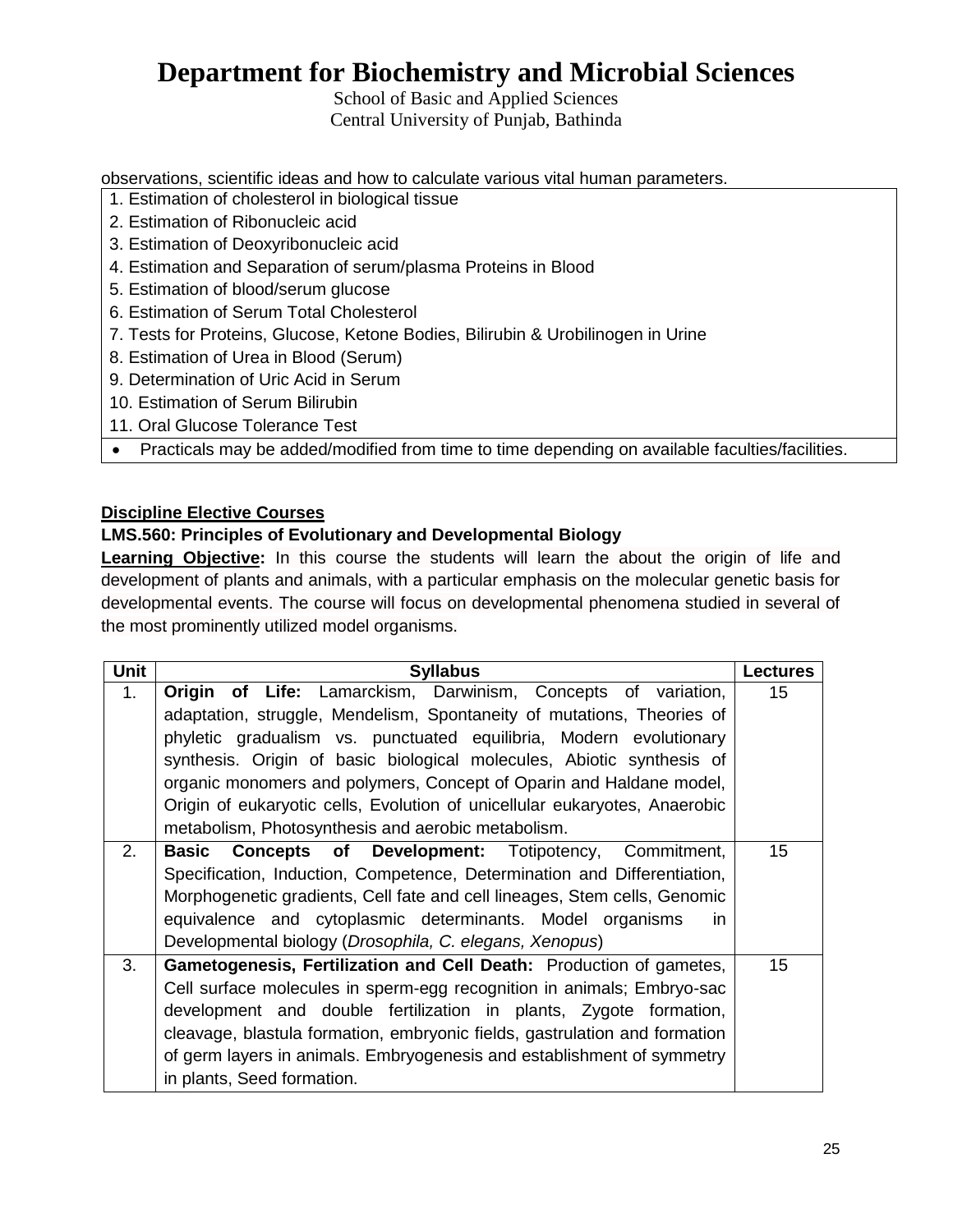School of Basic and Applied Sciences Central University of Punjab, Bathinda

| 4. | Molecular Genetic Basis for Developmental Events: Genetic and                                                                                                                                                                                                                                                                               | 15 |
|----|---------------------------------------------------------------------------------------------------------------------------------------------------------------------------------------------------------------------------------------------------------------------------------------------------------------------------------------------|----|
|    | molecular control of development of limbs, Gastrointestinal system and<br>cardiovascular system. Cell-Cell Communication and Signaling.<br>Apoptosis, Caspases, Importance of programmed cell death (PCD) in<br>animal/plant development. Medical implications of developmental biology:<br>genetic errors/teratogenesis/stem cell therapy. |    |
|    |                                                                                                                                                                                                                                                                                                                                             |    |
|    | <b>Suggested Reading:</b>                                                                                                                                                                                                                                                                                                                   |    |
|    |                                                                                                                                                                                                                                                                                                                                             |    |

- 1. Darwin, C.R. (1911). *On the origin of species by means of natural Selection, or preservation of favoured races in the struggle for life*. Hurst Publishers, UK.
- 2. Dawkins, R. (1996). *The Blind Watchmaker*, W.W. Norton & Company Jones and Bartlett Publishers.
- 3. Futuyma, D.J. (2009). *Evolution*. Sinauer Associates Inc. USA.
- 4. Hake, S. and Wilt, F. (2003). *Principles of Developmental Biology*. W.W. Norton & Company, New York, USA.
- 5. Hall, B.K. and Hallgrimsson, B. (2007). *Strickberger's Evolution.* Jones and Bartlett Publishers, India.
- 6. Lewin, R. (2004). *Human Evolution - An Illustrated Introduction*. Wiley-Blackwell, USA.
- 7. Scott, F. and Gilbert, S.F. (2010). *Developmental Biology*. Sinauer Associates, Inc. USA.
- 8. Slack, J.M.W. (2005). *Essential Developmental Biology*, Wiley-Blackwell, USA.
- 9. [Green,](http://www.amazon.com/s/ref=ntt_athr_dp_sr_1?_encoding=UTF8&field-author=Douglas%20R.%20Green&ie=UTF8&search-alias=books&sort=relevancerank) D. R. & [Reed](http://www.amazon.com/s/ref=ntt_athr_dp_sr_2?_encoding=UTF8&field-author=John%20C.%20Reed&ie=UTF8&search-alias=books&sort=relevancerank) J. C. (2010). *Apoptosis: Physiology and Pathology*. Cambridge press, UK.
- 10. Sadler, T.W., Tosney, K., Chescheir, N.C., Imseis, H., Leland, J. and Sadler- Redmond, S., L. (2011). *Langman's Medical Embryology (Longmans Medical Embryology).* Lippincott Williams and Wilkins.
- 11. Schaefer, B.D*.* (2013). *Medical Genetics: An integrated Approach.* McGraw Hill Education, New Delhi.

### **LBC. 561. Cell Culture Techniques**

**Learning Objectives:** At the end of the course the student will have the background of animal tissue culture essential for understanding their applications in other fields and planning projects in the field of biotechnology encompassing cell culture based system. Students should be able to design and execute cell culture based experiments in a research setting as well as industrial setting with a thorough clarity in the basic principles.

| <b>Unit</b>  | <b>Syllabus</b>                                                                                                                                                                                                                                                                                                     | <b>Lectures</b> |
|--------------|---------------------------------------------------------------------------------------------------------------------------------------------------------------------------------------------------------------------------------------------------------------------------------------------------------------------|-----------------|
|              | Introduction to animal cell cultivation: Basics terms and definitions, 12<br>historical background, Importance of animal cell culture technology,<br>laboratory facilities-design, equipments and safety parameters, waste<br>disposal in a cell culture set-up. Aseptic techniques for animal cell<br>cultivation. |                 |
| $\mathbf{I}$ | <b>Cell culture technology:</b> Basic requirement for growing animal cells - Cell   18<br>culture reagents, media, media supplements, media preparation and                                                                                                                                                         |                 |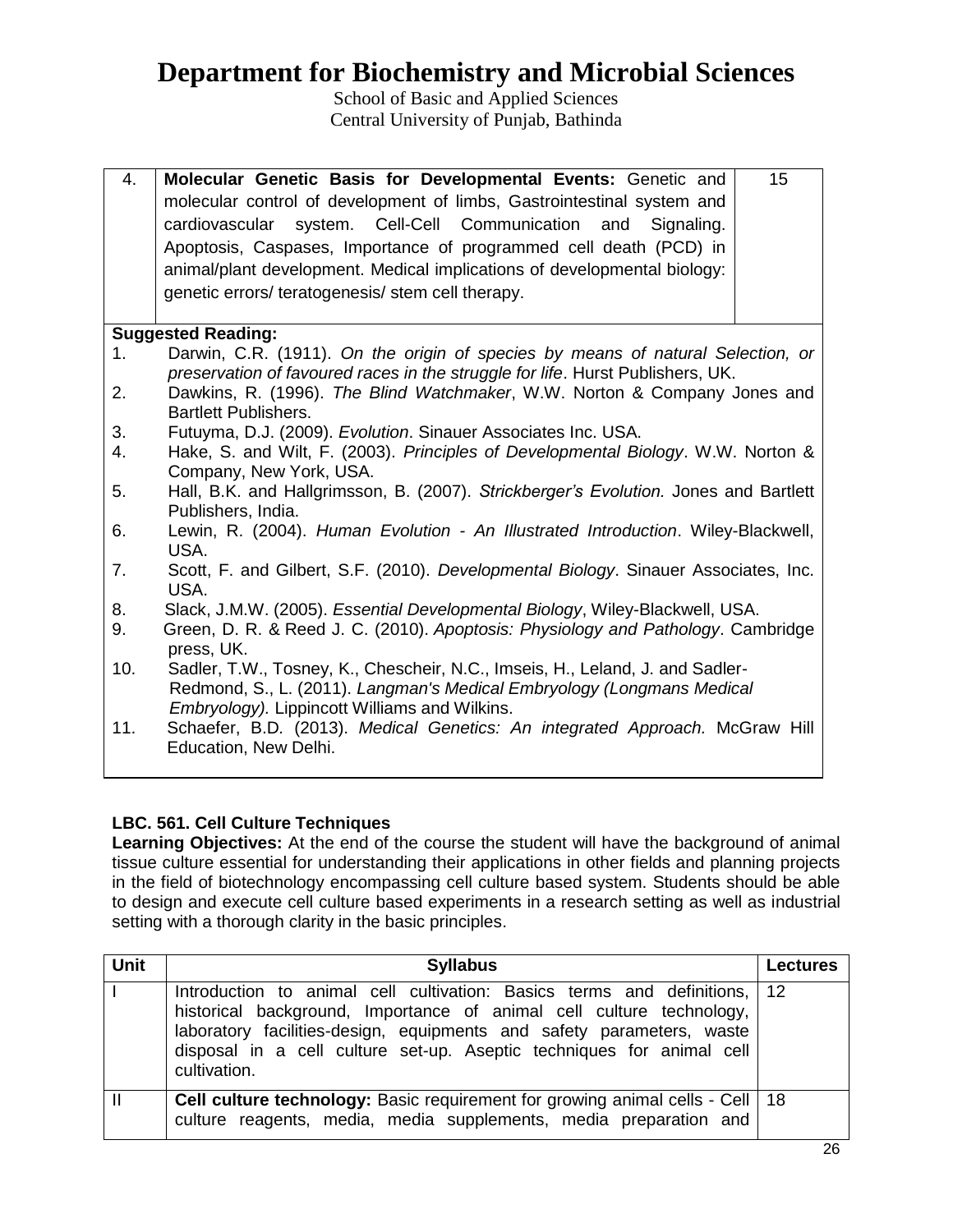School of Basic and Applied Sciences Central University of Punjab, Bathinda

|                | sterilization, Defined-Undefined media, Complete-Incomplete<br>media,<br>Importance of Serum and Serum free Media, culture conditions.<br>Maintenance of cell culture: Culturing, sub-culturing, passaging, cell<br>metabolism during culture,                                                                                                                                                                                                                                                                                                                                                                                                         |    |
|----------------|--------------------------------------------------------------------------------------------------------------------------------------------------------------------------------------------------------------------------------------------------------------------------------------------------------------------------------------------------------------------------------------------------------------------------------------------------------------------------------------------------------------------------------------------------------------------------------------------------------------------------------------------------------|----|
|                | Cell culture types: primary and continuous culture, in vitro transformation of<br>animal cells, anchorage-dependence, monolayer and suspension culture,<br>normal cells and transformed cells. Scaling up- techniques for cells in                                                                                                                                                                                                                                                                                                                                                                                                                     |    |
|                | suspension and in monolayer<br>Cell line preservation and authentication: cryopreservation and cell revival,<br>Cell line banking and cell culture databases. Contamination check and<br>prevention: bacterial, yeast, fungal, mycoplasma, viral testing                                                                                                                                                                                                                                                                                                                                                                                               |    |
| $\mathbf{III}$ | Studying biological system using cell culture techniques: Functional<br>assays based on cell culture: Cell morphology, Quantitation, Growth<br>pattern, DNA content and cell cycle, Cytotoxicity assays, Study of Cell<br>Death: senescence, apoptosis and necrosis, Cell proliferation, Cell viability<br>measurements, Karyotype analysis, FISH.<br>Immunolabeling of cells to study molecular expression pattern-Microscopy,<br>Immunohistochemistry,<br>Flowcytometry,<br>Cytospin,<br>Transfection,<br>Transient, stable cell line generation and Gene Silencing.                                                                                 | 15 |
| IV             | Cell and Tissue culture- Trends and Breakthroughs:<br>Hybridoma<br>technology for monoclonal antibody production, production of genetically-<br>engineered cells and their applications, use of cell cultures in the production<br>of biologicals, Insect Cell Culture and its application., Types of stem cells,<br>current stem cell therapies, stem cells in heart, brain and spinal cord<br>regeneration and regenerative medicine Regenerative Medicine: Tissue<br>engineering, Three-dimensional culture, multicellular tumour spheroids<br>(MCTS)-mono and co-cultures, re-aggregate organ cultures, drug testing in-<br>vitro. Nanotechnology. | 15 |
|                | <b>Suggested Readings:</b>                                                                                                                                                                                                                                                                                                                                                                                                                                                                                                                                                                                                                             |    |
|                | 1. Michael Butler, "Animal Cell Culture and Technology", BIOS Scientific Publishers<br>2. John R.W. Masters, "Animal Cell Culture-A Practical Approach", Oxford University<br>Press                                                                                                                                                                                                                                                                                                                                                                                                                                                                    |    |
|                | 3. R. Ian Freshney, "Culture of Animal Cells: A Manual of Basic Technique and<br>Specialized Applications".                                                                                                                                                                                                                                                                                                                                                                                                                                                                                                                                            |    |
|                | 4. Trent, R. J. (2010). Molecular Medicine, Fourth Edition: Genomics to Personalized<br>Healthcare. Academic Press.                                                                                                                                                                                                                                                                                                                                                                                                                                                                                                                                    |    |

### **LBC. 543: Seminar I**

**Learning Objective:** To read the recent scientific articles and give presentation on a recent topic of biochemistry to further improve student scientific writing and presentation skills. The students select an advanced topic in biochemistry and related fields; they prepare a presentation of approximately 20 minutes based on recent literature available and recent advances on that topic. The students will prepare a report.

**Evaluation Criterion:** Students are evaluated based on presentation and written report.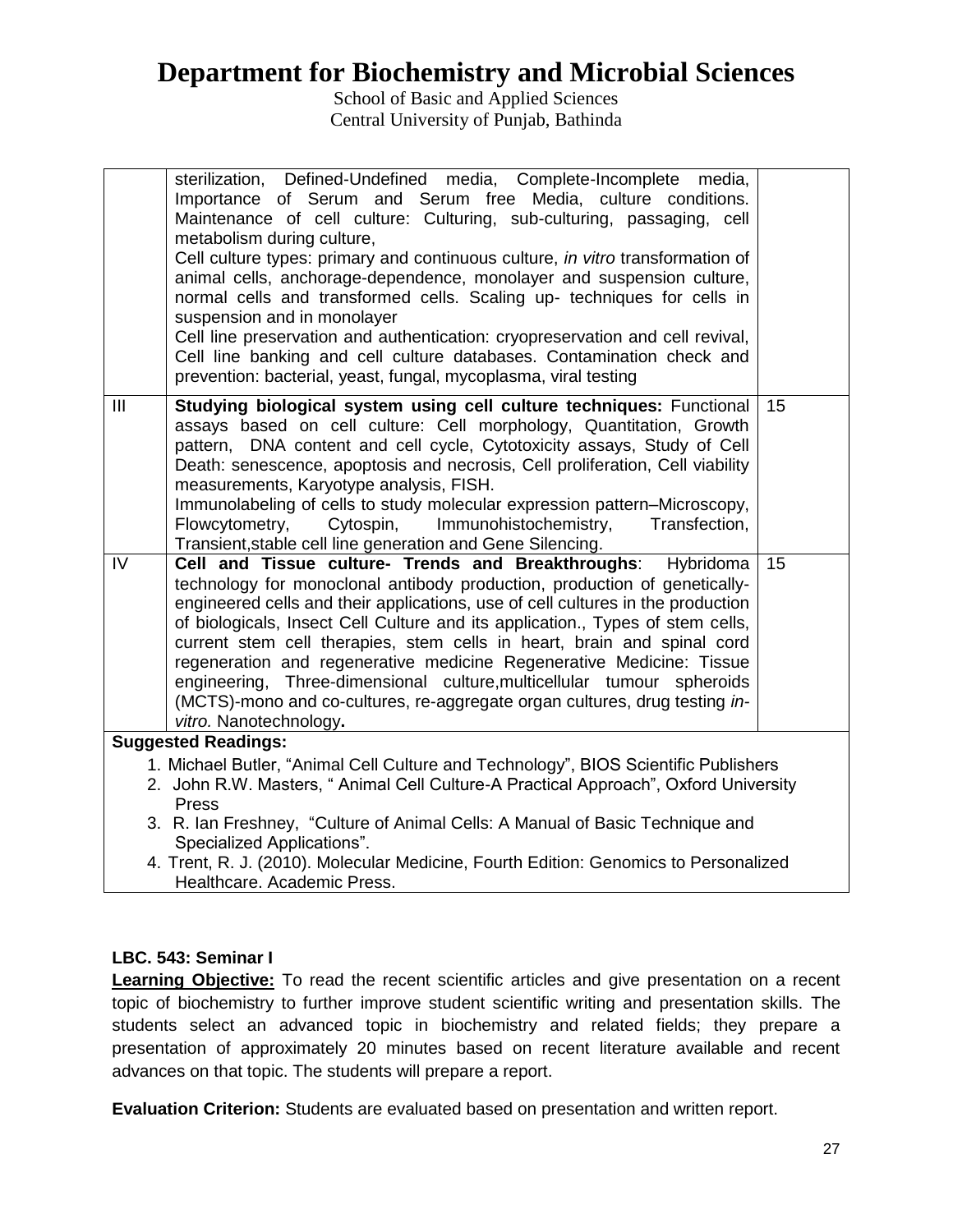School of Basic and Applied Sciences Central University of Punjab, Bathinda

### **LBC.599: Project**

**Course Objective:** The objective of project would be to ensure that the student learns the nuances of the scientific writing. Herein the student will have to write her/ his synopsis including an extensive review of literature with simultaneous identification of scientifically sound (and achievable) objectives backed by a comprehensive and detailed methodology. The student can also write a review for the project work whose outline should be presented as part of synopsis.

### **Evaluation Criteria**

The evaluation will be on the basis of satisfactory and non-satisfactory where satisfactory will be based on the performance of the student as Excellent, Very good, Good, Average whereas student will be given non-satisfactory when their performance is below average. The criteria for the performance will be:

- 
- 3. Extensive review of literature 4. Interest in the field
- 5. Management of time and resources 6. Synopsis presentation
- 1. Attendance and punctuality 2. Regular discussion with supervisor
	-
	-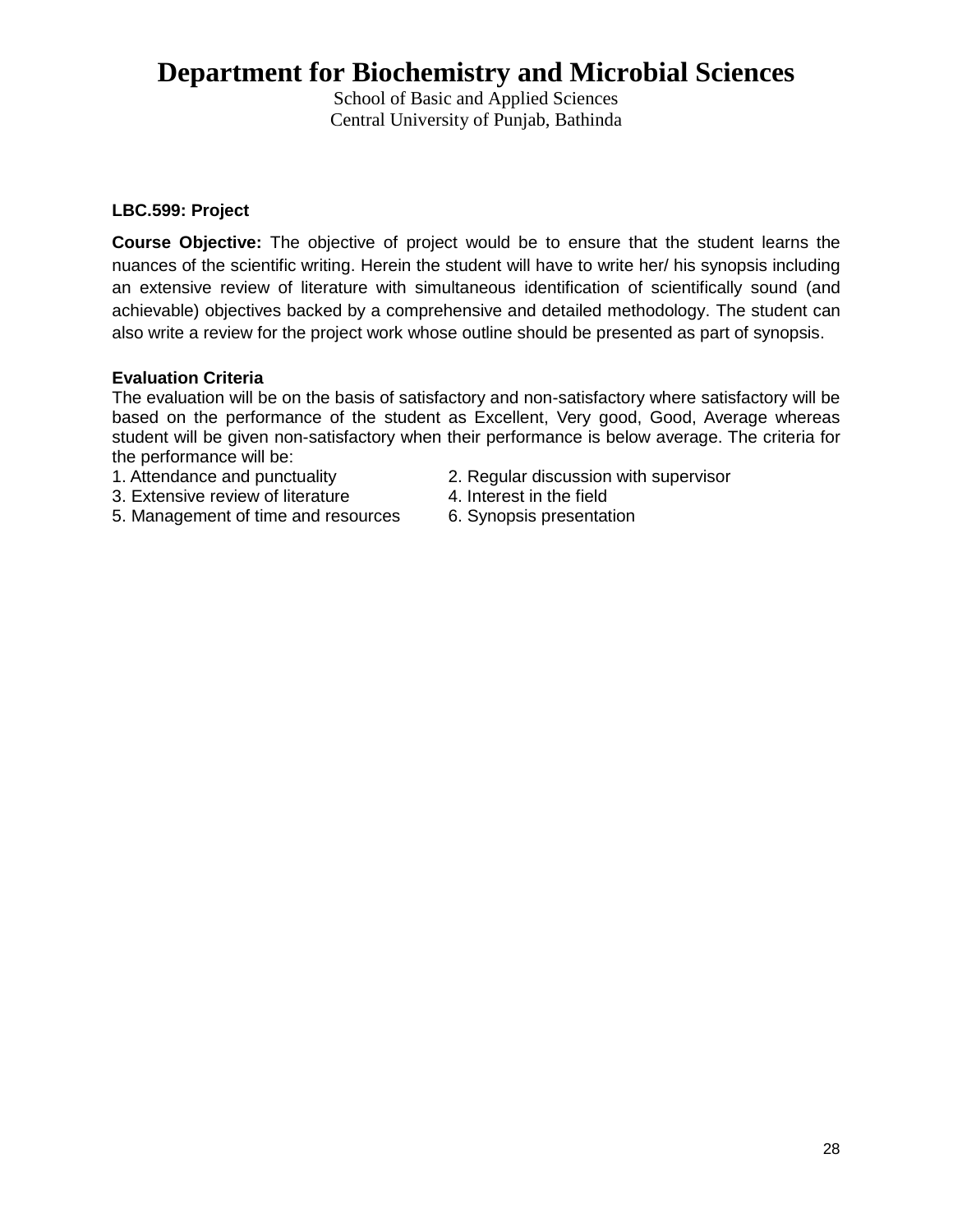School of Basic and Applied Sciences Central University of Punjab, Bathinda

| Semester - IV      |                                                                        |                |                |       |                |
|--------------------|------------------------------------------------------------------------|----------------|----------------|-------|----------------|
| <b>Course Code</b> | <b>Course Title</b>                                                    | $L$ (hr)       | T(hr)          | P(hr) | cr             |
|                    | <b>Elective Foundation</b>                                             |                |                |       |                |
| <b>XXX</b>         | Choose from value based courses/<br><b>MOOCs</b>                       | 1              |                |       | 1              |
|                    | <b>Core Courses</b>                                                    |                |                |       |                |
| LPS.524            | Plant Physiology                                                       | 3              | 1              |       | $\overline{4}$ |
| LBC.572            | Secondary Metabolites and Metabolic<br>Engineering                     | $\overline{2}$ |                |       | $\overline{2}$ |
|                    | <b>Discipline Elective (opt any one)</b>                               |                |                |       |                |
| LBC.580            | <b>Genetic Engineering</b>                                             | 3              | 1              |       | 4              |
| LMS. 581           | <b>Clinical Diagnostics</b>                                            | 3              | 1              |       | 4              |
|                    | <b>Compulsory Foundation (Discipline</b><br><b>Enrichment Courses)</b> |                |                |       |                |
| LBC.573            | <b>Recent Advances in Life Sciences-I</b>                              |                | 2              |       | 2              |
| LBC.574            | <b>Recent Advances in Life Sciences-II</b>                             |                | $\overline{2}$ |       | $\overline{2}$ |
|                    | <b>Skill Based Courses</b>                                             |                |                |       |                |
| LBC.544            | Seminar-II                                                             |                |                |       | 1              |
| LBC.599            | Project                                                                |                |                | 12    | 6              |
|                    | <b>Total Credits</b>                                                   |                |                |       | 22             |

**L: Lectures; T: Tutorial; P: Practical; Cr: Credits**

### **Instructional Designs/ Mode of classroom Transaction:**

- 1. Lecture
- 2. Project Method
- 3. Problem solving
- 4. Experimentation
- 5. Seminar
- 6. Tutorial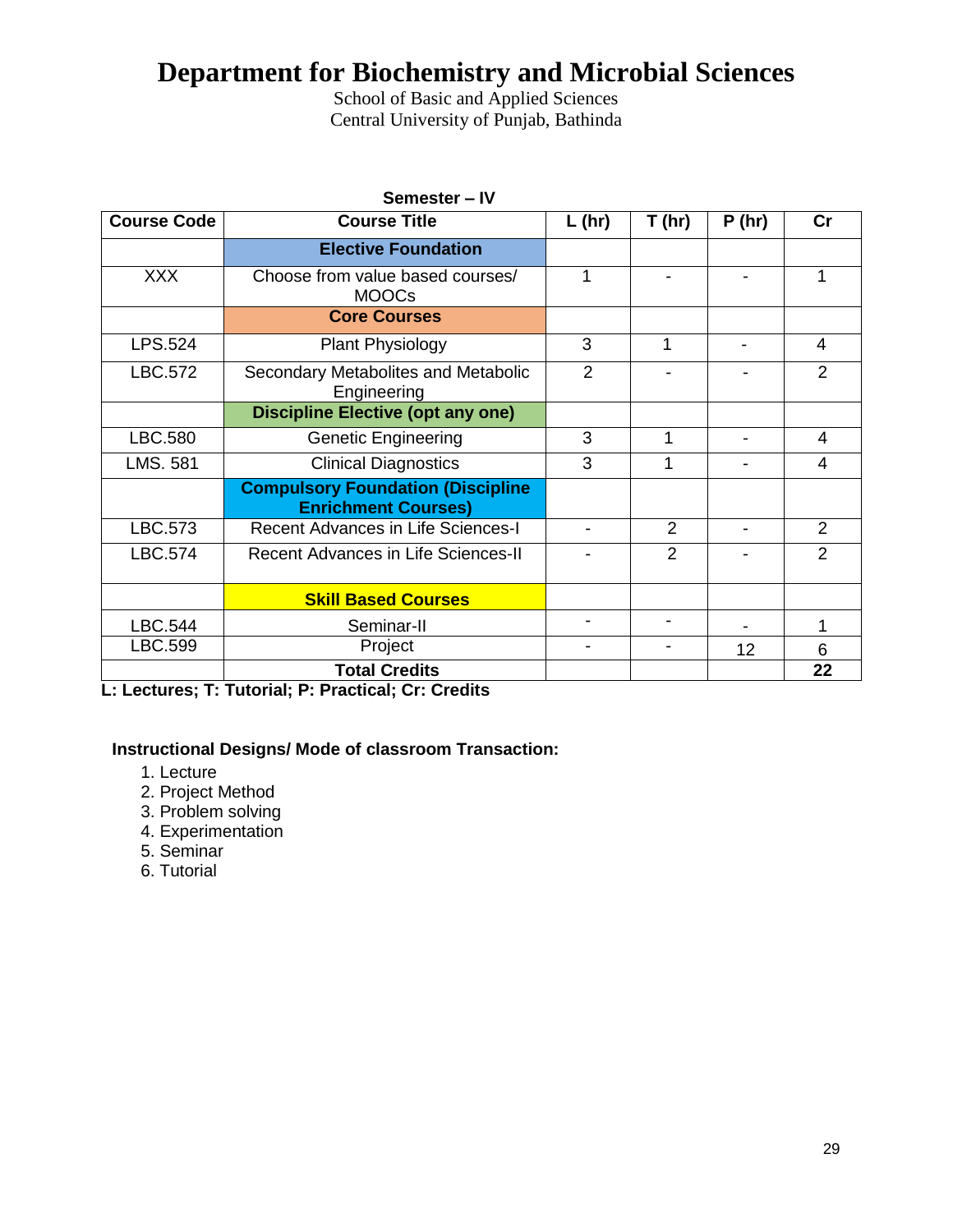School of Basic and Applied Sciences Central University of Punjab, Bathinda

### **Core Courses**

### **LPS.524: Plant Physiology**

**Learning Objective:** This course will provide insights into physiological processes in plants. Further, the students will understand various mechanisms used by plants to survive in abiotic and biotic stress conditions.

| <b>Unit</b> | <b>Syllabus</b>                                                                                                                                          | <b>Lectures</b> |
|-------------|----------------------------------------------------------------------------------------------------------------------------------------------------------|-----------------|
| 1.          | and Photorespiration:<br>Photosynthesis, Respiration<br>Light<br>harvesting                                                                              | 16              |
|             | complexes, Mechanisms of electron transport, Photoprotective mechanisms, $CO2$                                                                           |                 |
|             | fixation, C3, C4 and CAM pathways. Citric acid cycle. Plant mitochondrial                                                                                |                 |
|             | electron transport and ATP synthesis, Alternate oxidase, Photo-respiratory                                                                               |                 |
|             | pathway.                                                                                                                                                 |                 |
|             | Nitrogen Metabolism: Nitrate and ammonium assimilation, Amino acid                                                                                       |                 |
|             | biosynthesis.                                                                                                                                            |                 |
| 2.          | Water Relations, Solute Transport and Photoassimilate Translocation:                                                                                     | 16              |
|             | Properties of water, Properties of solutions, Cell water potential, Soil -plant                                                                          |                 |
|             | -atmosphere continuum. Uptake, transport and translocation of water, ions,                                                                               |                 |
|             | Solutes and macromolecules from soil, Through cells, Across membranes,                                                                                   |                 |
|             | Through xylem and phloem, Transpiration, Mechanisms of loading and unloading                                                                             |                 |
|             | of photoassimilates, WUE.                                                                                                                                |                 |
| 3.          | Phytohormones: Biosynthesis, storage, breakdown and transport, physiological                                                                             | 16              |
|             | effects and mechanisms of action. Sensory Photobiology: Structure, function<br>and mechanisms of action of phytochromes, cryptochromes and phototropins, |                 |
|             | Photoperiodism and Biological clocks.                                                                                                                    |                 |
| 4.          | Secondary Metabolism: Biosynthesis of terpenes, Phenols and nitrogenous                                                                                  | 14              |
|             | compounds and their roles. Growth and development, Programmed cell death:                                                                                |                 |
|             | Apoptosis, Caspases, Importance and role of PCD in plant development.                                                                                    |                 |
|             | <b>Suggested Reading:</b>                                                                                                                                |                 |
| 1.          | Buchanan, B.B. and Gruissem, W. (2010). Biochemistry and Molecular Biology of Plants. IK                                                                 |                 |
|             | International Pvt. Ltd. New Delhi, India.                                                                                                                |                 |
| 2.          | Campbell, M.K. and Farrell, S.O. (2007). Biochemistry. Thomson Brooks/cole, USA.                                                                         |                 |
| 3.          | Dey, P.M. and Harborne, J.B. (2000). Plant Biochemistry. Academic Press, UK.                                                                             |                 |
| 4.          | Goodwin, T.W. and Mercer, E.I. (2003). Introduction to Plant Biochemistry. CBS Publishers &                                                              |                 |
|             | Distributors, New Delhi, India.                                                                                                                          |                 |
| 5.          | Ross and Salisbury. (2009). Plant Physiology. Cengage Learning (Thompson), New Delhi,                                                                    |                 |
|             | India.                                                                                                                                                   |                 |
| 7.          | Taiz, L. and Zeiger, E. (2010). Plant Physiology. Sinauer Associates Inc., USA.                                                                          |                 |
| 8.          | Taiz, L., Zeiger, E. Mollar, I. M. and Murphy, A. (2015). Plant Physiology and Development 6th                                                           |                 |
|             | edition. Sinauer Associates Inc., USA.                                                                                                                   |                 |

### **LBC.572: Secondary Metabolites and Metabolic Engineering**

**Learning Objective:** The course is designed to make the students understand principles of secondary metabolite synthesis in plants and microbes. The course will build knowledge about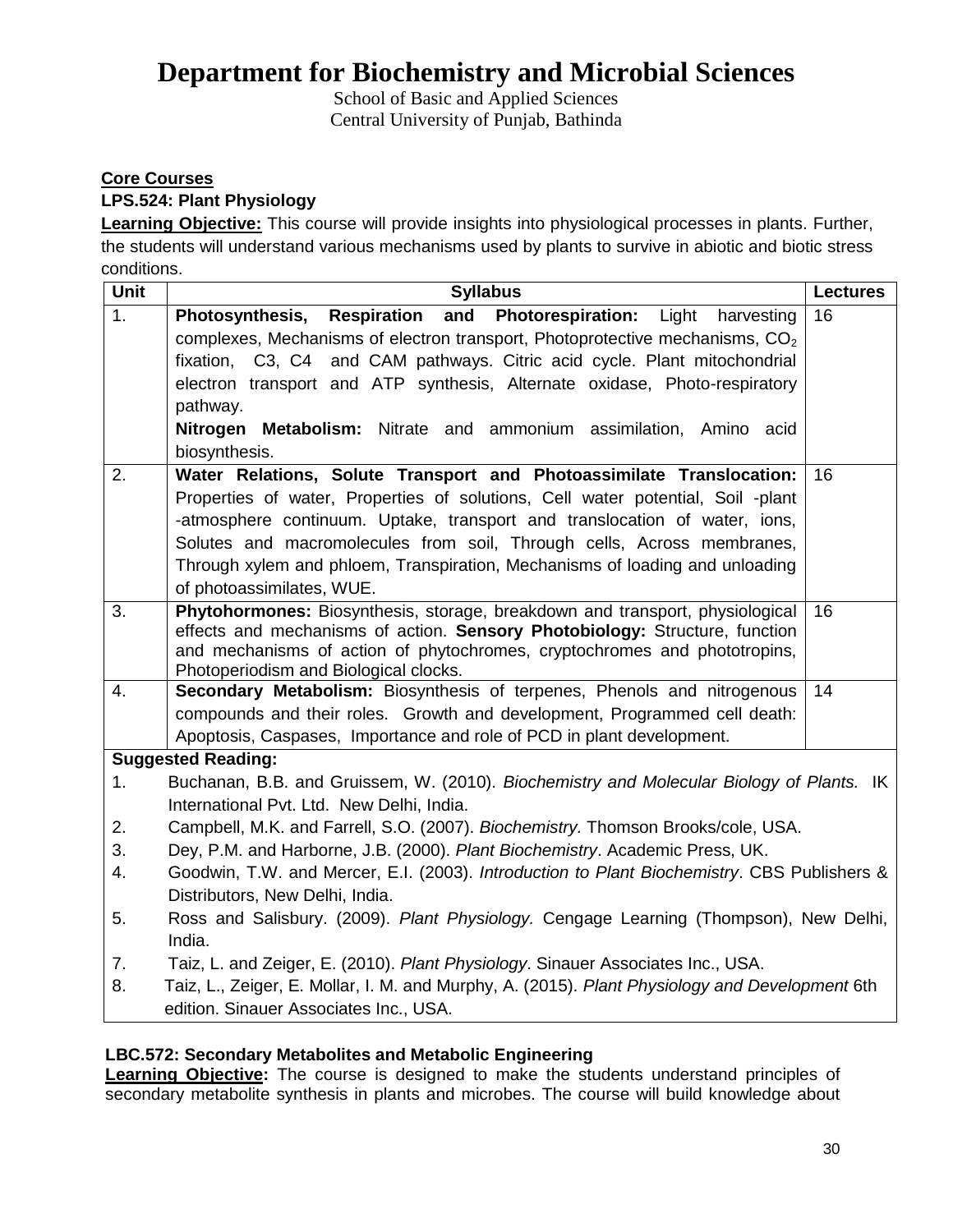School of Basic and Applied Sciences Central University of Punjab, Bathinda

application of dynamic models to metabolism and analysis of metabolic pathway for its utilization in product formation.

| Unit | <b>Syllabus</b>                                                                                                                                                         | <b>Lectures</b> |
|------|-------------------------------------------------------------------------------------------------------------------------------------------------------------------------|-----------------|
| 1.   | Secondary Metabolites in Plants: Terpenoids-Mevalonate pathway and                                                                                                      | 9               |
|      | Methylerythritol phosphate pathway, Monoterpenes (C10), Sesquiterpenes                                                                                                  |                 |
|      | (C15), Triterpenes (C30), Diterpenes (C20), Tetraterpenes (C40) and                                                                                                     |                 |
|      | Polyterpenoids; Phenolics-shikimic acid pathway and Malonic acis Pathway,                                                                                               |                 |
|      | Simple Phenolics (trans-cinnamic acid, p-coumaric acid<br>their<br>and                                                                                                  |                 |
|      | derivatives), Complex Phenolics (Lignin), Flavonoids, Tanins (Condensed                                                                                                 |                 |
|      | tannin and Hydrolyzable tannins); Nitrogen containing compounds- Alkaloids                                                                                              |                 |
|      | (Cocaine, Nicotine, Morphine, Caffeine, pyrrolizidine alkaloids), Cyanogenic                                                                                            |                 |
|      | Glycosides; Glucosinolates.                                                                                                                                             |                 |
| 2.   | Secondary Metabolites in Microbes: Organic Metabolites-Ethanol,                                                                                                         | 8               |
|      | Acetone; Citric acid, Acetic acid, Lactic acid, Gluconic acid, Itaconic acid,                                                                                           |                 |
|      | Amino acids; Enzymes- Amylases, Glucose Isomerase, L Asparaginase,                                                                                                      |                 |
|      | Proteases, Renin, Penicillin acylases, Lactases, Pectinases, Lipases;                                                                                                   |                 |
|      | Vitamins- Vitamin B12, Riboflavin, B carotene; Antibiotics: beta-Lactam                                                                                                 |                 |
|      | antibiotics; Amino acid and peptide antibiotics; Carbohydrate antibiotics;                                                                                              |                 |
|      | Tetracycline and antracyclines; Nucleoside antibiotics; Aromatic antibiotics.                                                                                           |                 |
| 3.   | Metabolic Engineering of Plants & Micro-organisms: Introduction to                                                                                                      | 9               |
|      | metabolic engineering: Concept and importance of metabolic engineering,                                                                                                 |                 |
|      | basic enzyme kinetics, metabolite regulation of metabolic pathways, basic                                                                                               |                 |
|      | metabolic control analysis (MCA), metabolic fluxes and basic flux balance                                                                                               |                 |
|      | analysis (FBA), Applications of MCA and FBA for the improvement of                                                                                                      |                 |
|      | microbial strains and plant cells fermentation processes.                                                                                                               |                 |
| 4.   | Tutorials & Case Studies: Practical for the use of software tools for                                                                                                   | 6               |
|      | construction and simulation of small metabolic pathways, Case study using                                                                                               |                 |
|      | one genome scale metabolic model for the strain improvement for the                                                                                                     |                 |
|      | production of organic metabolites- Ethanol, Acetone; Citric acid, Acetic acid,                                                                                          |                 |
|      | Lactic acid (Introduction only).                                                                                                                                        |                 |
|      | <b>Suggested Reading:</b>                                                                                                                                               |                 |
|      | 1. Taiz, L. and Zeiger, E. (2010). Plant Physiology. Sinauer Associates Inc., USA.                                                                                      |                 |
|      | 2. Dey, P.M. and Harborne, J.B. (2000). Plant Biochemistry. Academic Press, UK.                                                                                         |                 |
|      | 3. Goodwin, T.W. and Mercer, E.I. (2003). Introduction to Plant Biochemistry. CBS                                                                                       |                 |
|      | Publishers & Distributors, New Delhi, India.                                                                                                                            |                 |
|      | 4. Crueger, W. and Crueger, A. (1990). Biotechnology. A Textbook of Industrial                                                                                          |                 |
|      | Microbiology. Sinauer Associates., USA.                                                                                                                                 |                 |
|      | 5. Demain, A. and Solomon, N.A. (1950). Biology of Industrial microorganisms. Menlo                                                                                     |                 |
|      | Park, Calif.: Benjamin/Cummings Pub. Co., Advanced Book Program, CA.                                                                                                    |                 |
|      | 6. David Fell (1997) Understanding the Control of Metabolism, Portland Press, London.                                                                                   |                 |
|      | 7. Segel, I.H. (1993) Enzyme Kinetics: Behavior and Analysis of Rapid Equilibrium and                                                                                   |                 |
|      | Steady-State Enzyme Systems. ISBN: 978-0-471-30309-1, 992 pages, Wiley                                                                                                  |                 |
|      | Publication.                                                                                                                                                            |                 |
|      | 8. Stephanopoulos. (1998). Metabolic Engineering: Principles & Methodologies, Published                                                                                 |                 |
|      | by cbspd                                                                                                                                                                |                 |
|      | 9. Sang Yup Lee, E. Terry Papoutsakis. (1999). Metabolic Engineering, CRC Press<br>10. Orth, J.D., Thiele, I., and Palsson, B.Ø. What is flux balance analysis?. Nature |                 |
|      | Biotechnology, 28: 245-248 (2010).                                                                                                                                      |                 |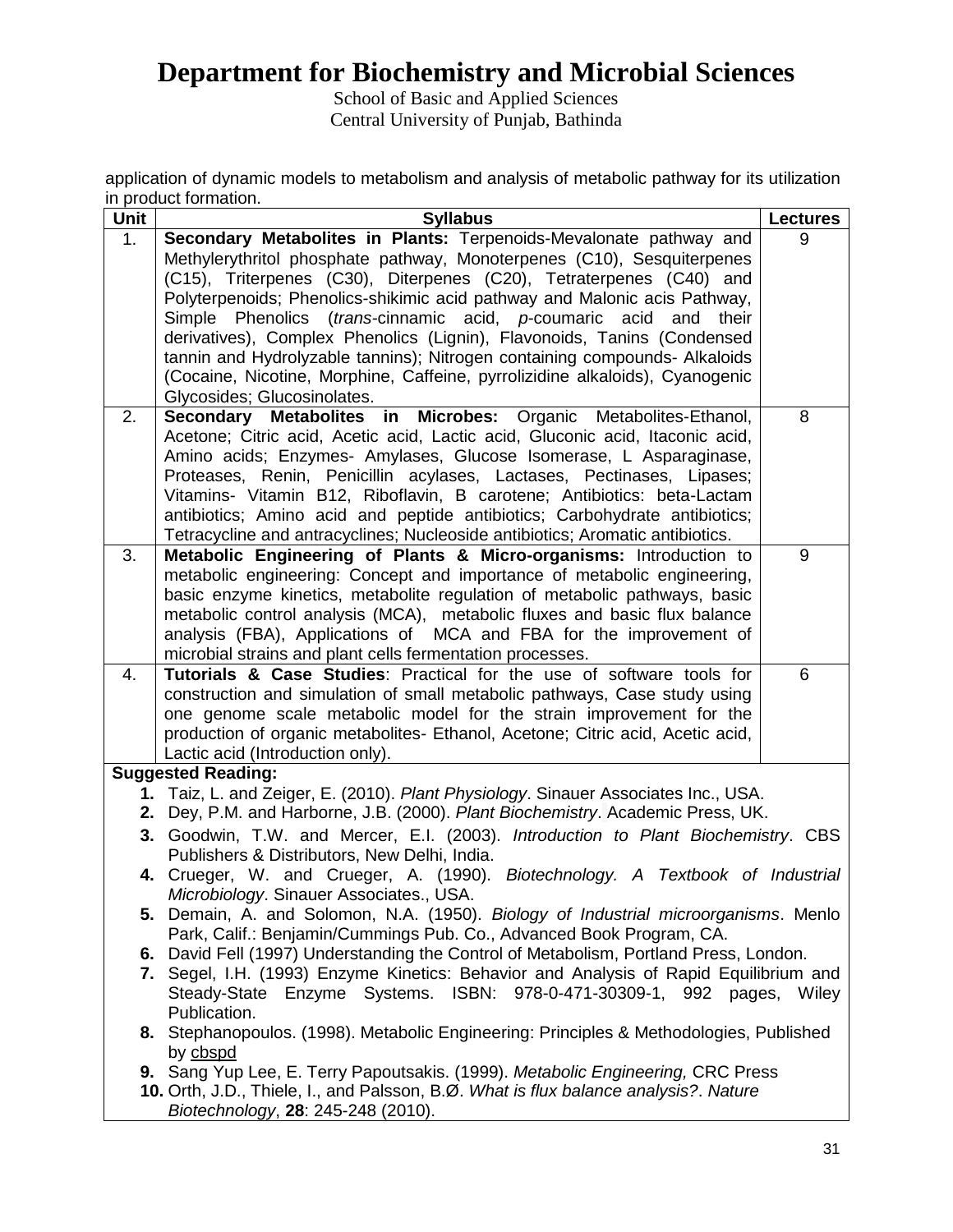School of Basic and Applied Sciences Central University of Punjab, Bathinda

**11.** Edwards,J.S., Covert, M., and Palsson, B.Ø. Metabolic Modeling of Microbes: the Flux Balance Approach. Environmental Microbiology, **4(3)**: pp. 133-140 (2002).

### **Discipline Elective Courses**

### **LBC.580: Genetic Engineering**

**Learning Objective:** The aim of this course is to acquaint the students to versatile tools and techniques employed in genetic engineering. A sound knowledge on methodological repertoire allows students to innovatively apply these in basic and applied fields of biological research

| <b>Unit</b>                                                                                                | <b>Syllabus</b>                                                           | <b>Lectures</b> |
|------------------------------------------------------------------------------------------------------------|---------------------------------------------------------------------------|-----------------|
| 1 <sub>1</sub>                                                                                             | Tools of Genetic Engineering: Restriction enzymes, Enzymes in genetic     | 15              |
|                                                                                                            | engineering, Cloning vectors, Expression vectors & their biology (Plasmid |                 |
|                                                                                                            | Vectors, Vectors based on Lambda Bacteriophage, Cosmids, M13              |                 |
|                                                                                                            | Vectors, Expression Vectors, Vectors for Cloning Large DNA Molecules),    |                 |
|                                                                                                            | Transformation and Selection, genomic and cDNA library construction &     |                 |
|                                                                                                            | DNA-sequencing techniques, Site-directed mutagenesis                      |                 |
| 2.                                                                                                         | Gene Cloning and Expression in Microbial and Eukaryotic Systems:          | 15              |
|                                                                                                            | Cloning in E. coli, in Gram-positive bacteria, in Streptomycetes, in      |                 |
|                                                                                                            | Saccharomyces Cerevisiae and Pichia pastoris, in Insect Cells, in         |                 |
|                                                                                                            | Mammalian Cells expression system, Fusion proteins, Transcriptional &     |                 |
|                                                                                                            | Translational Fusions, Adding Tags and Signals                            |                 |
| 3.                                                                                                         | Applications of Recombinant DNA Technology: Vaccines (subunit-,           | 15              |
|                                                                                                            | peptide-, attenuated-, DNA- and vector-based), Metabolic Engineering and  |                 |
|                                                                                                            | Protein Engineering: Enzymes, Antibiotics, Therapies for Genetic          |                 |
|                                                                                                            | Diseases, Bioremediation                                                  |                 |
| 4.                                                                                                         | Genetic Manipulation and functional assessment: Model organisms,          | 15              |
|                                                                                                            | modified plants and animals,<br>Creating<br>Genetically<br>Transgenics,   |                 |
|                                                                                                            | Knockouts, Knockdowns, RNAi technology, CRISPR technology.                |                 |
|                                                                                                            | Generation of Transient and stable cell lines. Functional genomics:       |                 |
|                                                                                                            | <b>Forward and reverse Genetics</b>                                       |                 |
|                                                                                                            | <b>Suggested Reading:</b>                                                 |                 |
| Glick BJ, Pasternak JJ, Patten CL. (2010) Molecular Biotechnology: Principles and<br>1.                    |                                                                           |                 |
| Applications of Recombinant DNA. 4 <sup>th</sup> edition, American Society for Microbiology                |                                                                           |                 |
| Kurnaz IA. (2015) Techniques in Genetic Engineering.1 <sup>st</sup> edition, CRC Press.<br>2.              |                                                                           |                 |
| Primrose SB, Twyman R. (2006) Principles of Gene Manipulation and Genomics. 7 <sup>th</sup> edition,<br>3. |                                                                           |                 |
| Wiley-Blackwell.                                                                                           |                                                                           |                 |

4. Green MR, Sambrook J. (2012). *Molecular cloning: A laboratory manual*. 4<sup>th</sup> edition, Cold Spring Harbor Laboratory Press, New York.

### **LMS. 581. Clinical Diagnostics**

**Learning Objective:** The objective this course is to introduce the students to diverse methods of clinically diagnosing human diseases which will further help them to use these techniques various applied fields of biological research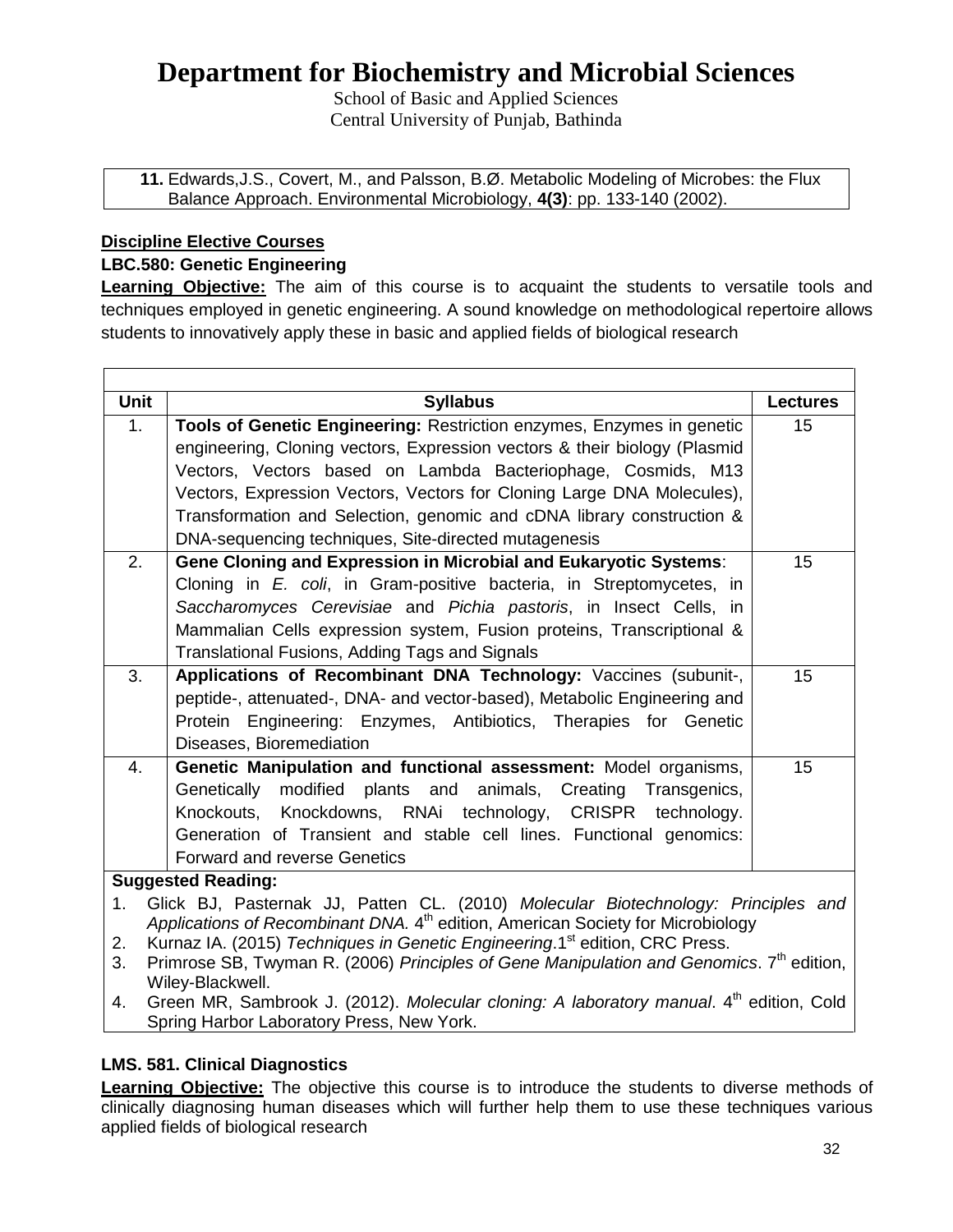School of Basic and Applied Sciences Central University of Punjab, Bathinda

| Unit           | <b>Syllabus</b>                                                                                                                                                                                                                                                                                                                                                                                                                                                                                                                                                                                                                                                                                                                                                                                                                                                    | <b>Lectures</b> |
|----------------|--------------------------------------------------------------------------------------------------------------------------------------------------------------------------------------------------------------------------------------------------------------------------------------------------------------------------------------------------------------------------------------------------------------------------------------------------------------------------------------------------------------------------------------------------------------------------------------------------------------------------------------------------------------------------------------------------------------------------------------------------------------------------------------------------------------------------------------------------------------------|-----------------|
| $\mathbf{1}$   | Introduction to Clinical Diagnostics: Philosophy and general approach to                                                                                                                                                                                                                                                                                                                                                                                                                                                                                                                                                                                                                                                                                                                                                                                           | 12              |
|                | clinical specimens, Sample collection (Blood, urine, spinal fluid, synovial                                                                                                                                                                                                                                                                                                                                                                                                                                                                                                                                                                                                                                                                                                                                                                                        |                 |
|                | fluid, amniotic fluid) - method of collection, preservation, transport and                                                                                                                                                                                                                                                                                                                                                                                                                                                                                                                                                                                                                                                                                                                                                                                         |                 |
|                | processing of samples. Diagnosis – disease altered state, prognosis, direct                                                                                                                                                                                                                                                                                                                                                                                                                                                                                                                                                                                                                                                                                                                                                                                        |                 |
|                | and indirect, concept of antigen and antibody. Principles of validation of                                                                                                                                                                                                                                                                                                                                                                                                                                                                                                                                                                                                                                                                                                                                                                                         |                 |
|                | diagnostic assays for infectious diseases, Validation and quality control of                                                                                                                                                                                                                                                                                                                                                                                                                                                                                                                                                                                                                                                                                                                                                                                       |                 |
|                | polymerase chain reaction methods used for the diagnosis of infectious                                                                                                                                                                                                                                                                                                                                                                                                                                                                                                                                                                                                                                                                                                                                                                                             |                 |
|                | diseases.                                                                                                                                                                                                                                                                                                                                                                                                                                                                                                                                                                                                                                                                                                                                                                                                                                                          |                 |
| $\overline{2}$ | Protein based Clinical Diagnostics: Antigen - Antibody Interaction,<br>Lattice Theory, Precipitin Curve, Simple Immunodiffusion (Radial<br>Immunodiffusion - Qualitative, Quantitative); Double Diffusion (Mechanism<br>of Reaction of Identity, Partial Identity, and Non-Identity); Rocket<br>Electrophoresis,<br>Immunoelectrophoresis;<br>Western<br>Blot,<br>Immunofluorescence, Radioimmunossay; ELISA - types and<br>assay<br>development; Agglutination - Antibody titer, Prozone Phenomenon, Direct<br>and Indirect Agglutination, ABO Blood typing, Agglutination Inhibition;<br>Advantages and limitation with respect to clinical diagnosis and research<br>usage. Microparticle based antigen - Antibody interaction techniques.<br>Monoclonal antibody – production, applications, novel approaches in<br>detection, Humanized monoclonal antibodies | 18              |
| 3              | DNA based Clinical Diagnostics: Nucleic acid extraction from clinical                                                                                                                                                                                                                                                                                                                                                                                                                                                                                                                                                                                                                                                                                                                                                                                              | 15              |
|                | samples, quantization, digestion, hybridization, Amplification by PCR<br>(Inverse PCR, Multiplex PCR, Nested PCR, Alu-PCR, Hot-start, In situ PCR,<br>Long-PCR, PCR-ELISA, iPCR, applications and<br>limitations)<br><b>DNA</b><br>fingerprinting and polymorphism studies (SNP, RAPD, RFLP, VNTR,<br>Mutation detection etc). Emphasis on interpretation of results and quality<br>control.                                                                                                                                                                                                                                                                                                                                                                                                                                                                       |                 |
|                | Technologies<br><b>High-throughput</b><br>and Pathological<br><b>Diagnostics:</b>                                                                                                                                                                                                                                                                                                                                                                                                                                                                                                                                                                                                                                                                                                                                                                                  |                 |
|                | Microarray (protein, DNA), Real-Time PCR, Reporter assays. Biosensors -<br>types, applications, examples (glucose etc), telemedicine. Fluorescence<br>based techniques (FISH analysis, Flow cytometry, Fluorescent Microscopy)<br>Mass spectrometry, Histopathology, Immunohistochemistry and Real-Time<br>PCR. Microbiological Diagnosis and Hematology. Enzyme and hormone<br>based diagnostic techniques.                                                                                                                                                                                                                                                                                                                                                                                                                                                       |                 |
| 4              | Case Studies: Diagnosis of Infectious Diseases - some<br>specific                                                                                                                                                                                                                                                                                                                                                                                                                                                                                                                                                                                                                                                                                                                                                                                                  | 15              |
|                | examples. Diagnosis of bacterial infection caused by Coliforms, Salmonella,<br>Shigella, Vibrio, and Mycobacterium tuberculosis. Diagnosis of fungal<br>infections. Dermetophytoses, Candidiosis and Aspergillosis. Diagnosis of<br>DNA and RNA viruses. Pox viruses, Adenoviruses, Rhabdo Viruses,<br><b>Hepatitis Viruses and</b><br>Retroviruses. Diagnosis of Protozoan diseases: Amoebiosis,<br>Malaria,                                                                                                                                                                                                                                                                                                                                                                                                                                                      |                 |
|                | Trypnosomiosis, Leishmaniasis, Filariasis and Schistosomiasis.Medical                                                                                                                                                                                                                                                                                                                                                                                                                                                                                                                                                                                                                                                                                                                                                                                              |                 |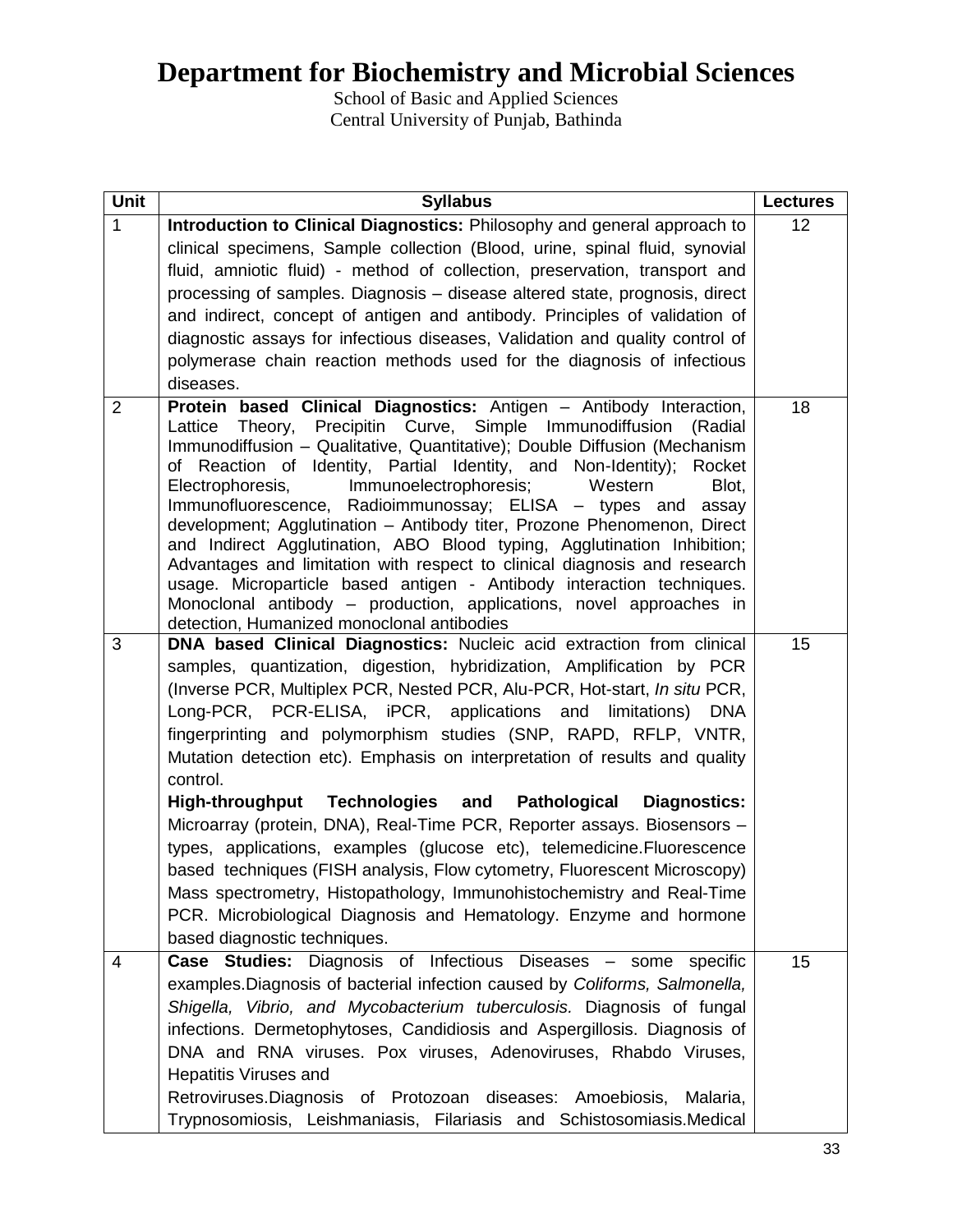School of Basic and Applied Sciences Central University of Punjab, Bathinda

Genetics: Organization of human genome, Human Genome Project, Identifying human disease genes. Genetic Counselling. Genetic disorders: Sickle cell anaemia, Duchenne muscular Dystrophy, Retinoblastoma, Cystic Fibrosis and Sex –linked inherited disorders. Neonatal and Prenatal disease diagnostics.

### **Suggested Reading:**

1. Burtis, Carl A, Ashwood, Edward R, Bruns, David E., "*Tietz textbook of Clinical Chemistry & Molecular Diagnostics*" USA: Saunders, 2006.

2. World Organization for Animal Health: "*Manual of Diagnostic Tests and Vaccines for Terrestrial Animals"* Volumes I & II, 6th Edition, 2010.

3. Rao, Juluri R, Fleming, Colin C., Moore, John E., "*Molecular Diagnostics: current technology and Applications"*, Horizon Bioscience, U. K., 2006.

4. Goldsby, Richard A., Kuby, Janis, "*Immunology*", New York: WH Freeman and Company, 2003.

5. Mahon, Connie R. ; Lehman, Donald C. ; Manuselis, George "*Textbook of Diagnostic Microbiology*". USA: Saunders, 2007.

### **Compulsory Foundation (Discipline Enrichment Courses)**

### **LBC. 573. Recent Advances in Life Sciences-I**

Learning Objectives: The course deals with the specific content for the national level tests conducted by UGC, CSIR and other agencies. The course is divided into two parts and in Part-I the students will be practicing and revising the topics related to cell biology, genetics, biochemistry and microbiology. The students will be given exercises, mock tests and practice test from the previous year's examinations.

| <b>Unit</b> | <b>Syllabus</b>                                                                                                                                                                                                                 | <b>Lectures</b> |
|-------------|---------------------------------------------------------------------------------------------------------------------------------------------------------------------------------------------------------------------------------|-----------------|
|             | Cell Biology: Molecules and their Interaction Relevant to Biology, Cellular                                                                                                                                                     |                 |
|             | Organization, Cell Communication, cell Signaling and Cell Cycle.                                                                                                                                                                |                 |
| Ш           | Biochemistry: Structure and functions of carbohydrates, lipids, amino<br>acids, proteins, nucleic acids and vitamins. Bioenergetics and<br>thermodynamics. Metabolism of carbohydrates, lipids, amino acids and<br>nucleotides. | 8               |
| III         | <b>Genetics:</b> Nucleic acids: types and Functions. Genetic code, Mendelian<br>and non-Mendelian inheritance. Genetic mapping. Recombination.<br><b>Microbial Genetics.</b>                                                    | 8               |
| IV          | Microbiology: Scope and history of Microbiology, classification of<br>Bacteria, Fungi, Protozoa, Algae, and viruses. Microbial growth. Ecology<br>and applied microbiology.                                                     |                 |

The topics covered will be revised from time to time as per the revised NET syllabus.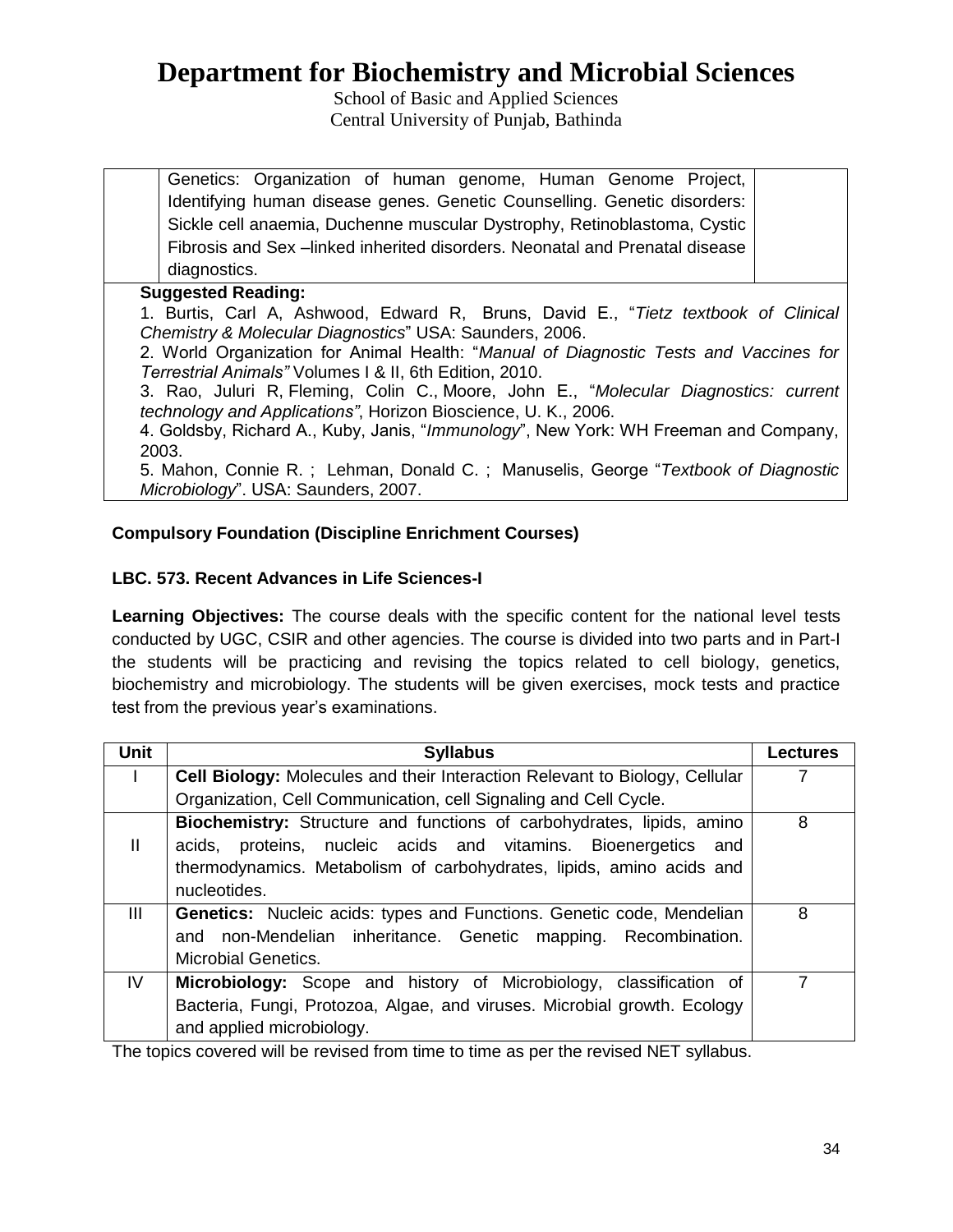School of Basic and Applied Sciences Central University of Punjab, Bathinda

### **LBC. 574. Recent Advances in Life Sciences-II**

**Learning Outcomes:** The course deals with the specific content for the national level tests conducted by UGC, CSIR and other agencies. The course is divided into two parts and in Part-II the students will be practicing and revising the topics related to molecular biology, immunology, animal physiology, developmental biology and plant physiology. The students will be given exercises, mock tests and practice test from the previous year's examinations.

| <b>Unit</b>  | <b>Syllabus</b>                                                            | <b>Lectures</b> |
|--------------|----------------------------------------------------------------------------|-----------------|
|              | Developmental Biology: Lamarckism, Darwinism,<br><b>Evolution and</b>      | 7               |
|              | variation. Molecular divergence and<br>of<br>phylogeny.<br>Concepts        |                 |
|              | Gametogenesis, Fertilization and Cell Death, Molecular Genetic Basis for   |                 |
|              | Developmental Events and Basic Concepts of Development                     |                 |
|              | Animal Physiology: Muscle Physiology: Types of muscles, Properties;        | 8               |
| $\mathbf{H}$ | Cardiovascular system, Nutrition and digestive system. Excretory System,   |                 |
|              | Nervous system and Endocrine system. Comparative physiology.               |                 |
|              | Immunology: Molecular Mechanisms of Antibody Diversity and Cellular        |                 |
|              | Immunity. Hybridoma technology and vaccine development associated          |                 |
|              | challenges for chronic and infectious diseases.                            |                 |
| III          | <b>Plant Physiology:</b> Photosynthesis, Respiration and Photorespiration: | $\overline{7}$  |
|              | harvesting complexes, Mechanisms of electron<br>Light<br>transport,        |                 |
|              | mechanisms.<br>Photoprotective<br>Photo-respiratory<br>pathways.           |                 |
|              | Phytohormones. Stress Physiology: Mechanisms of resistance to biotic       |                 |
|              | stress and tolerance to abiotic stress.                                    |                 |
| IV.          | Molecular Biology and Techniques in Biology: DNA replication and           | 8               |
|              | repair. Transcription and translation. Gene regulation. Molecular          |                 |
|              | techniques. Concepts of bioinformatics. Genomics, proteomics and           |                 |
|              | metabolomics.                                                              |                 |

The topics covered will be revised from time to time as per the revised NET syllabus.

### **LBC.544: Seminar II**

**Learning Objective:** To read the recent scientific articles and give presentation on a recent topic of biochemistry to further improve student scientific writing and presentation skills.

The students select an advanced topic in biochemistry and related fields; they prepare a presentation of approximately 20 minutes based on recent literature available and recent advances on that topic. The students will prepare a report.

**Evaluation Criterion:** Students are evaluated based on presentation and written report.

### **LBC.599: Project**

**Course Objective:** The objective would be to ensure that the student learns the nuances of the scientific research and writing. Herein, the student will carry out the experiments to achieve the